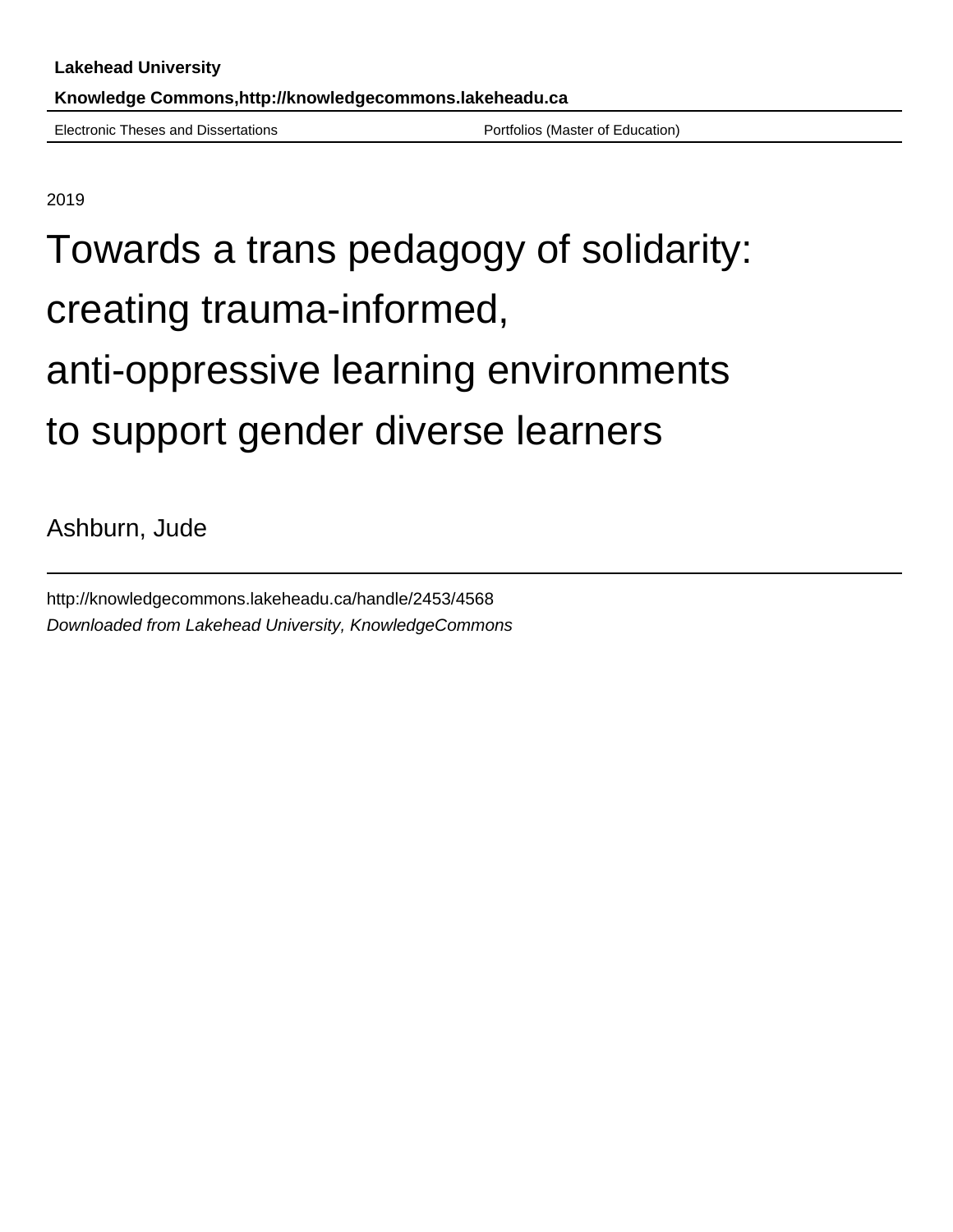Towards a Trans Pedagogy of Solidarity:

Creating Trauma-Informed, Anti-Oppressive Learning Environments to

Support Gender Diverse Learners

A portfolio submitted in partial fulfilment of the requirements of the requirements for the degree of Master of Education By Jude Ashburn

September 10th, 2019

Supervisor: Gerald Walton Committee Member: Teresa Socha

Lakehead University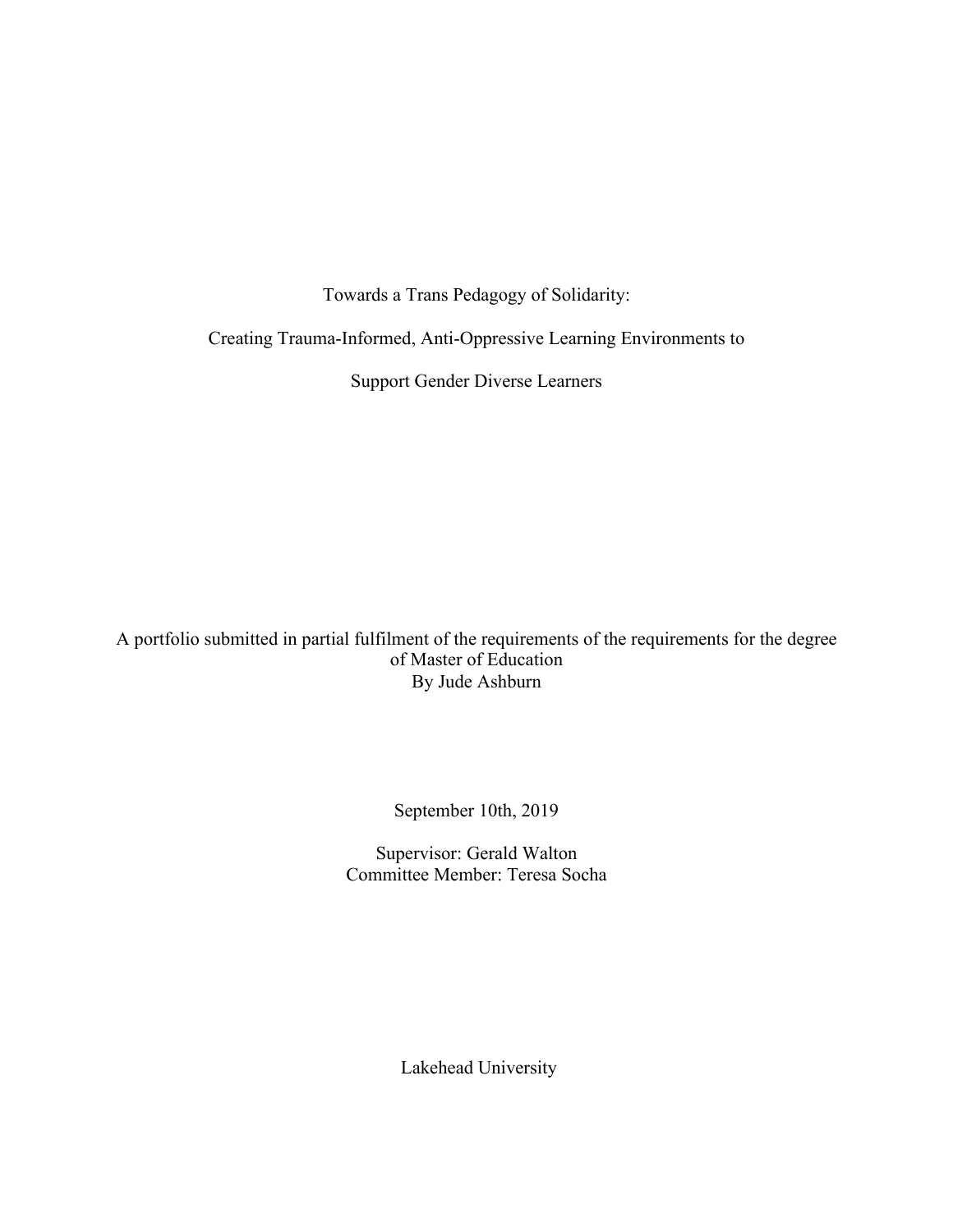## **Dedication**

This portfolio is dedicated to the loving memory of Baxter Podd, 2003-2018.

"I'll be damned if I go to my grave without having the respect this community deserves"

(Sylvia Rivera, Street Transvestite Action Revolutionaries speech, 1971).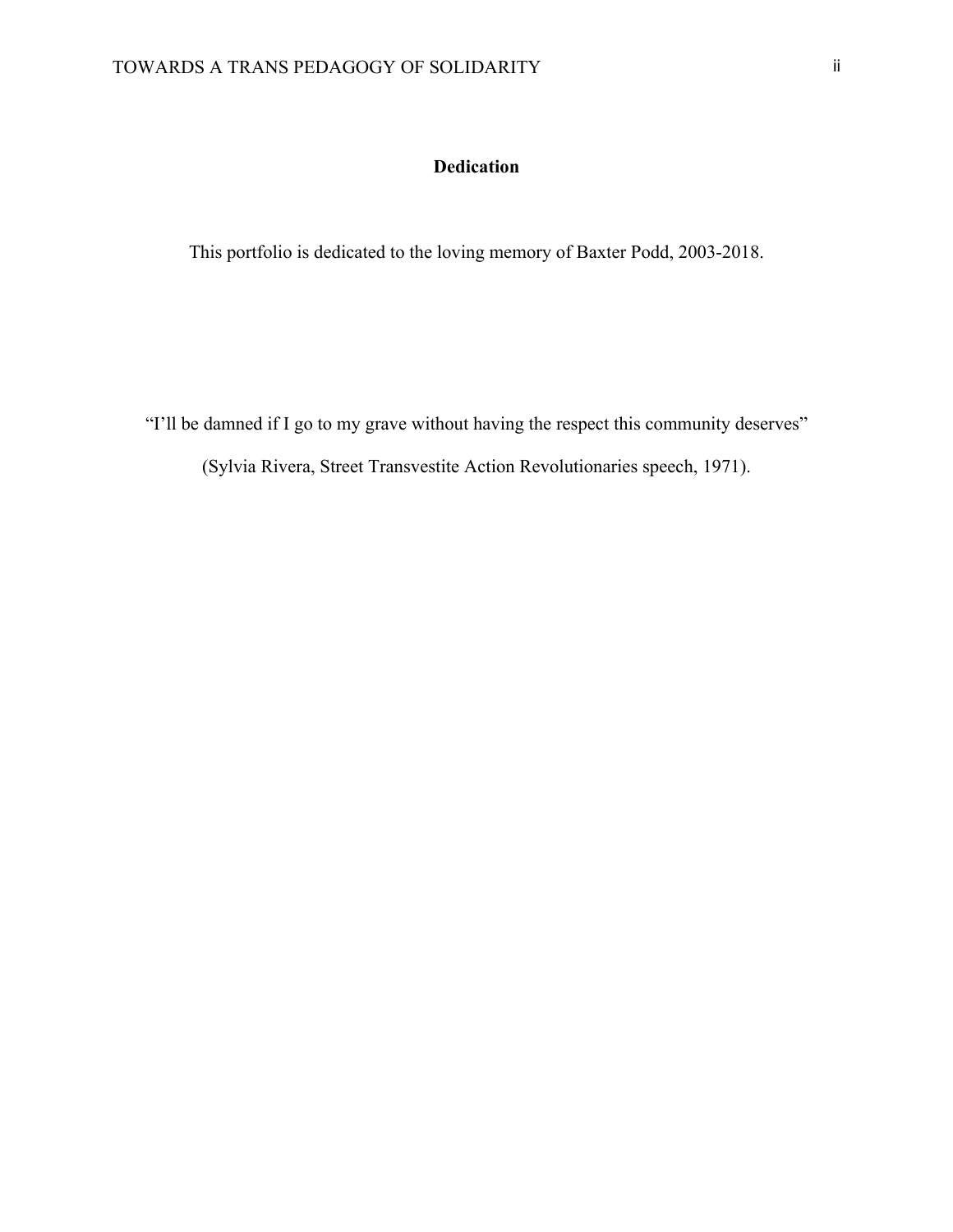#### **Abstract**

This Master of Education equips educators and school administrators who wish to better support trans and gender diverse students in the classroom and throughout the education system. This work introduces the historical and ongoing legacies of institutionalized transphobia, cissexism, compulsory heterosexuality, and binarism inherent within the colonial education system, which not only impedes the learning of trans and gender diverse students, but also contributes significantly to the discrimination and suicidality that they face on a daily basis. My literature review, as one piece of this portfolio, surveys contemporary gender identity and inclusion policies, contextualized by recent government attacks against such curriculum, in order to highlight the ongoing youth activism advocating for sexual and gender justice within the school system. The main task of this portfolio was to create two workshops that can be easily tailored for any educator who wishes to engage with the topic of gender as a social, political, and contextual project, as well as a deeply personal experience requiring self-reflection and safer conditions within which to consider its functionality in one's life. With the goal of serving as a toolkit, this portfolio offers up a theoretical paradigm in which an anti-colonial, anti-fascist trans pedagogy can be used to teach critical gender studies during times of rising bigotry against oppressed peoples, trans people among them.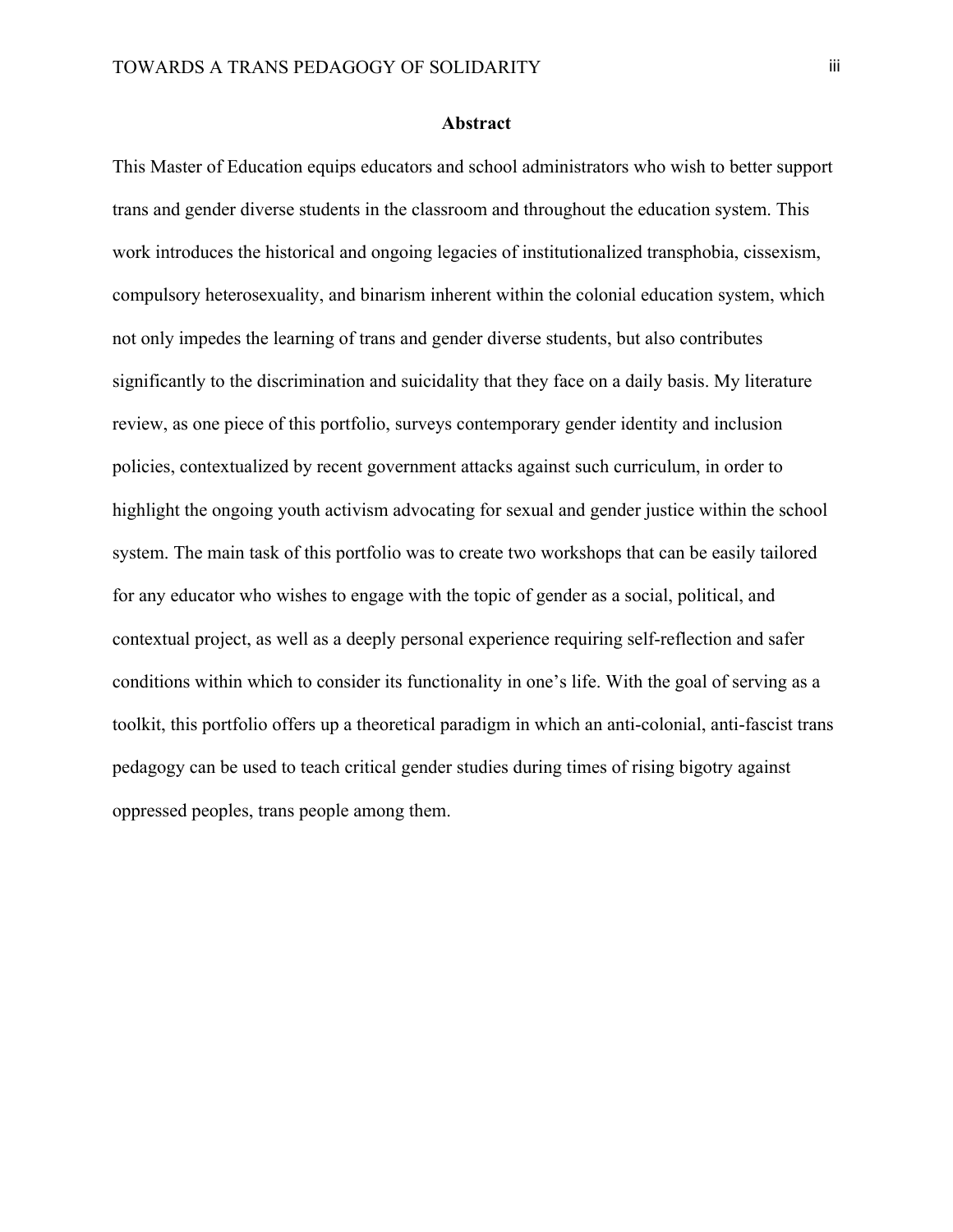### **Table of Contents**

| Chapter 3: Toolkit for (Un)teaching Gender in the Classroom and Beyond  31      |  |
|---------------------------------------------------------------------------------|--|
|                                                                                 |  |
|                                                                                 |  |
|                                                                                 |  |
|                                                                                 |  |
| Workshop Outline #2: Gender is a Galaxy (2-3 hours, interactive, arts-based) 40 |  |
|                                                                                 |  |
|                                                                                 |  |
|                                                                                 |  |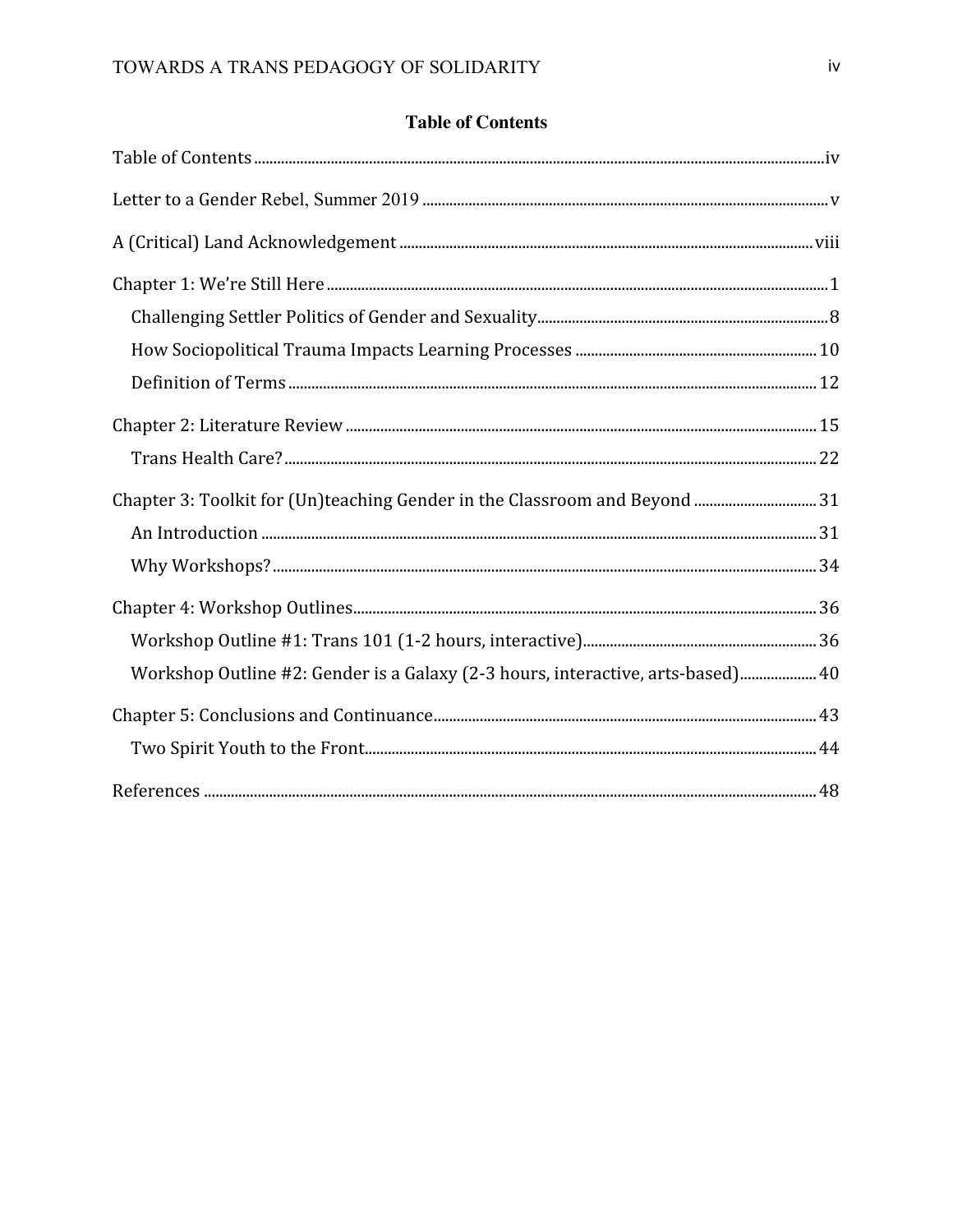#### **Letter to a Gender Rebel, Summer 2019**

(by a trans teacher for a trans student)

Hey, you.

Sitting there in the hallway of your high school, often alone, with the lavender-hair-band-t-shirttake-no-shit aesthetic armor, carrying that sketchbook filled with drawings of your icons and friends. Body sore and heart open. Wearing your pride on your sleeve when you can, and deep down inside of you when you can't. Always visible to those who know how to look.

Brave and snarky and tender.

You, often staring into your cell phone, scrolling through faces of other trans kids on Tumblr or Twitter, so that you don't forget what we look like when you are in spaces that make you feel invisible. Building networks and webs.

Searching for a reflection of yourself somewhere so that you don't feel like a vampire. Or, at least, always searching for other vampires.

You, with a heavy heart and open eyes, always talking your friends off the edge, always listening for that 2am text from them, always ready to make them feel less alone, day in and day out.

You, who probably wants to be a social worker or teacher or nurse. Who just wants to give the care that you so desperately need for yourself. Always giving, hoping, dreaming.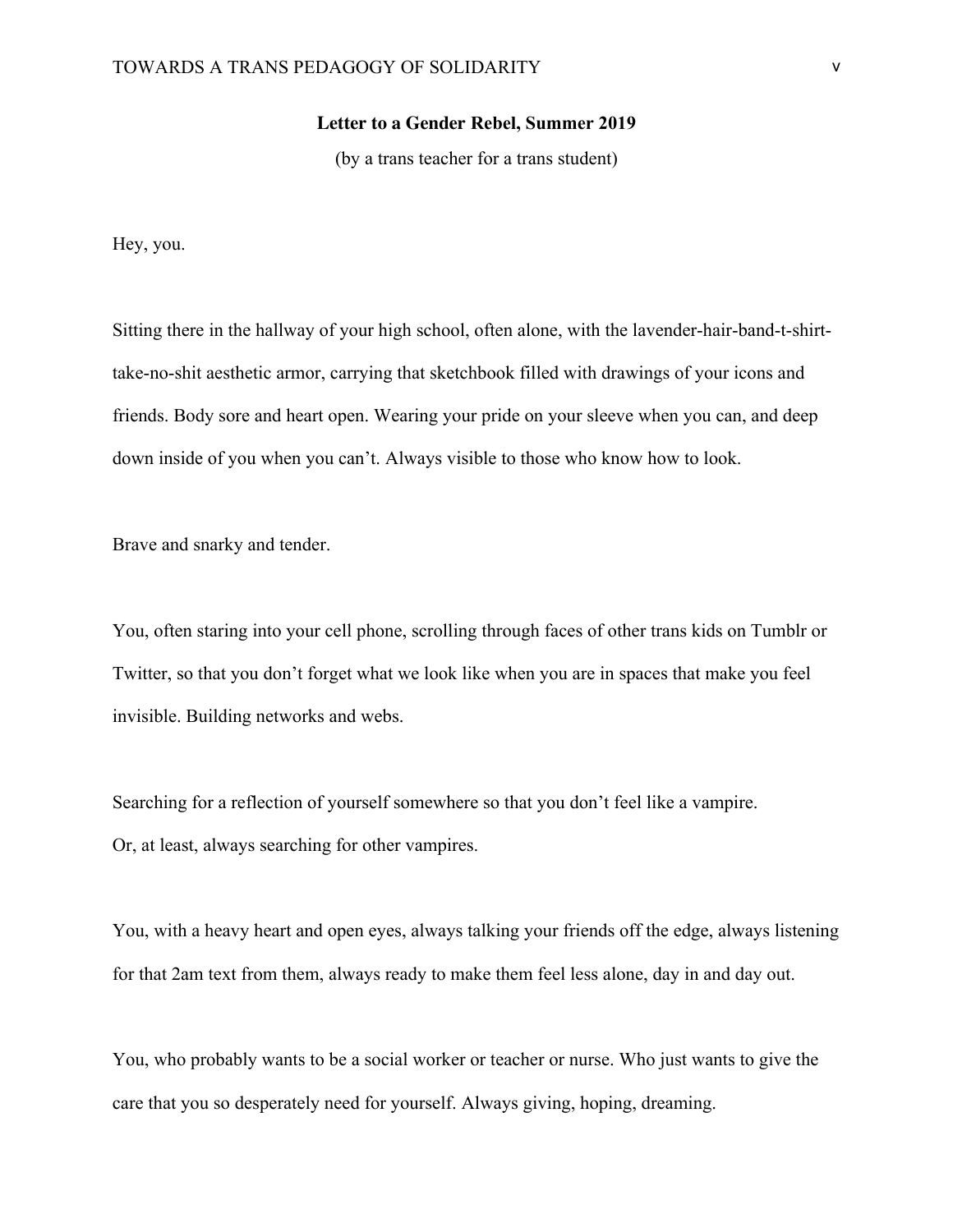I see you. I recognize you. I know you with all of my heart. And I need you to know that I am always looking for you too; that I am always looking for us, everywhere that I go.

Do you know the legacy from which you were born into this world? Do you know the names of the trancestors who called you into existence? Do you know how much you were wanted, needed, dreamed of, wished for, prayed for, called out for?

Marsha P. Johnson. Leslie Feinberg. Sylvia Rivera. Miss Major. So many beautiful, chosen, magical names of your family members. Learn them. Share their stories with your friends. Turn to them for strength when you need it.

Do you know how powerful we are when we come together? Every effort to prevent us from doing so has always failed, and it always will. We are a collective unit. We grieve, we laugh, we make beauty, and we fight. We build the families that make up for the loss. We cast intergenerational spells for healing and resistance. We answer the calls of those who came before us. We speak their names everywhere, and we speak loudly.

Every trans person is a miracle. Every gender rebel is a gift. We make new worlds possible.

Take care of yourself. Sleep. Eat. Care for the land. Share what you have with your friends. Know your legacy. Do not settle for less than you deserve. Reject every law and constraint that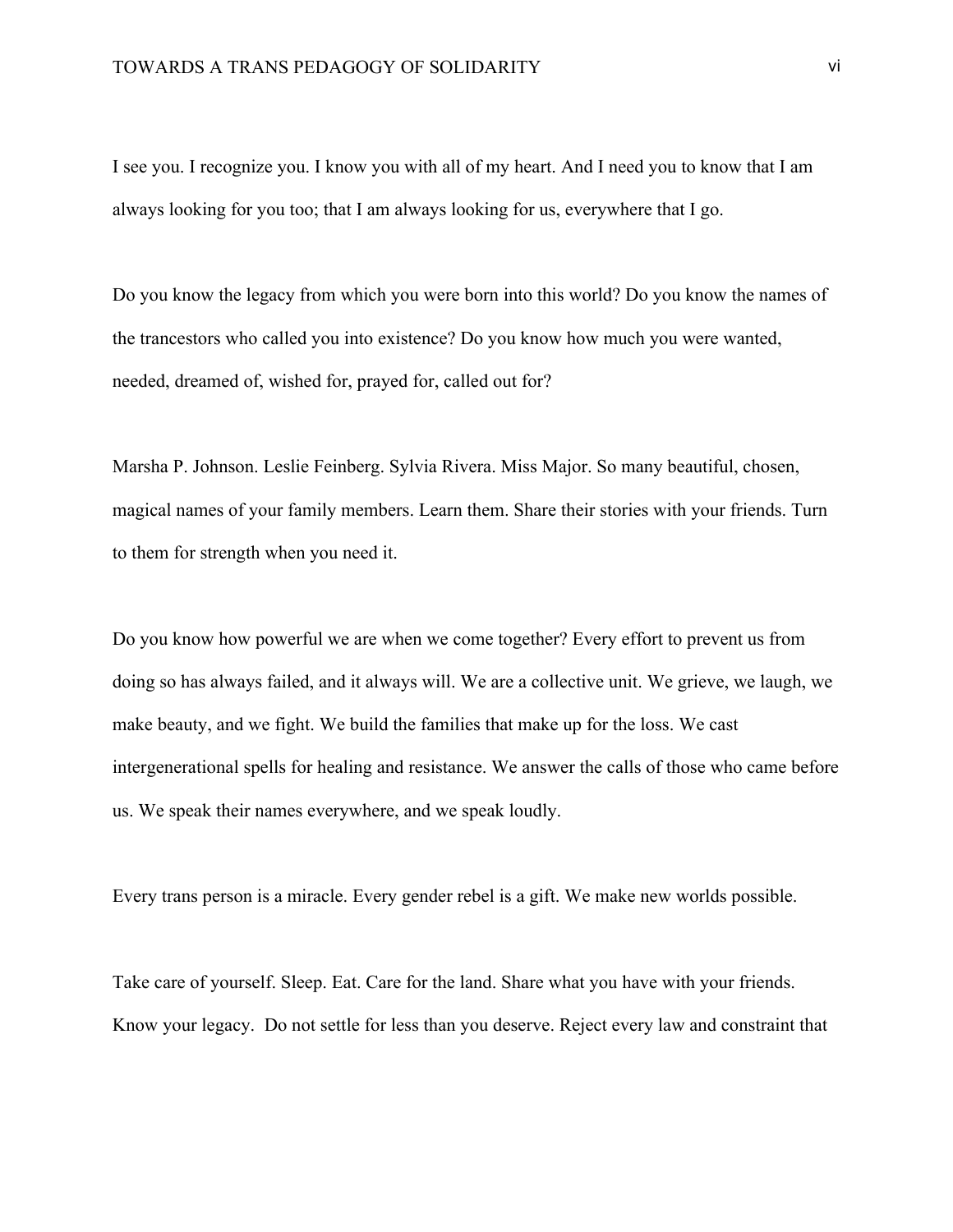is designed to make you do so. Find the other vampires and monsters and aliens. They were always the heroes. Find us.

None of this will be easy. Your grief will be profound and it will never fully subside. The fight ahead of us is the biggest fight of our collective existence. Remember: your grief is a testament to the depth of your love for your community, and that is the most important resource at your fingertips. Use it.

I need you to know that it won't be easy. But I also need you to know that we will win.

With all of my aging trans heart,

in memoriam and defiance,

Jude Ashburn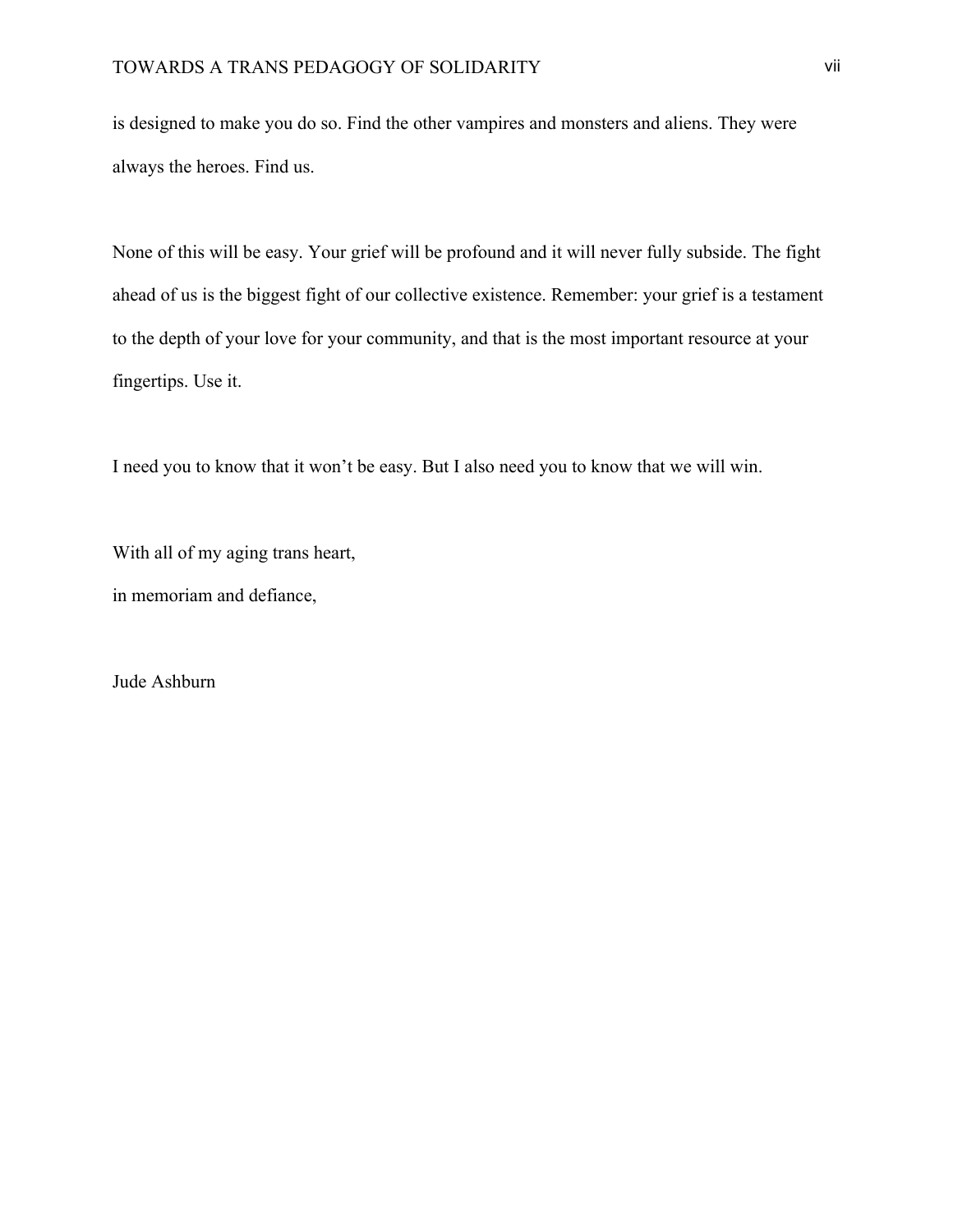#### **A (Critical) Land Acknowledgement**

I cannot consider discussing research, education, or health care systems, without acknowledging the fact that I am a non-Indigenous person working on unceded and unsurrendered Anishinabek, Algonquin territory, and therefore have the responsibility to honour the Indigenous peoples who are the original defenders and protectors of this land upon which I am a guest. Indigenous women and Two Spirit people continue to lead the resistance against colonization, imperialism, settler-colonialism, systemic white supremacy, and capitalist ecocide, and I wish to situate this work within a framework of accountability to my role in these projects. Under neoliberal colonialism, land acknowledgements have rapidly become a site of performative allyship which generally only serves to maintain oppressive hegemony by positioning the oppressor as self-aware. These acknowledgements, however, are rarely paired with any systemic action to unsettle the colonial control which created the conditions in the first place, so their function is typically hollow and self-serving. This land acknowledgement is a basic modelling of transparency around whiteness and settler privilege; there is a great need for transphobia and colonization to be understood as mutually-informing mechanisms of subjugation, and to be confronted as such, as Indigenous peoples have always done.

 There is nothing that I can say here that hasn't already been said by Indigenous, Black, and racialized trans people who continue to lead the movement against colonial white supremacist gender violence, capitalism, and environmental destruction. I will refer back to their work at every opportunity because my goal here is to contribute only to a gender discourse that recognizes and accounts for its connection to white supremacy. White academics and activists have no moral authority on the experiences of  $\text{OTBIPOC}^{12}$  struggles for liberation and our

1

<sup>1</sup> Queer, trans, Black, Indigenous, People of Colour.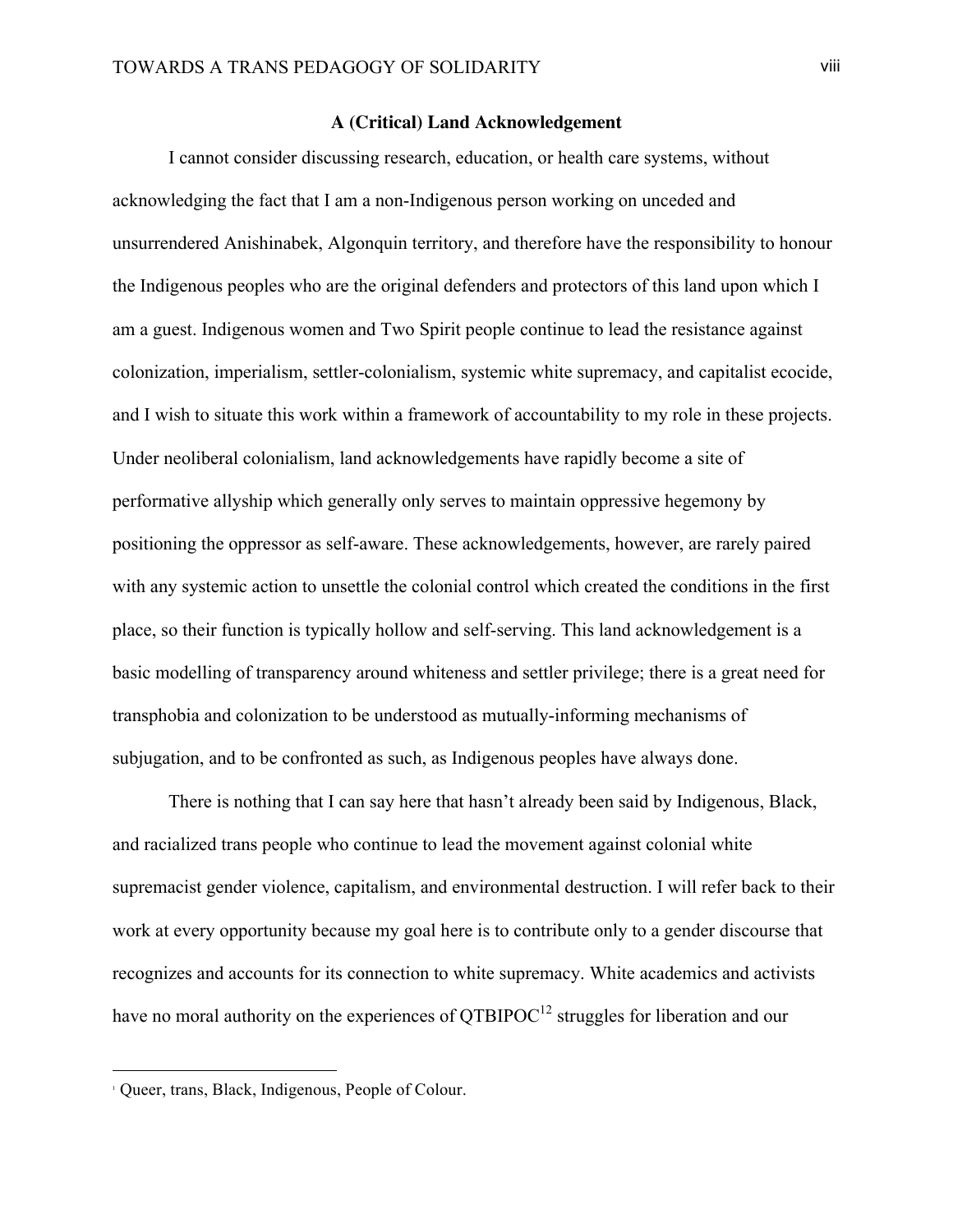efforts to appropriate them only serve to maintain dominance and oppression. It is incumbent upon us who wish to address gender mechanisms within education to account for our unearned but highly self-benefitting socio-political privilege which often results in a revisionist and assimilationist telling of socio-political histories and movements.

 As a trans settler I occupy two intersecting realities; one as a marginalized person whose gender variance seriously affects their ability to access life-sustaining services and supports, and also as a white settler, who enjoys the social, political, and legal privilege of living on occupied and unceded Indigenous land under white supremacy. Harsha Walia (2014) writes about the need to move beyond a politic of solidarity towards a practice of decolonization, and I agree with this argument, however as a guest on this land I have no ethical authority on the subject of what the decolonial future could and should look like. I do, however, have the responsibility to take action now, in this life, to confront the legacies and systems which continue to oppress and destroy this planet, its original caretakers, and the dream of generations to come. I have the opportunity to redefine my own humanity along the lines of accountability, mutual aid, and collective responsibility. I write this portfolio in the hopes of complicating some of the Western gender and queer theory that is normalized within predominantly white settler LGBTQ+ spaces, and of course, to resist some of the genocidal Canadian government's national branding strategies and rhetoric that work to present Canada as a "safer place" for  $2S$  and  $LGBTQ+3$  peoples.

My work with 2S and LGBTQ+ youth, as well as my lived experience as a member of the community, has shown me that trans and gender diverse students face an additional level of

1

<sup>&</sup>lt;sup>3</sup> For the sake of clarity and consistency, I will use "2S and LGBTQ+" throughout this portfolio to refer to Two Spirit and Lesbian, Gay, Bisexual, Trans, and Queer- plus, to signify a reference to this diverse group of peoples who all experience distinct but often overlapping social experiences and community. Two Spirit peoples are deliberately placed before LGBTQ+ in an effort to prioritize the sovereignty and leadership of Indigenous gender and sexual diversity, a topic which I explore throughout this work.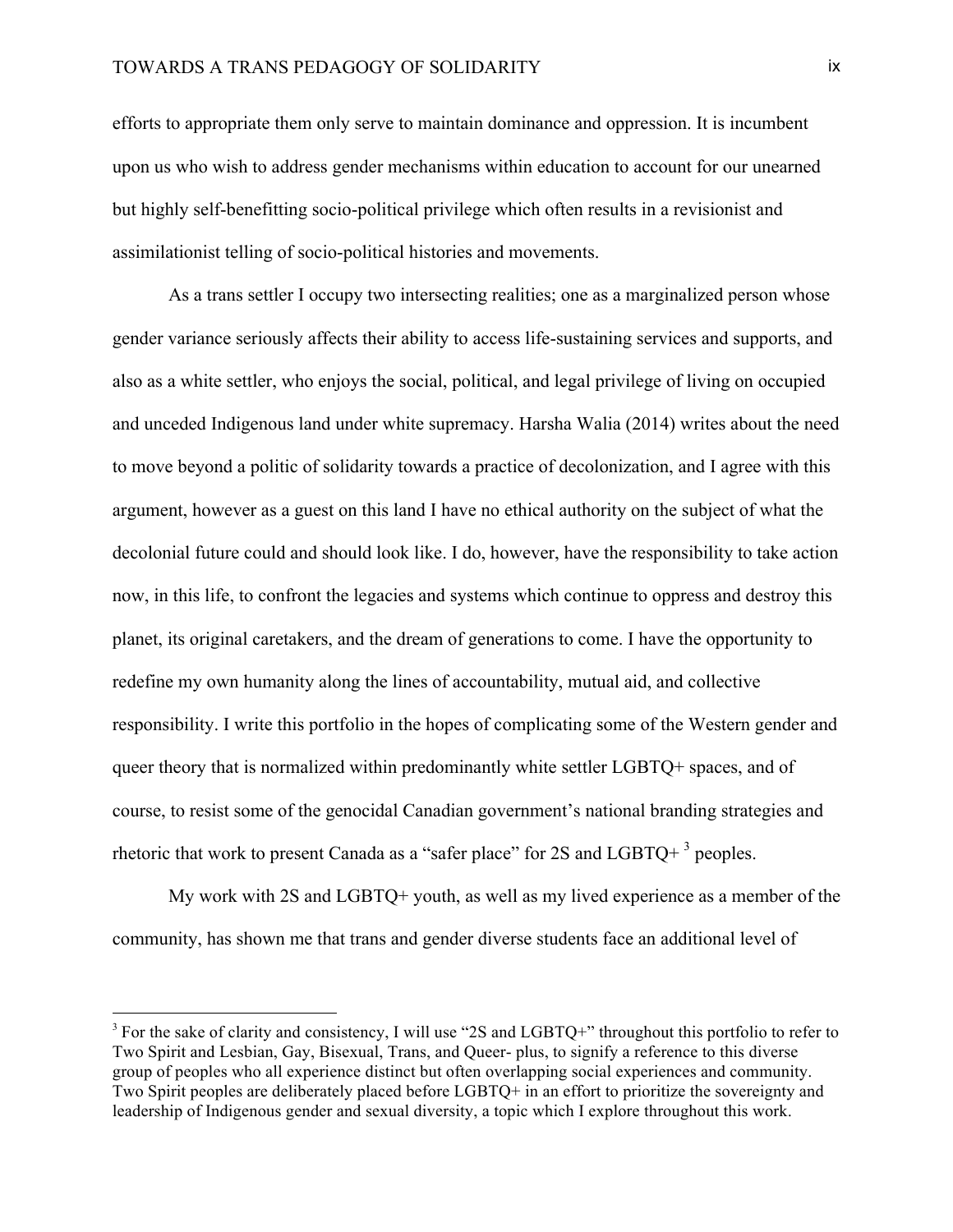shame just for existing and being who they are in a world intent on minimizing them. There have been many studies about the disproportionate labeling of 2S and LGBTQ+ kids as "unteachable", and the effects of shame can be profound. Cozolino (2012) calls on teachers to "go to the back of the room and teach from where these children try to hide" (95), and I have to say that so much of my own teaching work with trans and gender expansive youth is about becoming a support to them-- a safe connection that can help them safely out of isolation by building trust. I do this by working to build a sense of power and agency to counter the effects that shame can have on a student's sense of self, and therefore, ability to learn. Representation matters; bringing in content, facilitators, curriculum, and visual imagery of their community helps them have a sense of belonging and visibility. Asking about their boundaries- and then respecting them- helps too. And because shame is highly correlated with depression, violence, eating disorders, and suicide, it is no small importance to learn some trauma-informed practices that can stop the ongoing shaming of youth as well. It is precisely along this line of thought that I wish to draw attention to the importance of representation within educational systems, at all levels. Students cannot be what they cannot see (Darnieder, Duncan & McLaughlin, 2018).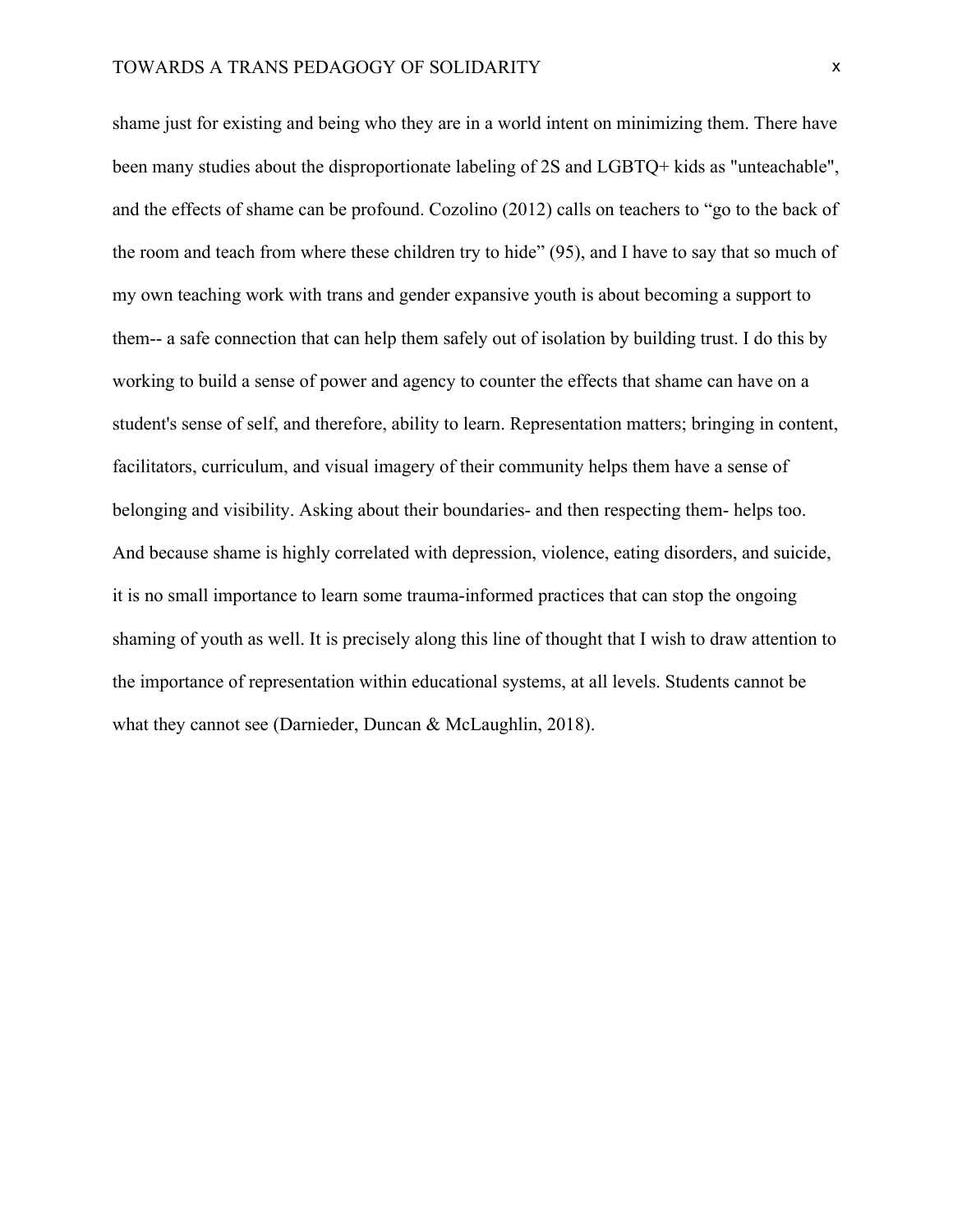#### **Chapter 1: We're Still Here**

Revolutionary American trans activist and elder, Miss Major, has said that even in spite of every effort to stop trans people from doing so, that "we are still here" (as cited in Willis, 2018). She has been fighting against transphobia, anti-Blackness, misogynoir<sup>4</sup>, police brutality, and just about every other form of violence for over 50 years. When she speaks about her thoughts on how to do this work, after all of this time, she tends to highlight her work building homes with other Black and racialized trans women as the crux of her methodology. For every protest, she made a meal for her sisters afterwards. For every act of violence inflicted upon her or her sisters, she held a healing space where her chosen family could recuperate and love each other, where they could build strength from each other, and move forward in the only way they knew how: together. Miss Major's legacy is one of love, in the truest sense of the word. She exemplifies the kind of unbreakable, hard-earned confidence that comes from somebody who has had every effort made against her life but whom has come out victorious, courageous, more ferocious, and somehow still gentle even in spite of the violence. We are still here. I draw attention to Miss Major's work because it represents the type of liberatory and collaborative dedication that we, as educators, ought to aspire to.

This portfolio is written in the hopes of contributing to a growing conversation around what it means to a) be a trans and/or gender diverse student in 2019 in Ontario<sup>5</sup>, and b) what it

<u>.</u>

 $4$  The term 'misogynoir' was coined in 2008 by Black queer digital humanities scholar Moya Bailey to describe the personal and collective experiences of Black women and feminized peoples who contend with the intersection of anti-Blackness and misogyny. Bailey has recently written about her experiences of erasure and intellectual appropriation of this concept within the academy, which speaks to the ongoing whitewashing of Black queer and feminist scholarship (Bailey & Trudy, 2018).

 $<sup>5</sup>$  Ontario is the colonized name for the region encompassing a vast terrain of Anishinabek and Métis territories.</sup> When referring to specific cities, I will reference the Traditional names of the lands I am referring to as well.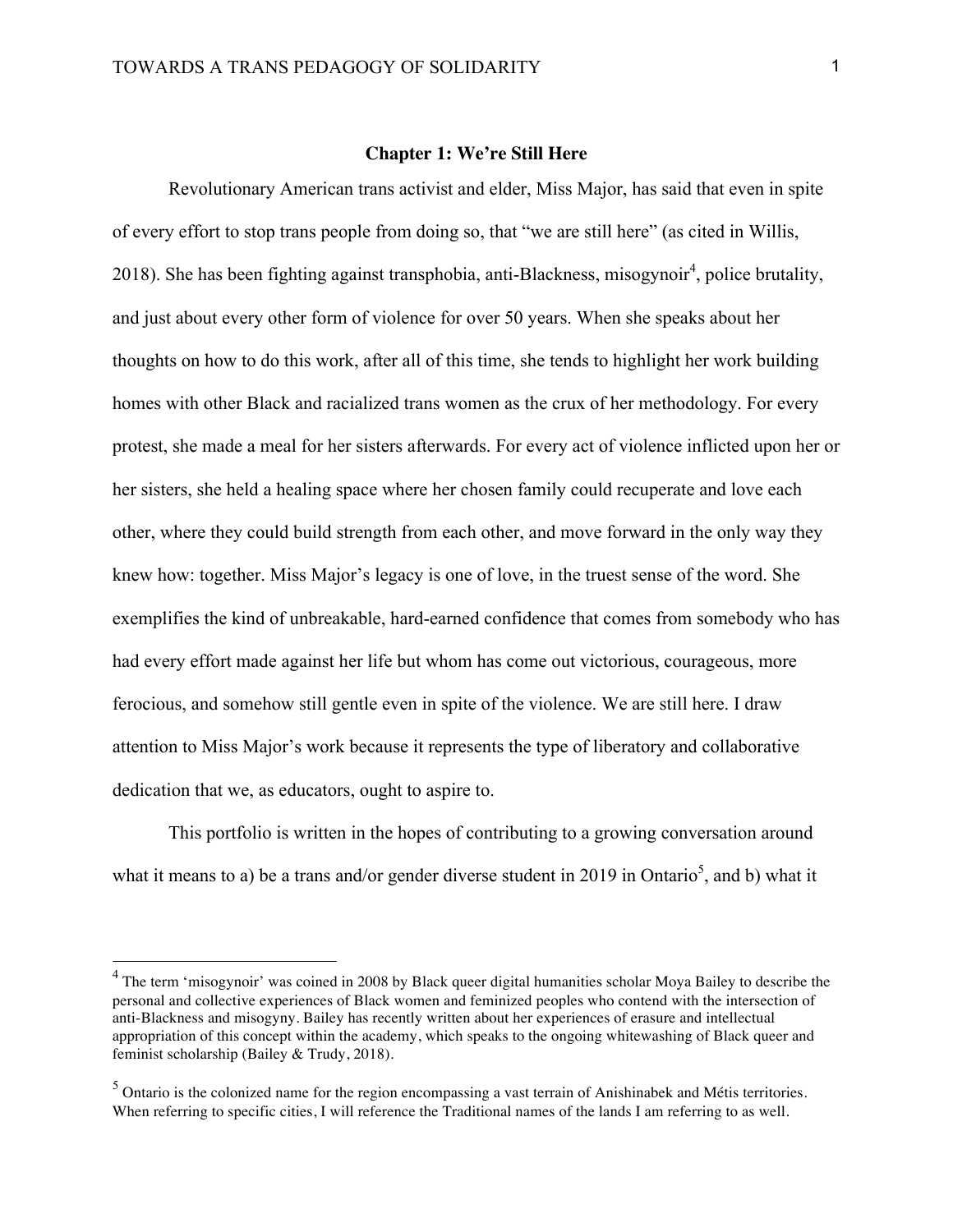means to be socially and politically-engaged teacher who is committed to supporting trans and gender diverse students in the here and now. The Ford government's removal of the sexual education curriculum as soon as he took office represents a rise in recent and ongoing attacks against trans student's livelihood. By reverting the curriculum back to its outdated and irrelevant 1998 iteration, the Ford government removed all mention of gender identity, effectively erasing anybody who is not cisgender and/or heterosexual. Over the last year, this same administration has consistently taken steps to remove any content from schools which speaks to the experiences of trans students (Jones, 2019). Lyra Evans, who is the first openly trans board trustee in Canada, has been organizing with the Ottawa-Carlton District School Board to address these attacks and bring back a sexual health curriculum that actually meets the needs of its students (The Canadian Press, 2018). As trans educators and community organizers, Lyra and I have worked together to form the first trans student caucus within the school board, in an effort to amplify the voices of students whose voices might otherwise be minimized or ignored by systemic transphobia, binarism, and cissexism. Educators must be vividly cognizant of these types of systemic attacks against their students and take strategic, harm reductionist actions in order to support their students.

As a trans-identified teacher and student who comes from a background of communitybased education models and grassroots, peer-supported learning, I know that teachers can take many forms. Whether within the formal public education system or outside of it, teachers have always been in a uniquely political position to impact the lives of their students, and as a result, many aspects of their communities. I explore the political conservatism that exacerbates this uniquely political positionality, and offer up a framework for a critical trans pedagogy of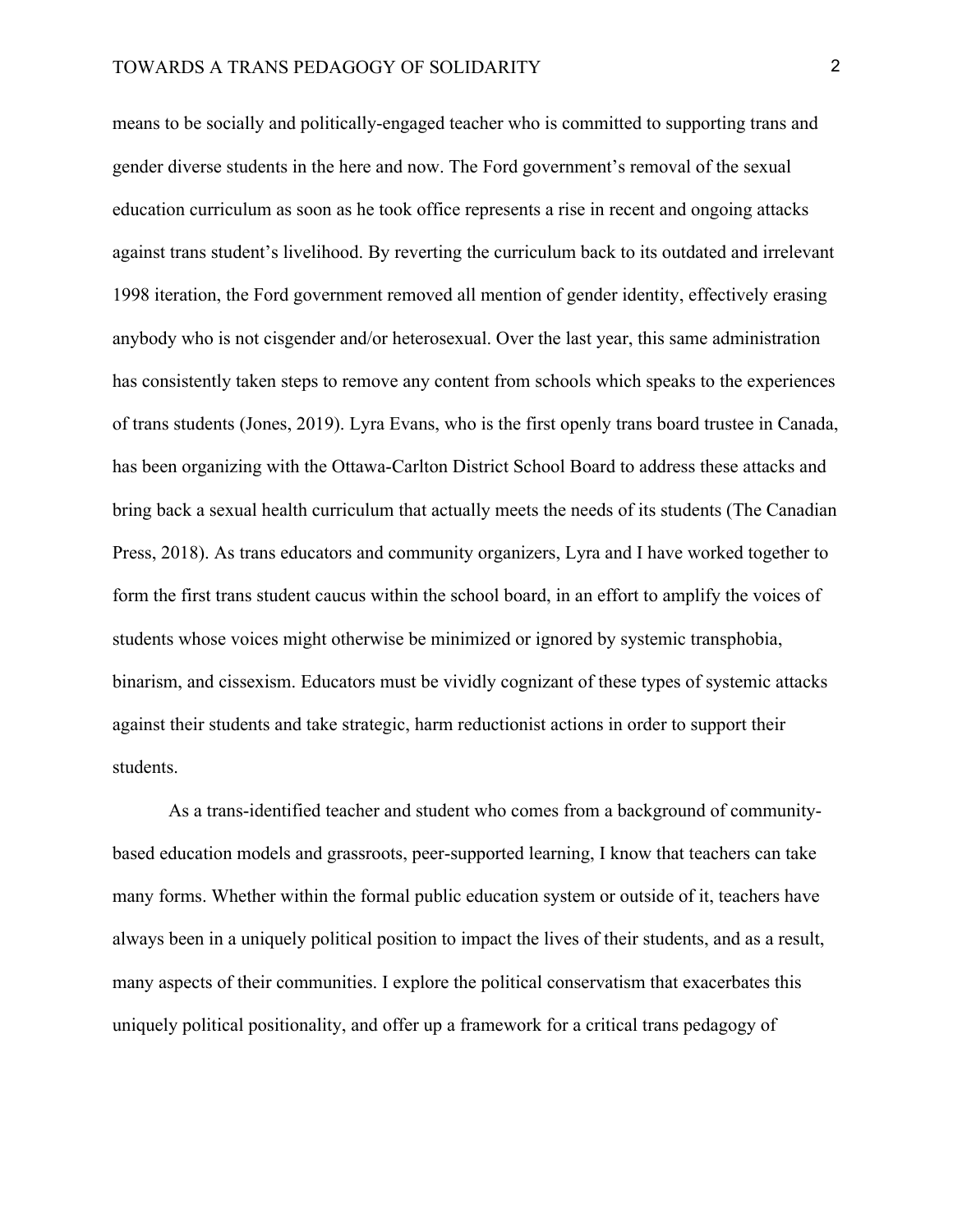education which calls on teachers to make a deeper, more loving commitment to our role in the lives of this specific group of marginalized students.

This portfolio addresses the guiding question: *What can teachers and administrators do to support trans students?* With a grounding in self-reflexivity and embodied knowledge acquired from lived experience, I provide an introductory timeline of oppressive gender paradigms and colonial projects of binarism which historicize and contextualize the current political climate of systemic transphobia. By situating this work within the contemporary rise in fascistic government policies targeting gender diverse peoples, my portfolio signals a path for educators who wish to traverse a rather frightening political, social, and environmental terrain by teaching in solidarity with marginalized people, trans people among them. Through a comprehensive literature review, glossary, self-situated analysis, and introductory workshop curriculum for teachers who wish to re/unteach gender in the classroom and beyond, I argue for a trauma-informed, anti-colonial, care-based pedagogy of teaching which follows in the tradition of Paulo Freire's *Pedagogy of the Oppressed* (1970) and bell hooks' *Teaching to Transgress* (1994), respectively.

Schools are key sites in which normative gender identities and practices are legitimized. Within the mainstream colonial public education system in Canada, gendered practices can be identified from the first day of school and then continue throughout a student's entire learning career. The intellectual, emotional, social, and political effects of these gendered codes result in a normalized culture of binaries and power inequities. Through gender-segregated schooling practices, cisheteronormative curriculum, school rituals, everyday practices, and interactions between students and educators, the colonial gender binary of man/woman is upheld and functions as a cage for anybody who does not consent to it. Schools are also where many trans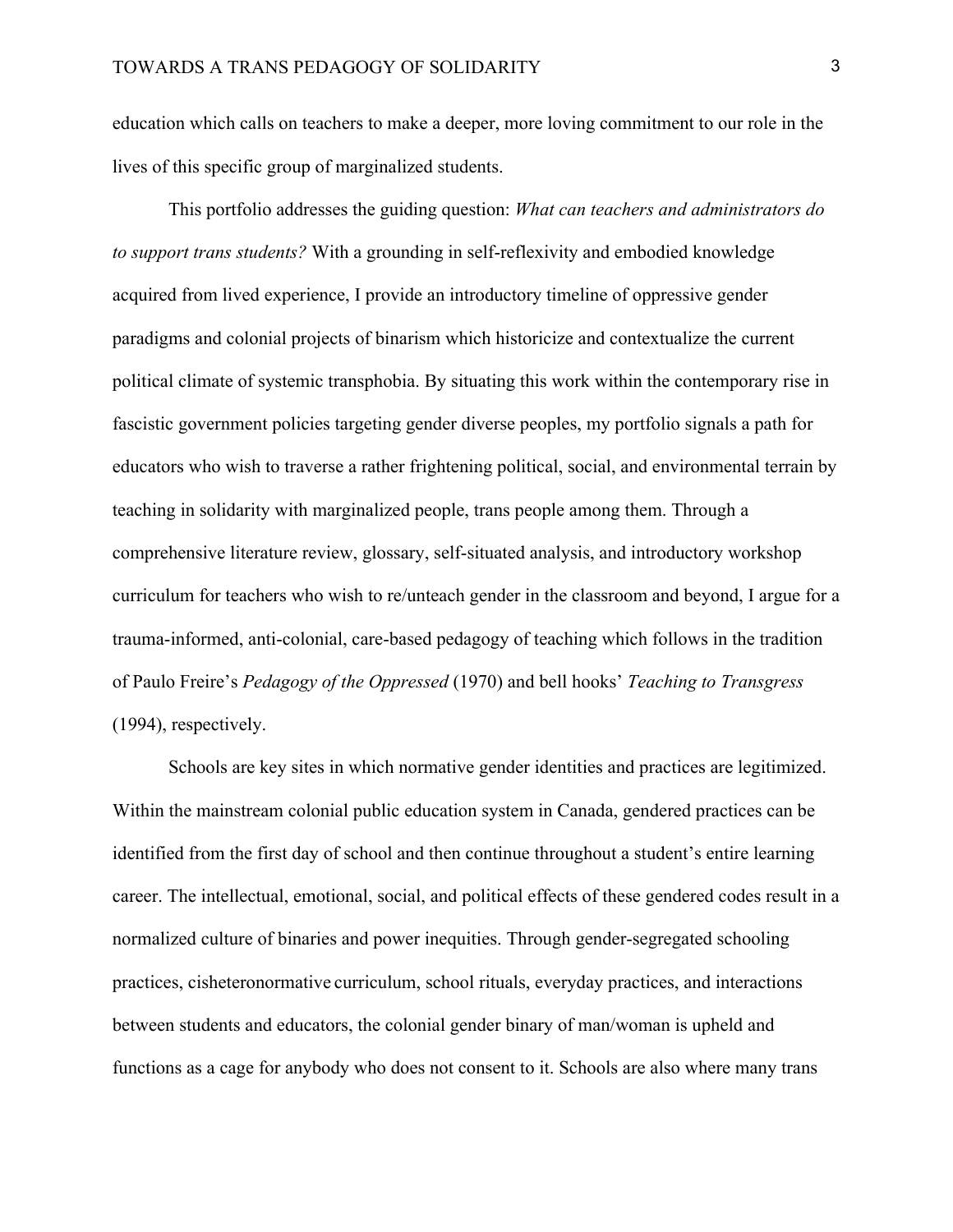students begin to discover and understand their trans identities. So, while educators are not the only ones who contribute to a school's overall safety, nor to the gendered norms which are produced and reproduced by the school's culture, they are in a useful position to take a firm stance against transphobia, binarism, and cissexism.

While I strongly believe that true equity within education is not be possible until there is representation from gender diverse, Black, Indigenous, racialized, and differently abled leadership at all levels, I also recognize that oftentimes, efforts to "diversify" a work place or institution can function inadvertently to maintain the status quo and uphold white supremacy and other forms of oppression (Sleeter, 2016; Abawi, 2018). As Haddix (2017) aptly points out: "simply recruiting more teachers of color but doing nothing to change the current system would be a failure. Instead, this model would expect teachers of color to come into a system that has historically failed them as students. Why would one expect this same system to do anything other than fail them as teachers?" (p. 145). It is crucial that marginalized students see themselves reflected on a cultural level, within the curriculum, and within the staff at the schools where they learn; just as it is crucial that we as educators who are committed to combatting oppression recognize the limitations of reformist, Band-Aid approaches to systemic issues.

My literature review, as one piece of this portfolio, surveys contemporary gender identity and inclusion policy frameworks, contextualized by recent Ontario government attacks against such curriculum, highlighting the youth activism advocating for sexual and gender justice supports. This literature review can be used as a resource to educate members of committees, board members, and trustees who are implicated within the processes which affect the lives of trans students. Nicolazzo (2017) writes about the plethora of institutional barriers trans and gender diverse students are forced to navigate on a daily basis: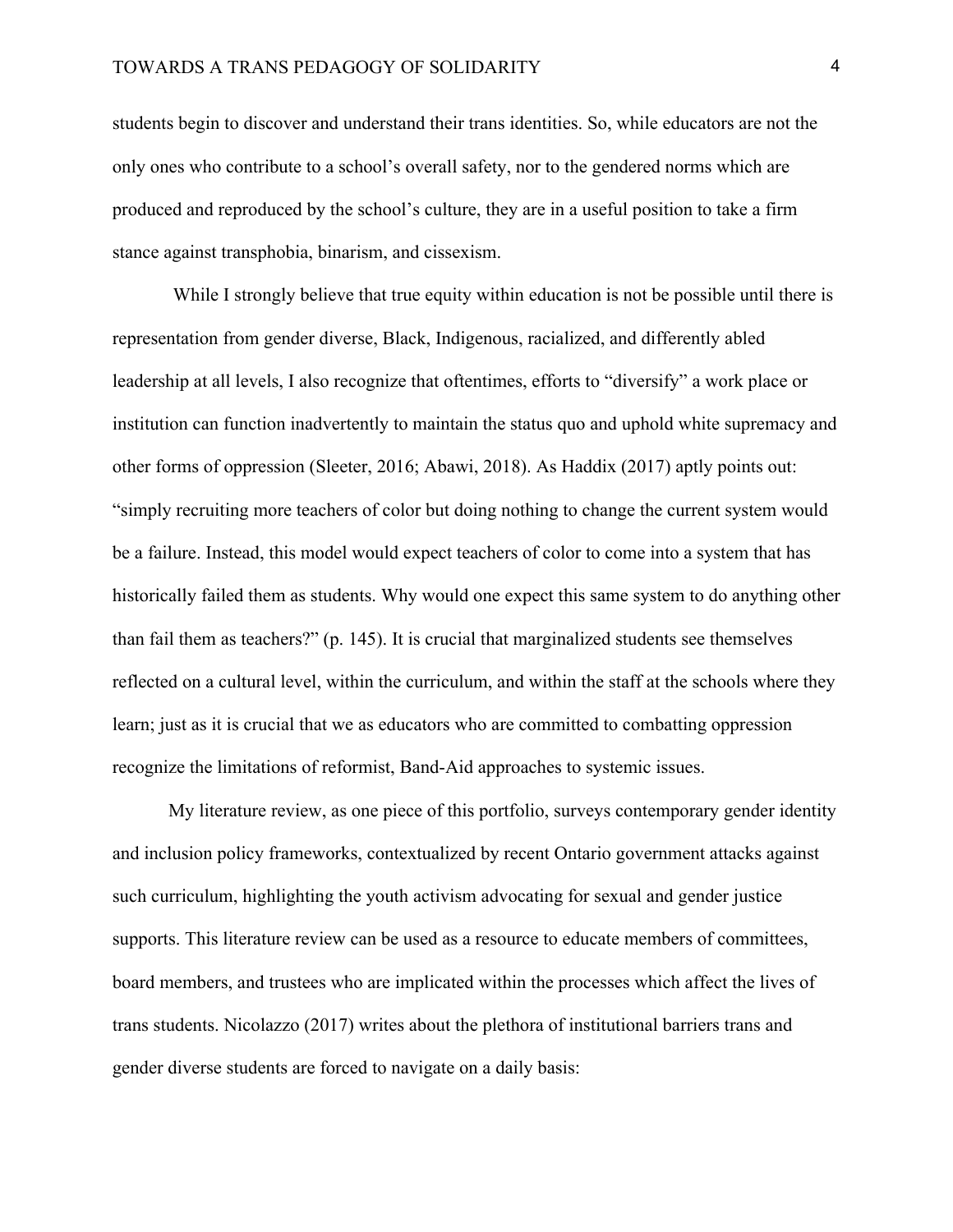Trans students are forced to navigate the individual and institutional instances that create structural oppression. Examples of these forms of oppression include intercollegiate athletics that are set up along the false dichotomy of men's and women's teams, reinforcing the cultural unintelligibility of trans people (structural); and institutions internal forms and documents with two check boxes for gender (man and woman), giving the impression there are only these two discrete options (institutional); and a student being harassed for their gender identity by another student or a group of students (individual) (p. 32).

While I, following Nicolazzo, seek here to educate teachers, administrators, and all other members of the school system about the need for gender equity, I also recognize that gender is a function of larger units of political power, and therefore more complex than any one individual operating within a system. I wish to illuminate a particular type of gender xenophobia, or rather, fear of gender diversity that is not white, Christian, and European which is prevalent throughout settler spaces, and is therefore superimposed upon countless cultures, their beliefs, and their histories. This fear works to systematically erase the existence of any gender variance outside of its own paradigm.

The historical and ongoing legacies of institutionalized transphobia, cissexism, compulsory heterosexuality, and binarism inherent within the colonial education system not only impedes the learning of trans and gender diverse students, but it also contributes significantly to the discrimination and suicidality that they face on a daily basis (Bauer  $\&$  Scheim, 2015). Furthermore, within the contemporary political climate of spreading far-Right governments and policy, education systems have become an even larger microcosm for the world's injustices (Giroux, 2017). While formal education has always been foundationally colonial, efforts to weed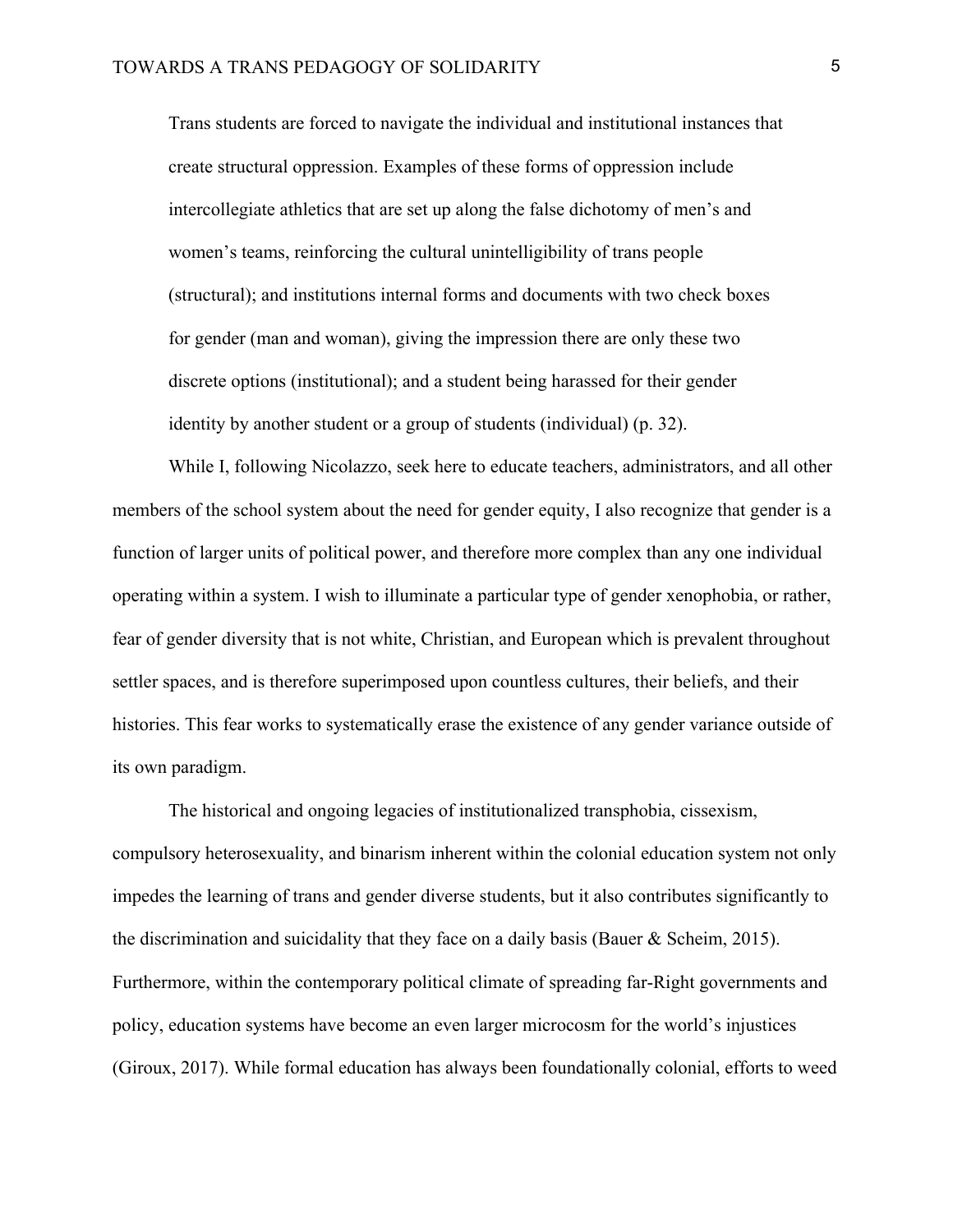out overt mechanisms of oppression are becoming more difficult every day (Giroux, 2019). As we see in Ontario, as well as Alberta and many other parts of Canada, there has been a significant increase in overt, Trump-era white supremacist violence, which effects all areas of the lives of students, workers, and peoples attempting to outlive and overturn such violence. It is no coincidence that gendered violence increases during these times of rising fascism, as heteropatriarchy is essential to both the development as well as the maintenance of the nationstate (Smith, 2006, 2016). Where there is white supremacy, there is a foundation of gender hierarchy as a means of social dominance. And with this kind of environment, the increase in factors contributing to suicide rates for trans teens skyrockets.

 The situation is this: trans students face severe barriers to education (Beemyn, Goldberg & Smith, 2019), health care (Amsler, Davy, & Duncombe, 2015; Brightwell, 2016), employment, housing, and social supports- and these experiences are multiplied for Black, Indigenous, and trans youth of colour (Frohard-Dourlent, 2017). These circumstances are hardly conducive to a positive learning environment, let alone any quality of life. The impact of gender essentialism and gender xenophobia has profound effects on the mental health of trans peoples and communities, and it also functions as a sorting tool for students who become othered through these educational systems.

As noted by Sharman (2016), "it doesn't take a PhD or a medical degree to figure out that experiencing discrimination is lousy for your health" (p. 14). Because trans people face an additional level of pathologization on their gender identities and expressions than their cisgender peers (Sharman, 2016), it is urgent that educators inform themselves of these violent histories of medical oppression which continue to operate today and create additional barriers to learning and overall wellness for trans youth. The wellness of trans youth in general indicates the overall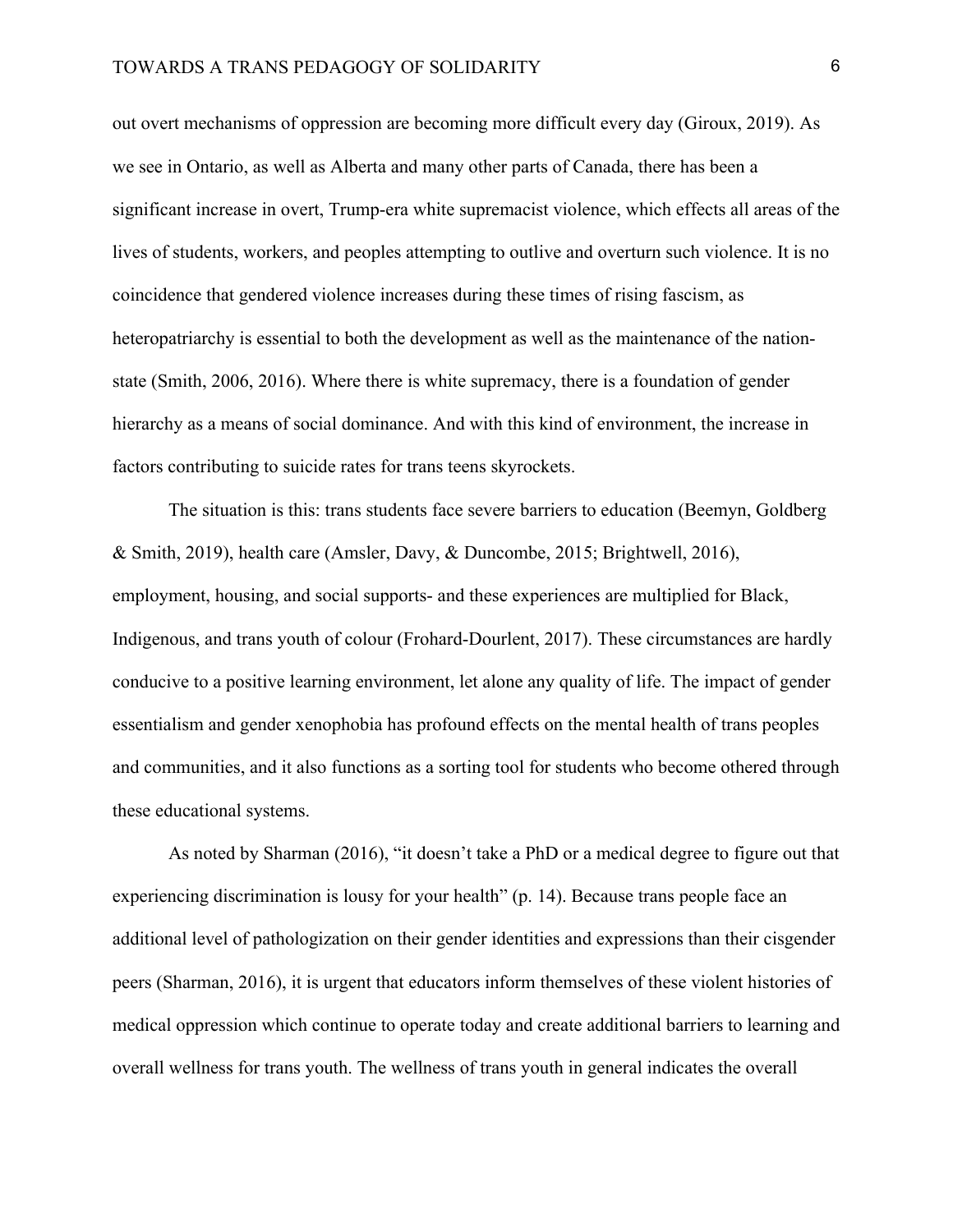health and status of the culture in which they live. When I say that trans people have been and continue to be pathologized, I am referring to the histories and ongoing processes of hypermedicalization, demonization, and violent structural views of gender variance.

The history of pathologization and gender essentialism is also the history of fascism itself, which I will explore in some detail in my literature review. The American Psychiatric Association (APA) completed a multi-year process of revising the fifth edition of the Diagnostic and Statistical Manual of Mental Disorders (DSM-5, APA, 2013). The DSM-5 is the name of a manual that nearly every trans person is familiar with because it signifies the legacies of transphobia presented by the colonial Eurocentric health care system. This manual is responsible for labelling gender variance of any kind as deviant, and as a diagnosis, as opposed to a diverse plethora of subjectivities and experiences. Trans people fought to remove these categorizations for decades, and it is within this latest DSM-5 revision process that the gender diagnoses were retained, albeit in altered form and bearing the new name of 'gender dysphoria' (Bauer & Rotondi, 2011). The conceptualization of trans self-identification as some sort of psychiatric disorder has lasting effects on the lives of gender diverse people today, so much so that school policies are only beginning to address the issue of recognizing the very existence of trans youth whatsoever. Given the pathologizing tendencies within health and education which position trans learners as "other", it is common for many trans students to slip through the proverbial cracks at their schools, which results in inequitable learning opportunities, among other harms.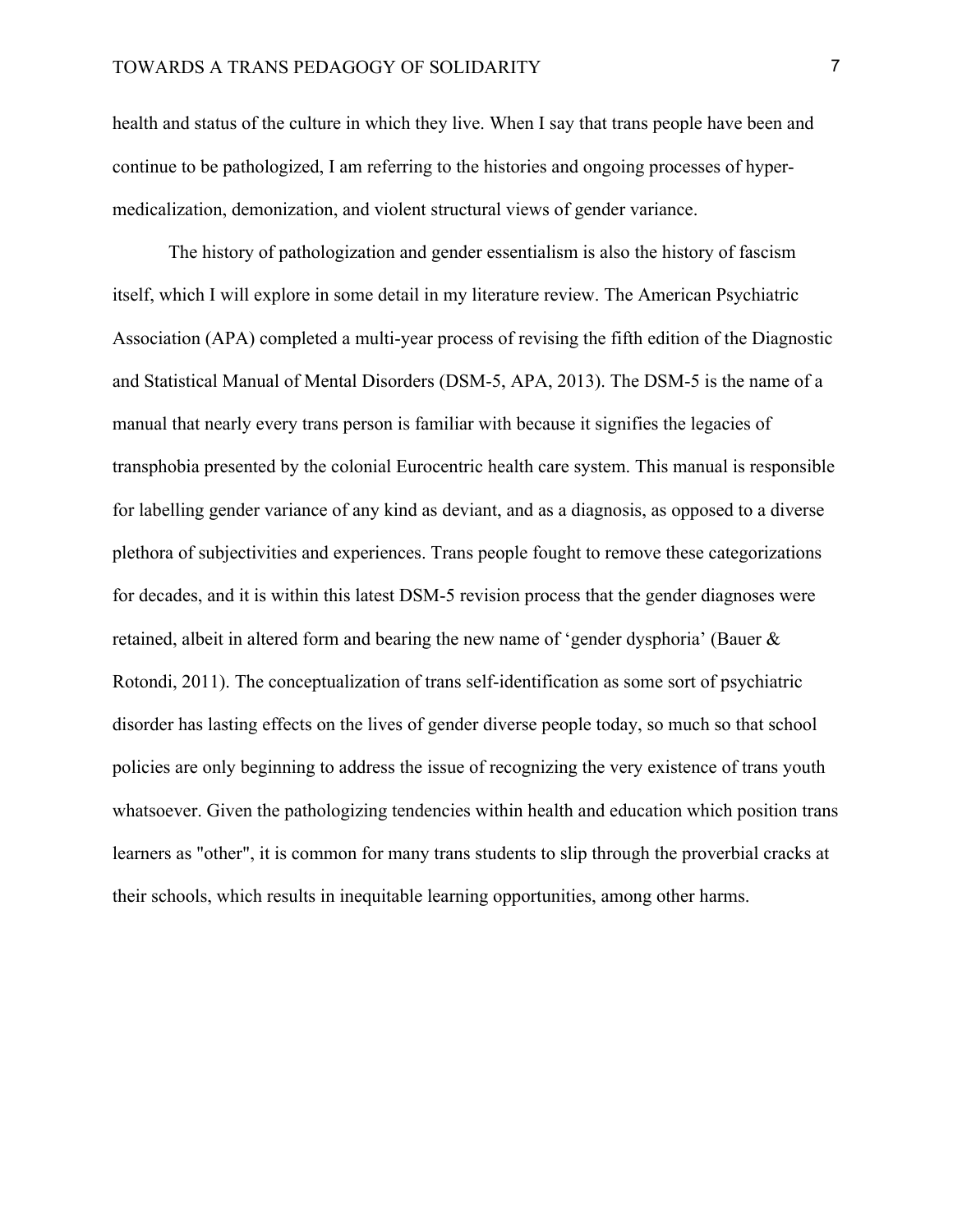#### **Challenging Settler Politics of Gender and Sexuality**

Within the colonial education systems in Canada, gender variance has always been punished, pathologized, and policed, which results in myriad levels of intergenerational trauma for trans, Two Spirit, and gender diverse youth. Such systems are deeply invested in maintaining the gender binary, which is a colonial construct in and of itself, as a category of power and social hierarchy which maintains colonization (Driskill, 2011). Indigenous expressions of Two Spirit identity challenge the colonial gender binary and inform the teaching of educators who wish to engage with critical, intersectional, anti-oppressive teaching methodologies (Lugones, 2008). Western gender discourse fails to fully account for its connection to white supremacy and colonization. It also results in the creation of socio-political hierarchies within communities of gender diverse peoples within and outside of educational spaces. Ma-Nee Chacaby (2016), a Two Spirit lesbian Ojibwa-Cree Elder based in Thunder Bay, Ontario, wrote a compelling memoir about her experiences of survivance<sup>6</sup> and self-determination. She writes:

My kokum explained that two-spirit people were once loved and respected within our communities, but times had changed and they were no longer understood or valued in the same way. When I got older, she said, I would have to figure out how to live with two spirits as an adult. She warned me I probably would experience many hard times along the way (p. 65).

Chacaby details numerous experiences of intergenerational violence and traumatic events that she experienced due to the effects of colonization, such as numerous sexual assaults, addiction, physical violence, and violent colonial education systems. These experiences

1

 $6$  Brayboy (2008) defines survivance as the amalgamation of survival and resistance, saying "one cannot" survive as an Indigenous person without resisting" (p. 342).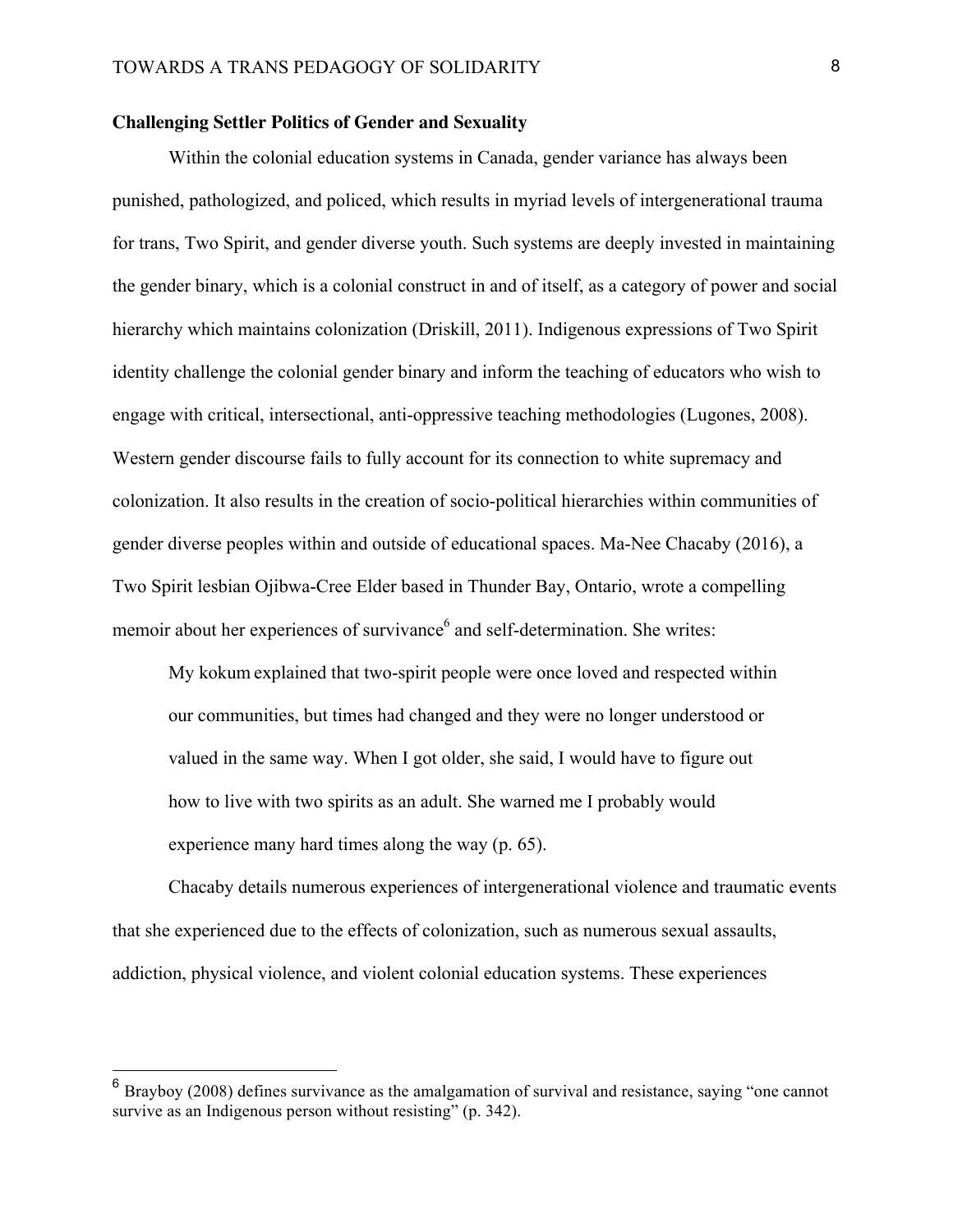effectively served as roadblocks to not only her livelihood, but also her ability to learn, both within colonial school systems as well as Traditional learning spaces.

Pinkwashing has been theorized as the tactic deployed by those in power to present themselves as LGBT-friendly while covering up the human rights abuses they have (and continue to) commit against LGBT+ peoples. Dozono (2017) writes that "queer modernities (such as two-spirit) are at odds with forms of Western queer identities, which remain adherent to homonationalism and settler colonialism, continuing histories of policing and defining indigenous bodies according to European ways of knowing" (p. 444). Homonationalism can be understood as strategies used by the state to make 2S and LGBTQ+ rights synonymous with nationalistic projects. We needn't look any further than Canadian Prime Minister Justin Trudeau's recent "official apology" to 2S and LGBTQ+ Canadians (Khandaker, 2017) to see homonationalism in action; hidden behind the veneer of progressive national rhetoric, and no doubt cashing in on Trump-era rise of fascism, Canada attempts to brand itself a progressive next door neighbour and beacon of cultural sensitivity. This official apology made no mention of returning stolen lands, or the crisis of missing and murdered Indigenous women, girls, and Two Spirit peoples, or the openly discriminatory blood ban against gay blood donors, or our ongoing support of the illegal occupation of Palestine, among other examples of colonial foreign policies.

This performative action by the Canadian government was tokenistic, at best (Exner-Pirot, 2019). Considering how Two Spirit and Indigenous peoples continue to disproportionately suffer from gender-based and sexual violence, higher rates of substance use disorders (SUD), trauma, economic violence, environmental racism, policing and incarceration, and suicide, it is unacceptable that they continue to be left out of local and national LGBTQ+ discourse and movements (Maynard, 2017). Symbolic gestures upon which colonial governments grandstand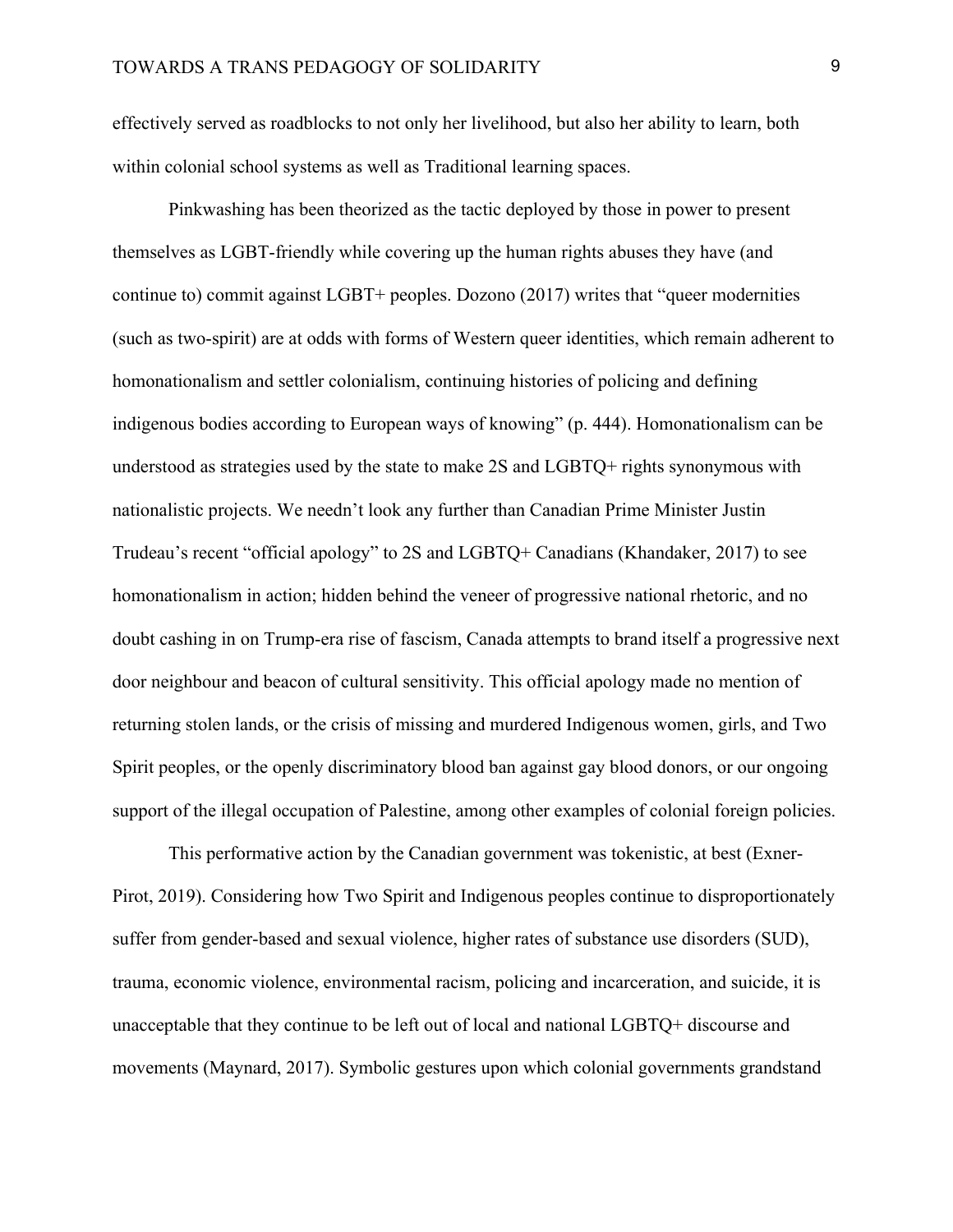only serve to maintain their efficacy. Performative allyship therefore describes the superficial and self-aggrandizing behaviours enacted by people with privilege who espouse values of solidarity while taking little-to-no tangible actions against oppression. This type of performance often masquerades as progressive while enjoying all of the benefits of socio-political hegemony<sup>7</sup>.

#### **How Sociopolitical Trauma Impacts Learning Processes**

<u>.</u>

While there are many complex and varied responses to the type of collective trauma experiences by trans students, four common effects are anxiety, hypervigilance, fear, and shame (Fearing, Matthews & Parkhill, 2014). These responses are a form of self-preservation that can protect students who are navigating a very scary world, but they can also be a box within which many trans students become trapped, and therefore denied the care, support, and access that they deserve. Karcher (2017) describes how their practice as an art therapist strives to honour the realities of people who experience high levels of societal oppression in regard to their gender identity, among other socio-political identities. They discuss the increase in hate crimes under the current political climate of far-right governments across the West, and how this is a daily reality amongst a sea of other microaggressions faced by trans youth.

I witnessed many young transgender clients' anxieties increase as they questioned whether they would be allowed to use bathrooms that aligned with their gender identity, or whether they would even be protected from violence at school. At the same time, transgender adult clients expressed increased fear of harassment when using gender-designated facilities. Although the fight for transgender rights has led to increased visibility and is seen as positive, it has also increased the

 $<sup>7</sup>$  Hegemony is a concept and term coined by Italian community Antonio Gramsci, and is used to describe</sup> the "manufacturing of consent" produced by the capitalist state (1971). I use the term here as a part of my educational praxis to denote the dominant oppressive social order.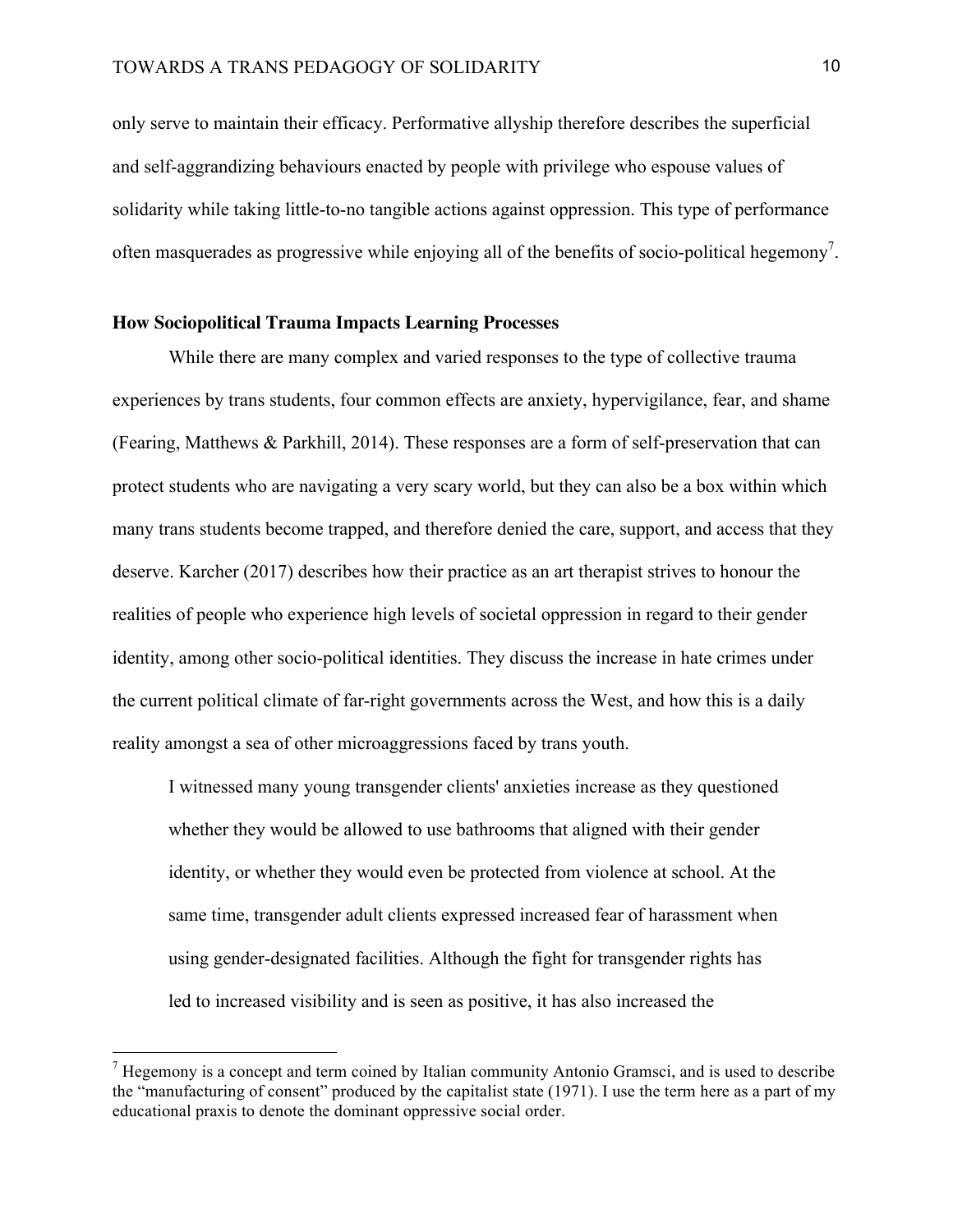vulnerability of transgender people. The risk of increased visibility of transgender people falls disproportionately on those with multiple marginalized identities (e.g., people of colour, people with disabilities, undocumented immigrants, people living in poverty, transfeminine people, etc.) who are least protected from discrimination in state and federal housing, health care, education, and employment (p. 125).

In this way, oppressed groups such as trans peoples have experiences in daily life that produce a type of chronic stress and lead over time to wear and tear on the body, which goes above and beyond the "flight-or-fight" response to acute stress. The daily microaggressions of being misgendered, referred to by the wrong name and/or pronoun, having no accessible washrooms or policies designed with one's safety in mind, struggling to access culturallyrelevant care and support are but a few examples of the chronic stress experienced by gender diverse students. There are many unmistakable signs when a student does not feel safe such as, according to Shanker (2017, p. 7), "becoming withdrawn and subdued, emotionally volatile, overly anxious, highly impulsive, inattentive, easily distracted—or bullying/being bullied". Without a larger rethinking of how schools (and dominant culture) function around gender, the tensions and contradictions highlighted in these works leave educators navigating a complex cultural and institutional terrain, attempting to support trans and gender-nonconforming students with little consistent guidance on how to do so.

From my experience as a trans person who is both an educator and a student, the best way to teach students who have experienced this particular type of stress is, as Cozolino (2013) puts it, by presenting "interesting and relevant content in a safe and interpersonal context" (p. 45). I agree strongly with Cozolino's proposal here because it refers to the importance of culturally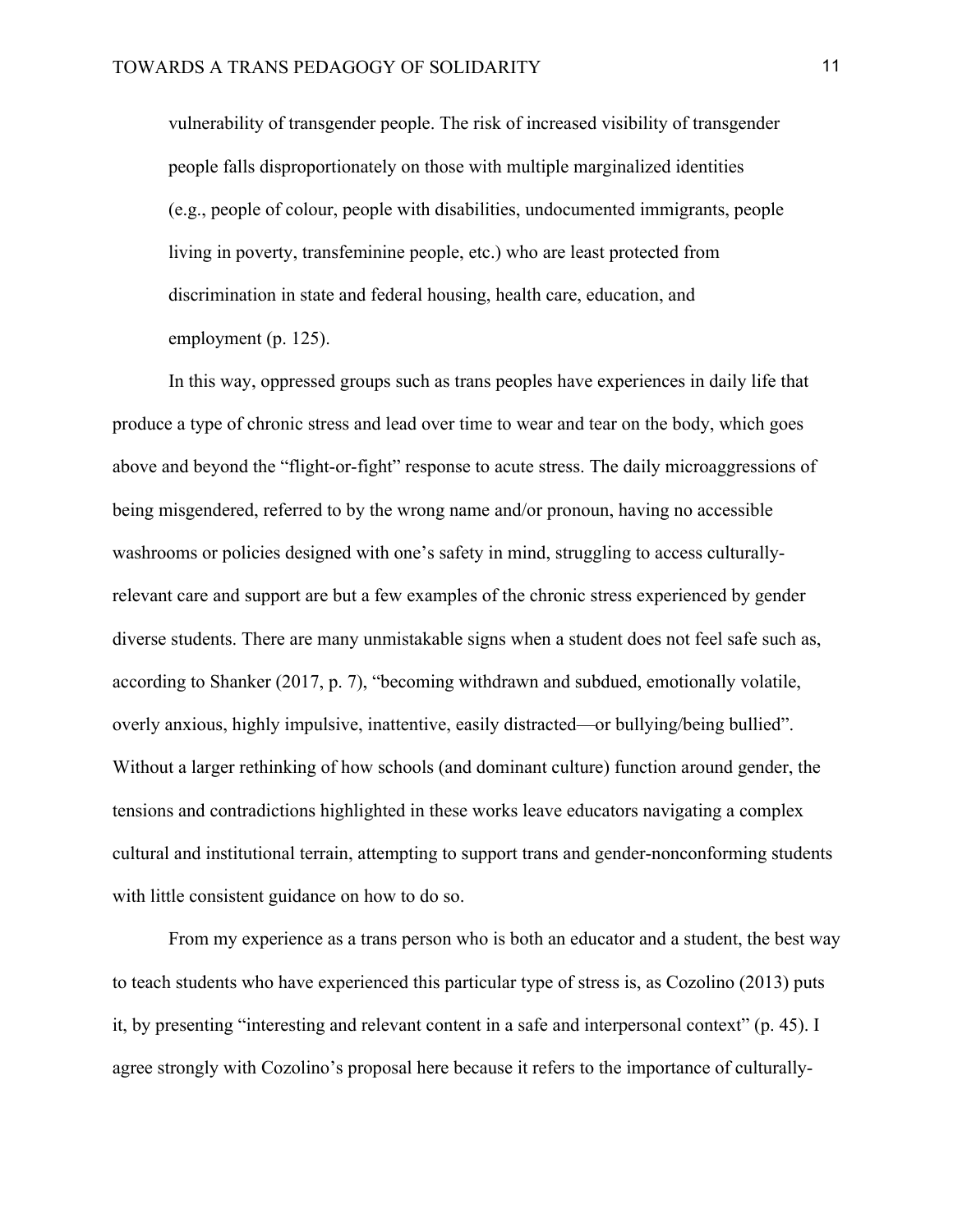relevant education as well as an emotionally-intelligent approach to teaching and learning. Much like Karcher (2017), I believe in building educational practices around "validating responses to societal oppression and trauma, externalizing oppressive messages, and building a sense of agency and power" (p. 124). There are several strategies for incorporating such trauma-informed practices into one's teaching practice.

#### **Definition of Terms**

<u>.</u>

For the purposes of the following literature review, I wish to define a few of the terms that I use throughout this portfolio. The term "transgender" is, as suggested by Stroumsa (2014), "an adjective that has been widely adopted to describe people whose gender identity, gender expression, or behavior does not conform to what is socio-culturally accepted as, and typically associated with, the legal and medical sex to which they were assigned at birth" (p. 31). I will be using the abbreviated form of "trans" to refer to an umbrella group of people who identify in some way as gender diverse, outside of or beyond the gender that they were assigned at birth, between or beyond the gender binary, or in other ways disinterested/disenfranchised by the whole gender industry altogether. The abbreviated version, trans, is a term commonly used within the trans community, many of whom reject its full iteration and see it as a handed-down, medicalized term. Trans is useful in its ambiguity, if not also its expansiveness.

"Cisgender" refers to people whose gender identity currently aligns with the sex that they were assigned at birth, and who currently enjoy some of the unearned privileges inherited through a bio-essentialist gender classification system which posits cisgender people above trans people<sup>8</sup>. I use the abbreviated version, cis, throughout this portfolio to refer to cisgender peoples.

 $8$  See: Trans Student Educational Resources: http://www.transstudent.org/definitions/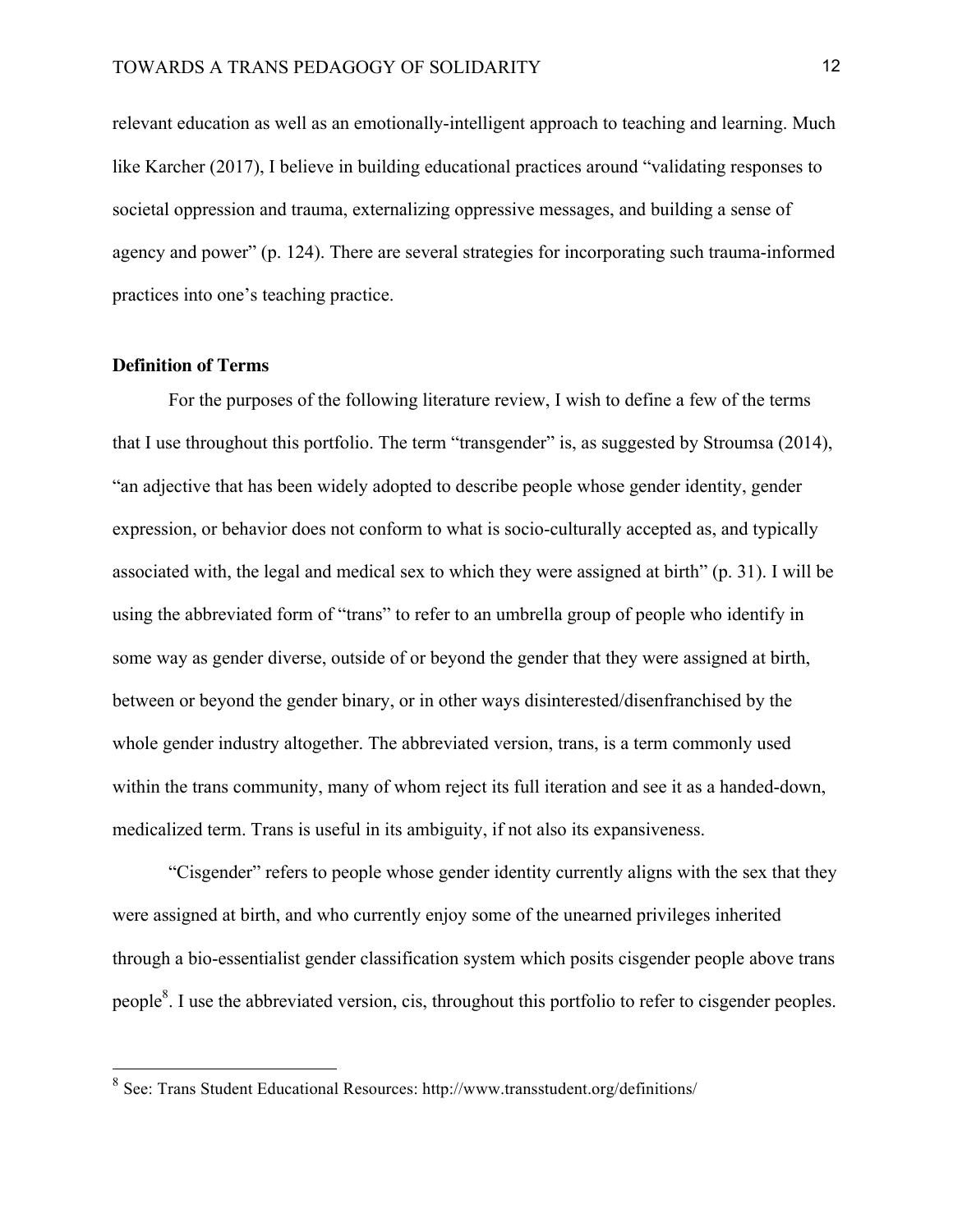Cissexism refers to the privileging of cis identities over trans people, which results in the transphobia experienced by trans people.

When I use the term "transition," I will in part be referencing some of the historical and contemporary medical and surgical options for reducing dysphoria, but also the process of transgressing/transforming/transcending gender identity as a means of self-determining. I want to argue that there is no singular nor universal definition of what it means to transition, and that each trans person's story is valid. For some trans individuals this may include, but is not limited to, changing one's assigned name, one's gender marker, accessing hormones or surgeries, or some other means of social or medical service provision. Some individuals opt to access methods outside of the medical system to reduce their dysphoria, such as binding or wearing enhancers, and changing their presentation. None of these things make a person more or less trans because, a) our transness belong to us and only us, b) our bodies are a fraction of who we are, and all bodies are inherently valid, c) transness does not necessarily occur in the body for everybody, and d) transness is profoundly subjective but also culturally, socially, historically, and politically coded across space and time.

Words such as "assessment" or "transition" are used sporadically and interchangeably in this literature review to refer to the process by which gatekeepers and people in positions of power within the medical, social, educational, and legal systems ascertain an individual trans person's entitlement to receive health care. Despite the fundamental human right to self-identify, we exist in a society that perpetuates hierarchies based on race, status, class, gender, sexual orientation, and ability, and as such, marginalized peoples such as trans folks are forced to justify and explain their gender(s) in order to receive health care in a way that more privileged peoples such as cis folks are not expected to.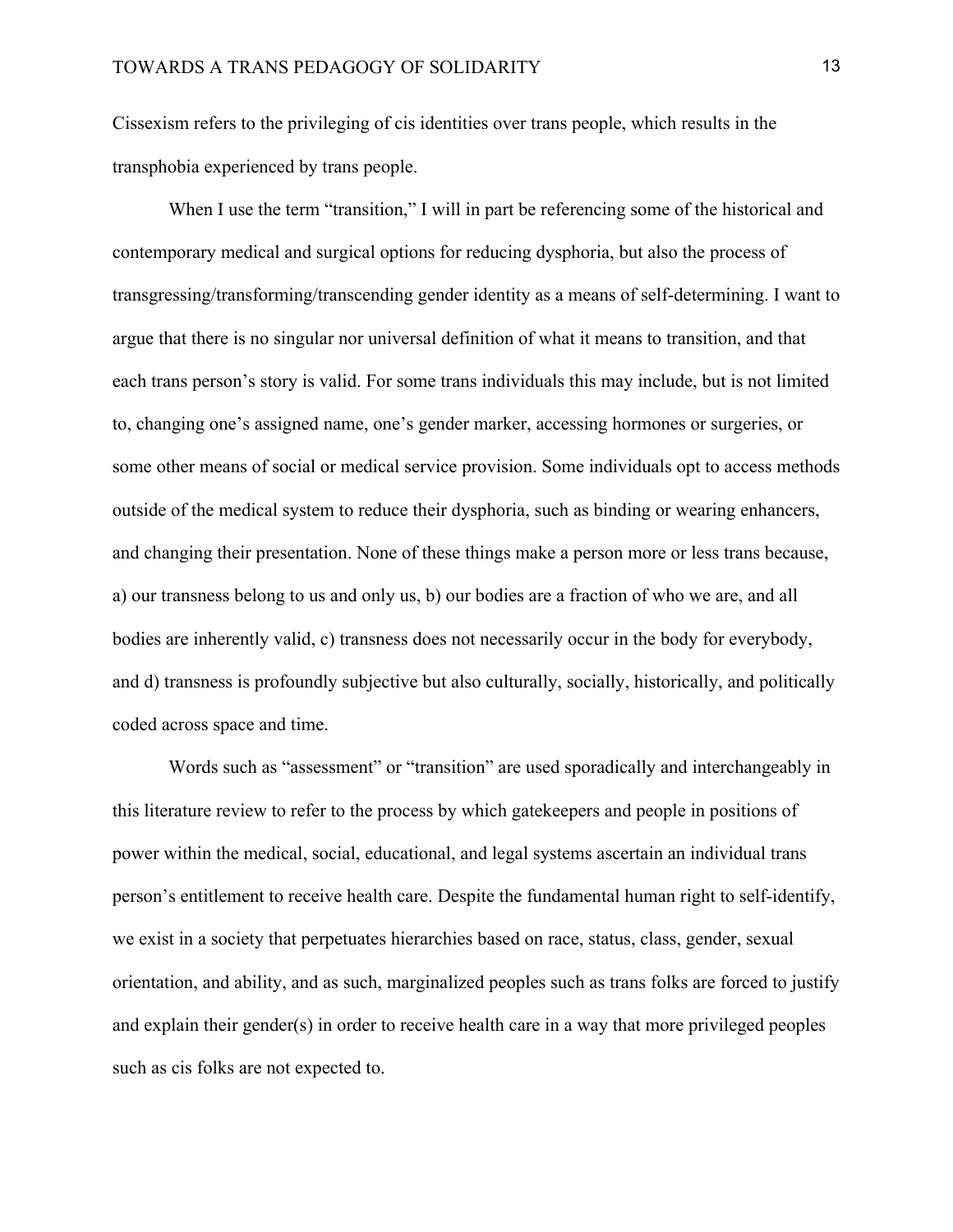"Two Spirit" (2S) refers to a plethora of Indigenous articulations and experiences of gender-nonconformity to settler-colonial notions of sexual and gender relations, roles, and identities (Binaohan, 2014). Gender-nonconformity can be used by 2S and trans people alike, and/or can be used to refer to any transgression of gendered social codes.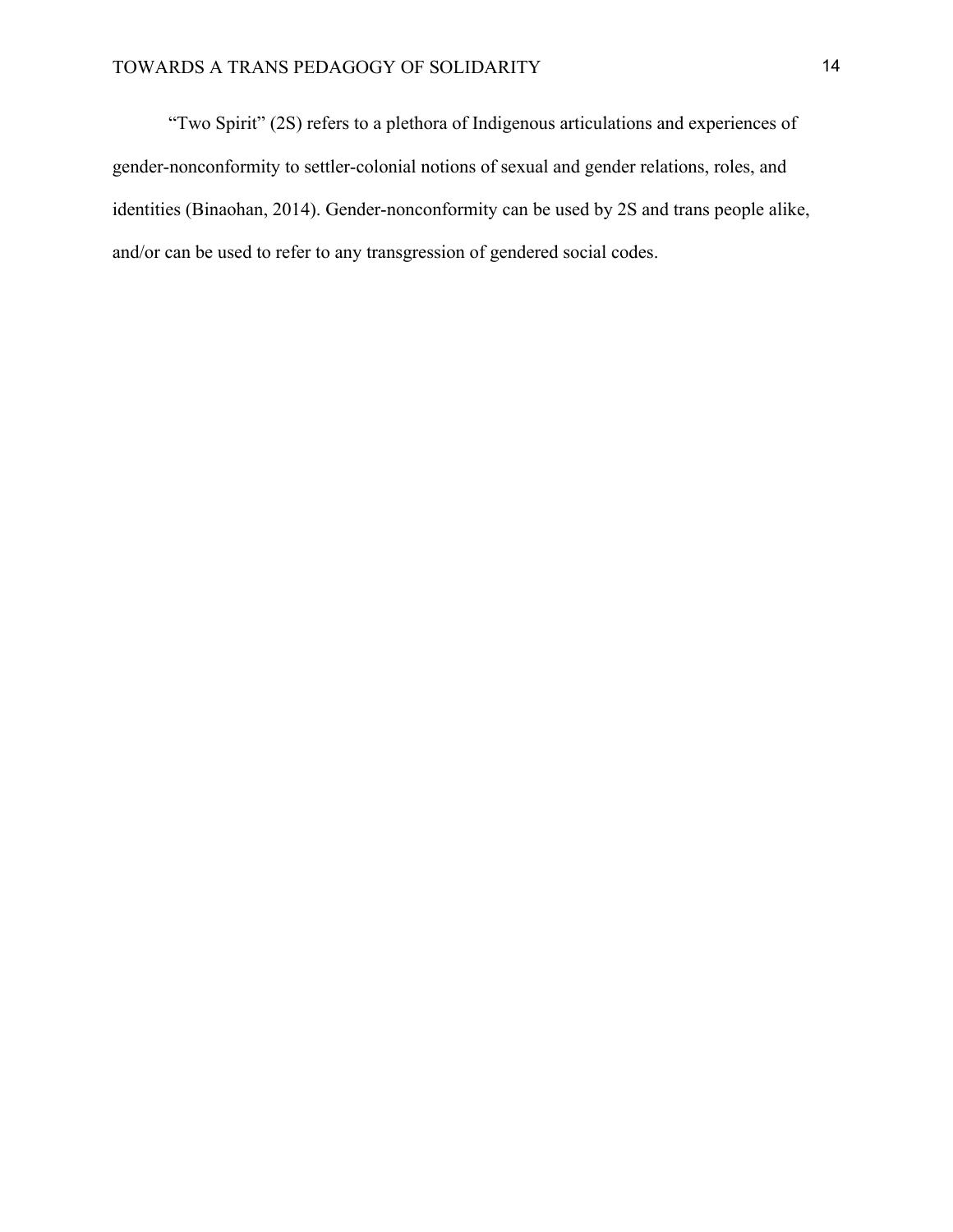#### **Chapter 2: Literature Review**

"Everyone calls themselves an ally, until it is time to do some real ally shit"

(Xhopakelxhit, 2015).

In this literature review, I endeavor to resist the universalizing tone of much non-Indigenous literature found within the academy, and situate my own experience within these larger paradigms of social hierarchies in an effort to reduce any further appropriation of Queer and trans Indigenous, Black, and people of colour (QTBIPOC) social movement discourse. This literature review has three sections: the first provides an introduction to the coloniality of gender as a project of white supremacy; the second section is a historical glimpse of the medicalization of transgender identities, and gender-nonconformity itself, through the colonial gender binary and the state apparatus which rely upon it; and the final section locates the contemporary efforts to address transphobia and systemic cissexism within Canadian mainstream education systems.

I contextualize this literature review with the understanding that the medical model of transition as it currently exists across Turtle Island views dysphoria and gender identities outside of the man/woman binary as pathologies to be corrected, rather than inherently valid on their own terms and indicative of a diverse multiplicity of human experience. This system is also the very same system that has been used in the genocidal policies and intergenerational murder, subjugation, and oppression of Indigenous peoples and communities of colour around the globe. I believe that it is essential that we understand gender as a colonial construct, and prioritize the scholarship and activism of Indigenous, Black, and racialized trans and gender-nonconforming peoples if we wish to truly engage in anti-oppressive pedagogies.

In many respects, trans people are a form of living archives. Our existence functions as a mirror held up to the face of a colonial society which was built upon the very effort to erase us.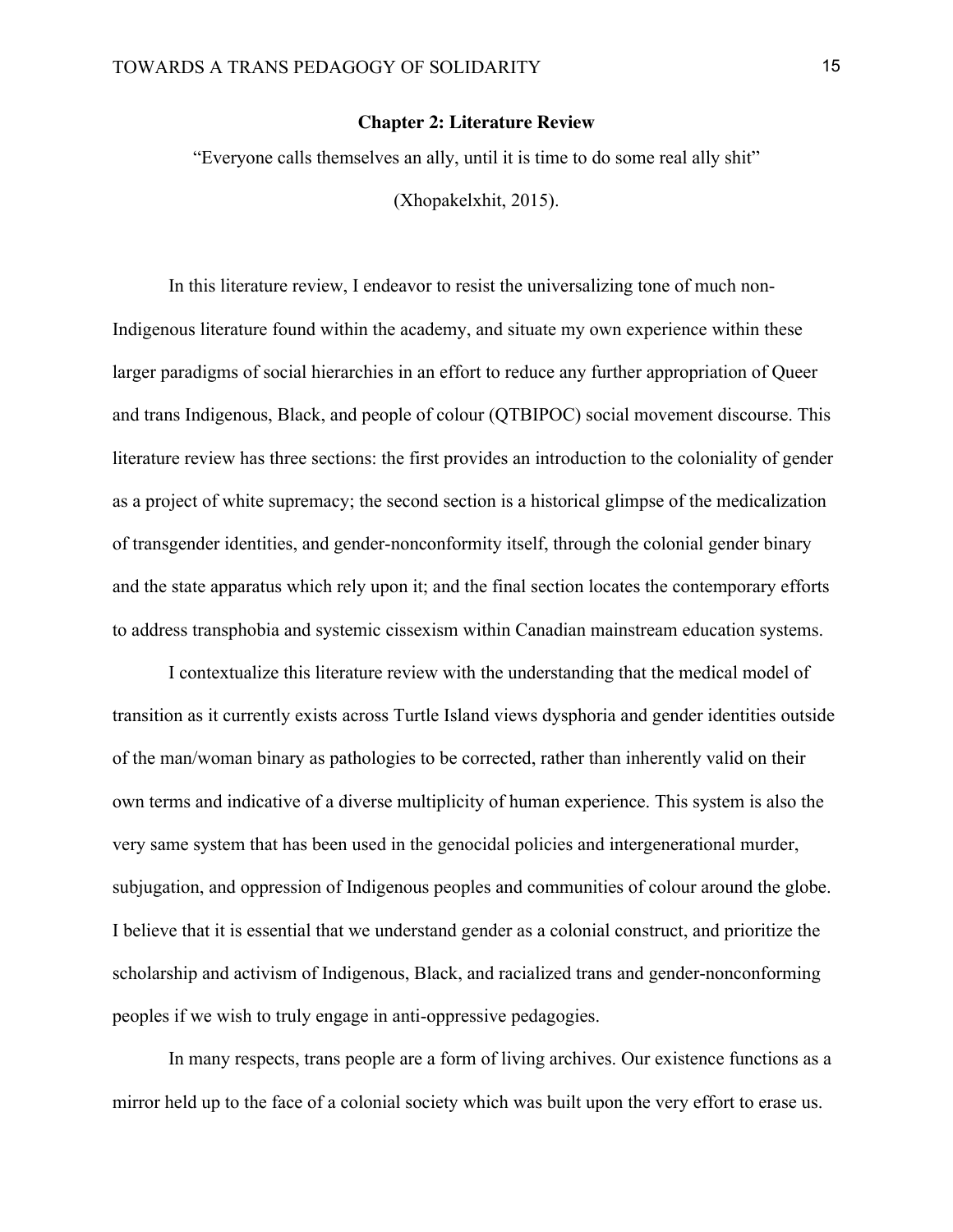Everything that a trans student experiences is a reflection of the culture in which they live at that precise moment in a dynamic historical process. As such, a politicized understanding of precisely how transphobia came to be, as well as its ongoing iterations at all levels of society, must be taken into account. Trans politics continue to be redefined by trans communities engaged in revolutionary struggle, and they are in and of themselves a living, breathing, archive of resistance against oppressive regimes. I refer now to the two systems which typically impact the majority of trans people in some of the most significant ways: the colonial education system and the public health system. These two systems are deeply interconnected.

 As discussed in the previous chapter, the gender binary is a colonial construct, heavily informed by Christian patriarchy, and it is used to maintain colonization. Pre-colonial social structures did not reflect a gender binary of man/woman and it is crucial to historicize and contextualize the damages inflicted by Euro-Christian colonization of diverse Indigenous nations, knowledges, and traditions in order to identify current gendered and racialized mechanisms deployed by colonial institutions and the state. Lugones (2008) writes about the ways in which these changes were "introduced through slow, discontinuous, and heterogeneous processes that violently inferiorized colonized women" (p. 13). She writes about the ways in which subjugation of women and reproduction is a standard tactic of any invading state, as it is the first way of obtaining primary control. In Andrea Smith's (2006, 2016) influential essay on The Three Pillars of White Supremacy, the author describes the ways in which heteropatriarchy is essential to both the development as well as the maintenance of the nation-state (p. 71), and this framework can be used as a tool through which to study other Indigenous feminist writings on the gendered nature of Western colonization.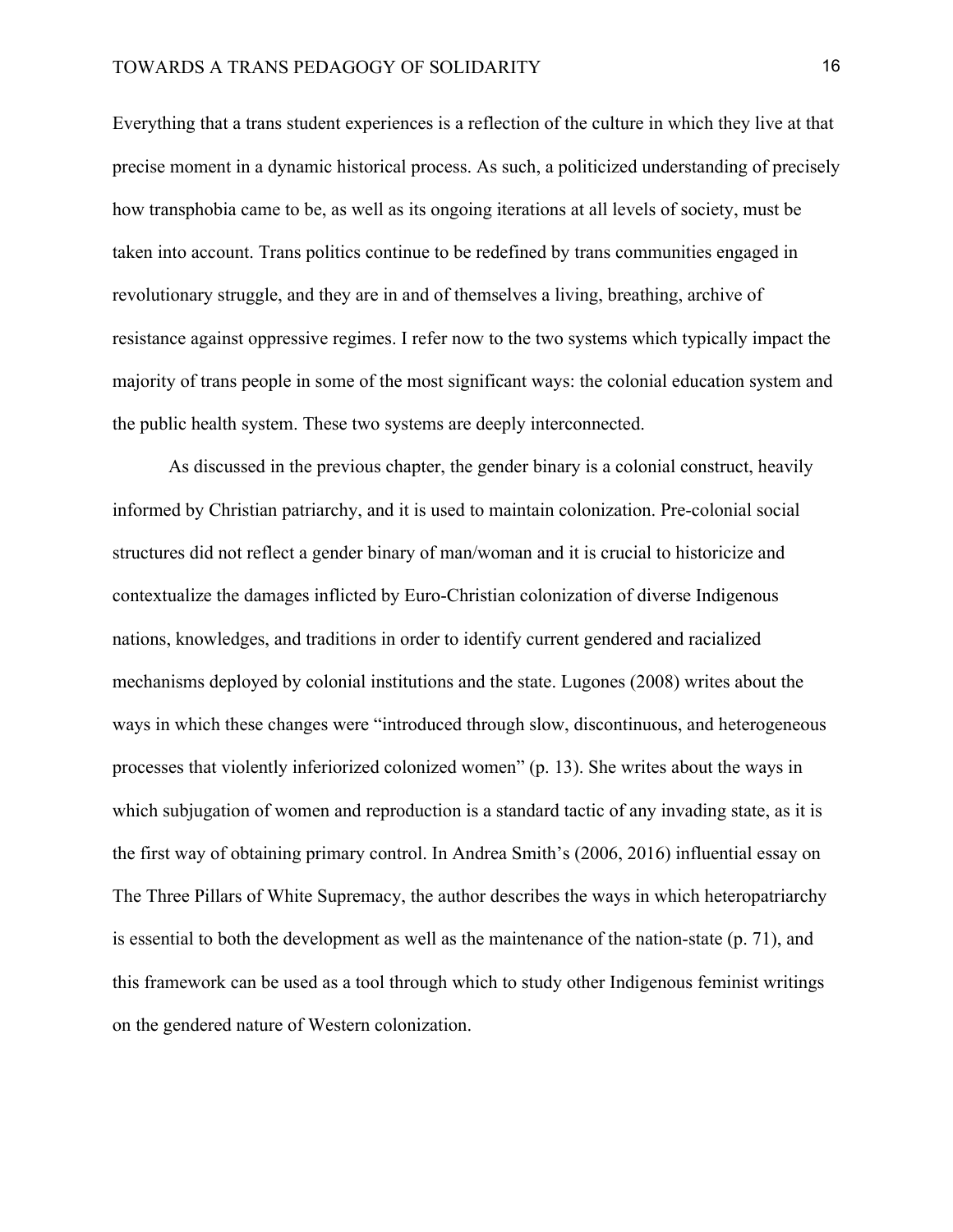Andrea Smith (2012) goes on to write that "...in order to colonize peoples whose societies are not based on social hierarchy, colonizers must first naturalize hierarchy through instituting patriarchy. In turn, patriarchy rests on a gender binary system in which only two genders exist, one dominating the other" (pp. 69-70). This connection is of the utmost importance in the historicizing of the colonial gender binary, because it not only limits gender to a binary of only two options, but also constructs all gender relations as inherently hierarchical, and in competition for dominance over one another. In a zine produced for a workshop series about decolonizing gender curriculums, Jackson and Shanks (2017) describe precisely how "European colonization worked to impose the gender binary in order to create hierarchies in non-hierarchical societies so they could better divide and conquer the people" (17). They go on to posit that we must trace the logic of capitalism and imperialism in order to understand "the way that white supremacy has set gender up for us" (14). Smith's (2006) descriptions of the ways in which the Christian heteropatriarchal family-unit functions as micro versions of the colonial state speak to these mechanisms. The acquisition of land, power, and resources is therefore synonymous with the categorization and control of gender and sexuality.

Colonization is dependent upon patriarchy as a naturalized social order, which depends on a hierarchical binary of men above women, and white people above Black and people of colour, settlers above Indigenous peoples, and so on. As such, as noted by Smith (2016), "any liberation struggle that does not challenge heteronormativity cannot substantially challenge colonialism or white supremacy" (p. 72). Both Black feminist and Indigenous feminist writings on the subject of intersectionality (Crenshaw, 2016) highlight the importance of understanding the ways in which various individual positions (such as race, class, sexual orientation) intersect with other identities, and how these overlapping realities inform and complicate each other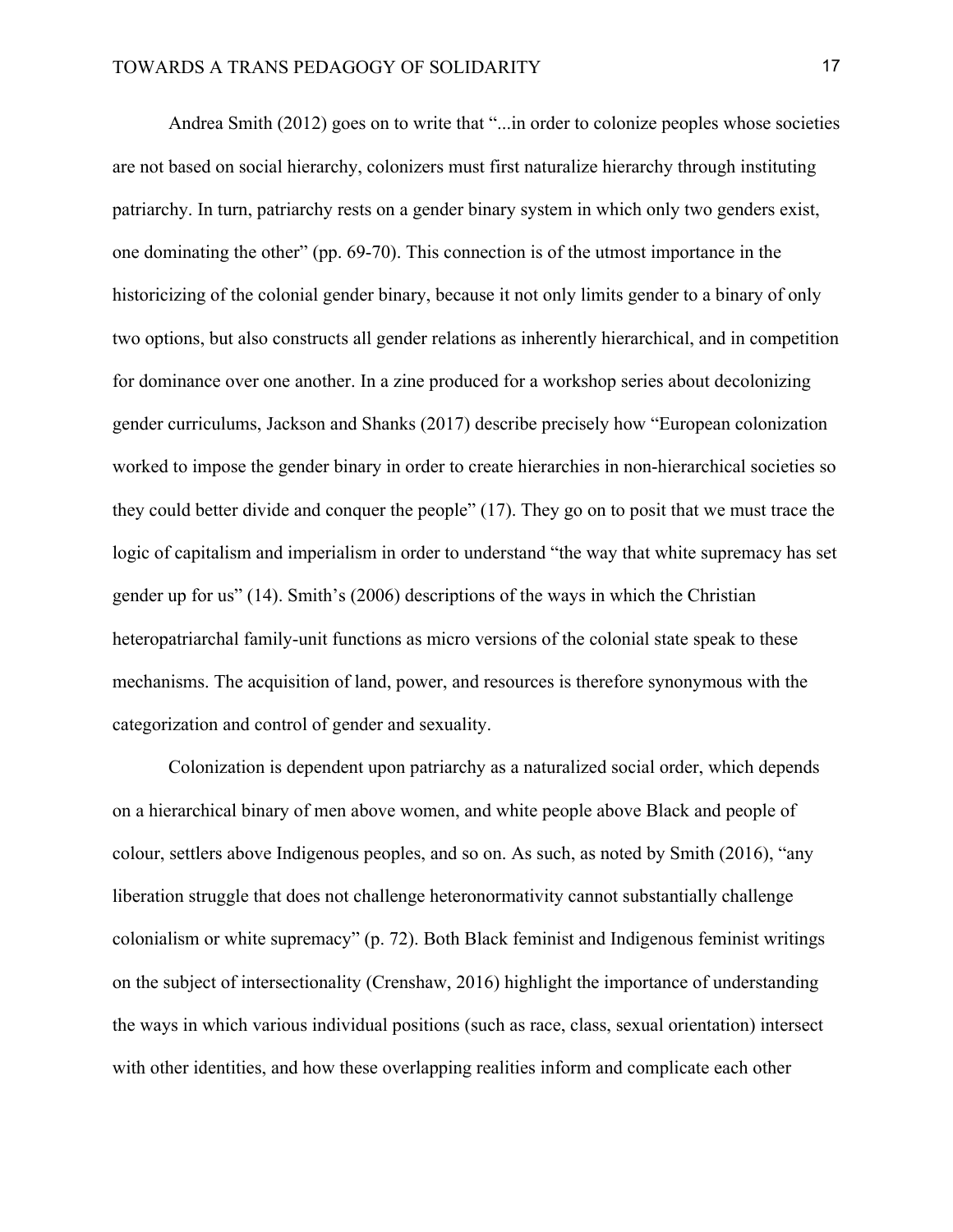within the context of systemic hierarchies. The need for an intersectional approach to gender and queer theory has long since been described by feminists of colour, positing that any feminism without a race analysis is merely a reflection of white supremacy<sup>9</sup>. Therefore, in the context of occupied Turtle Island, the ability of the colonial ruling class to dictate, define, and control Indigenous identity based on white supremacist cisheteropatriarchal binaries has numerous effects on the ability of said communities to claim and reclaim stolen identities. Both Walia (2014) and Lawrence (2003) point to the ways in which Indigenous identity is constructed by the colonial state according to racist and sexist belief systems. Lawrence tells of how the "central aspect of the colonization process has been the development of systems of classification and regulation of Native identity…according to racist and sexist criteria" (pp. 23-24). Lawrence describes how North American settler governments homogenize "hundreds of different nations, ethnicities, and language groups to a common raced identity as 'Indian'" (pp. 4-5) for the purposes of positioning themselves atop of the societal hierarchy. The gendered nature of this discourse can also be seen in the ways that the 1876 Indian Act targets women by forcing them from their communities for marrying non-status or non-Indigenous men.

Citing the examples such as the gendered divisions of Canada's 1876 Indian Act, Morgensen (2011) explains how "Indigenous elimination manifestly proceeds through settler regulation of sexual relations, gender identity, marriage, reproduction, and genealogy, and all similar means for restricting resistant indigenous national difference" (p. 10). These laws divided women from status, denied reproductive autonomy, and re-organized numerous Indigenous societies according to patrilineal, patriarchal colonial values. Morgensen (2011) describes how

1

 $9$  This phenomenon has widely been referred to as white feminism. See: "Disrupting White Feminism", Showing Up for Racial Justice (2019), https://www.showingupforracialjustice.org/white-feminism.html.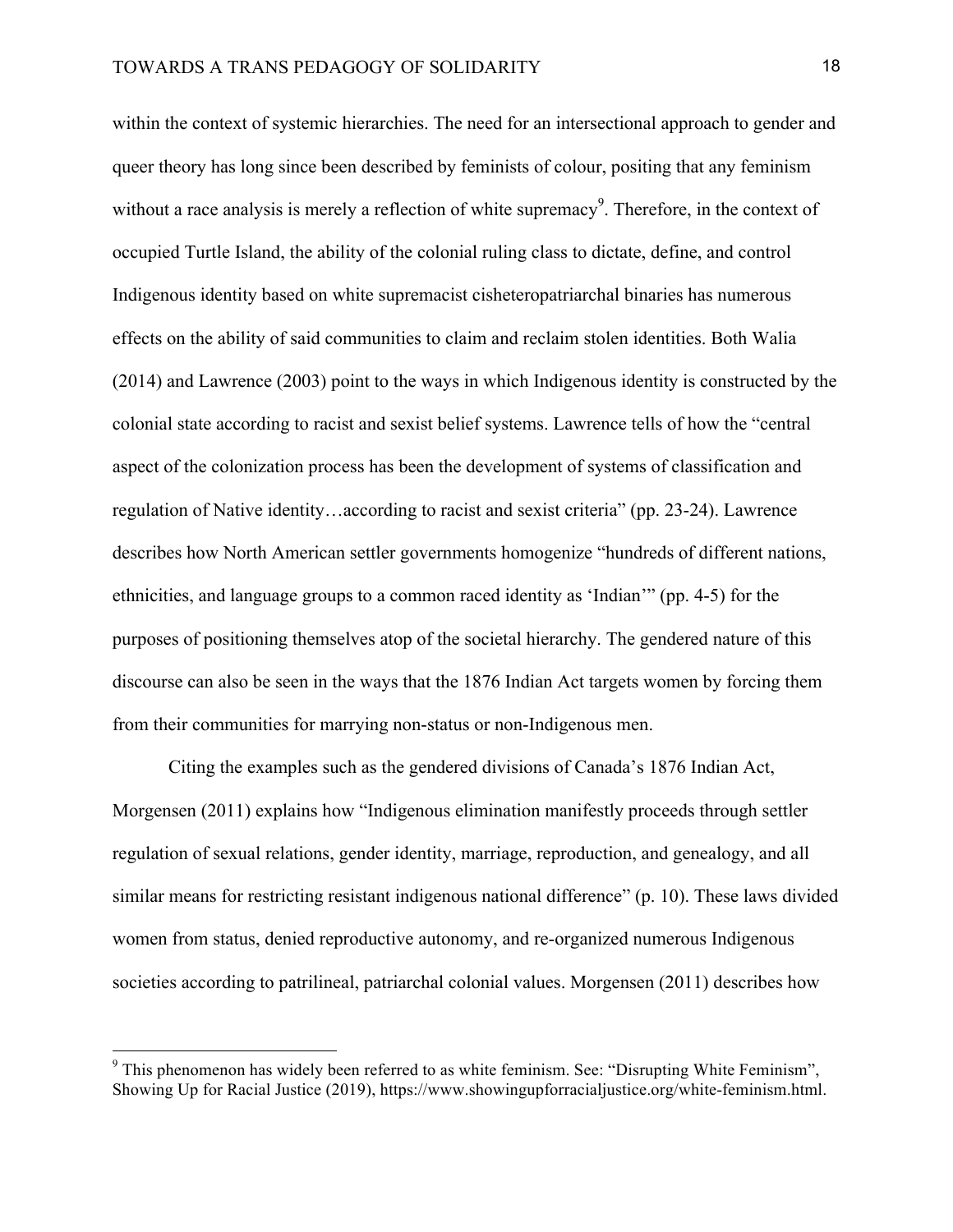this "eliminatory logic of settler governance manifests… as inventing and recognizing 'Indian status' precisely created a basis for erasing indigeneity within the horizon of settler society" (p. 10). The categorization of identities into homogenous groups therefore serves to reduce, assimilate, or altogether erase anybody who fails to perform or subscribe to white settler masculinity.

All binaries must be understood within the context of their creation and functionality. What purposes do they serve? Why were these borders drawn? Jackson and Shanks (2017) detail how "the binary is enshrined in laws that are usually used to prosecute people of color, especially people who existed outside of the gender binary" (p. 16), citing examples such as the "gendered cages" of prisons, groups homes, residential schools, and of course, the gendered division of the Indian Act and its subsequent policies (p. 18). Their work echoes some of Andrea Smith's (2006, 2016) writings on the binaries inherent to white supremacy, such as "slavery logic" which is based on a black/white binary, and maintains Blackness as the bottom of the color hierarchy, as well as the "Indigenous/settler binary, where Native genocide is central to the logic of white supremacy and other non-indigenous people of color also form "a subsidiary" role" (pp. 69-71). Historicizing the political, gendered, and raced divisions of the gender binary helps contextualize Indigenous resistance to colonization.

Binaohan's (2014) book describes how the gender binary is a colonial construct, and that the logic of colonization is such that is produces narratives wherein gender and sexuality are fixed, universal, homogenous, categorizable experiences, when in reality a multiplicity of gender and sexual diversity exists across many cultural traditions, and that human nature and relationships cannot and should not be dictated according to colonial worldviews. By contextualizing and historicizing Indigenous gender systems which illuminate Two Spirit and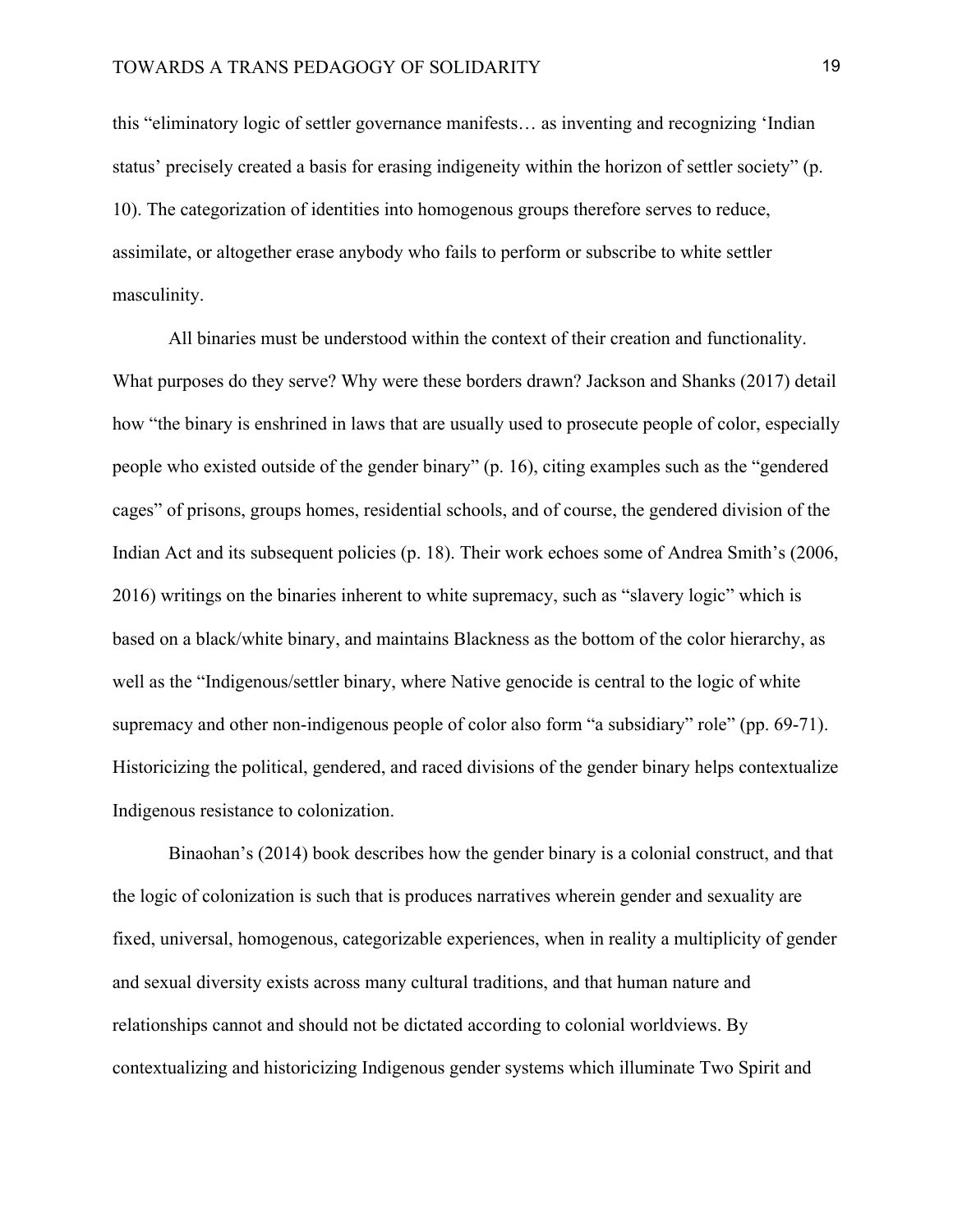other Indigenous gender realities, they describe the ways in which non-binary and queer Indigenous peoples present a direct threat to colonial cisheteropatriarchal norms. While the colonial gaze tends to either romanticize or misrepresent these Indigenous histories, the fact remains that gender variance has existed and persisted for generations without the anthropological worldview of Western settlers. This perspective is crucial to the contextualization and conceptualization of the contemporary colonial education system's efforts (or lack thereof) to support gender diverse students.

Smith (2010) writes about the ways in which Native Studies and Western queer and gender theory departments are siloed and separated by colonial hegemony and snobbery. She argues that "Native studies can be part of a growing conversation of scholars engaged in diverse intellectual projects that do not dismiss identity but structure inquiry around the logics of race, colonialism, capitalism, gender, and sexuality. Native studies must be part of this conversation because the logics of settler colonialism structure all of society, not just those who are indigenous" (pp. 43-44). It is important that all educators recognize their role in confronting "exclusionary education as it exists today" (Wane, 2013, p. 105). This can only be done by Indigenizing the curriculum and following Two Spirit and trans leadership.

Understanding the gender roles and sacred community positionality of Two Spirit peoples prior to colonization is pivotal to understanding the diversity and significance of gendered social structures within Indigenous knowledge systems. Many Two Spirit and LGBTQ+ Indigenous scholars have written about the ability to self-determine gender roles in various Indigenous communities, and how these community roles were (and continue to be, in many cases) informed by a sense of collective responsibility and mutuality. This notion of gender exists within Indigenous worldviews centered around mutuality, interconnectedness, and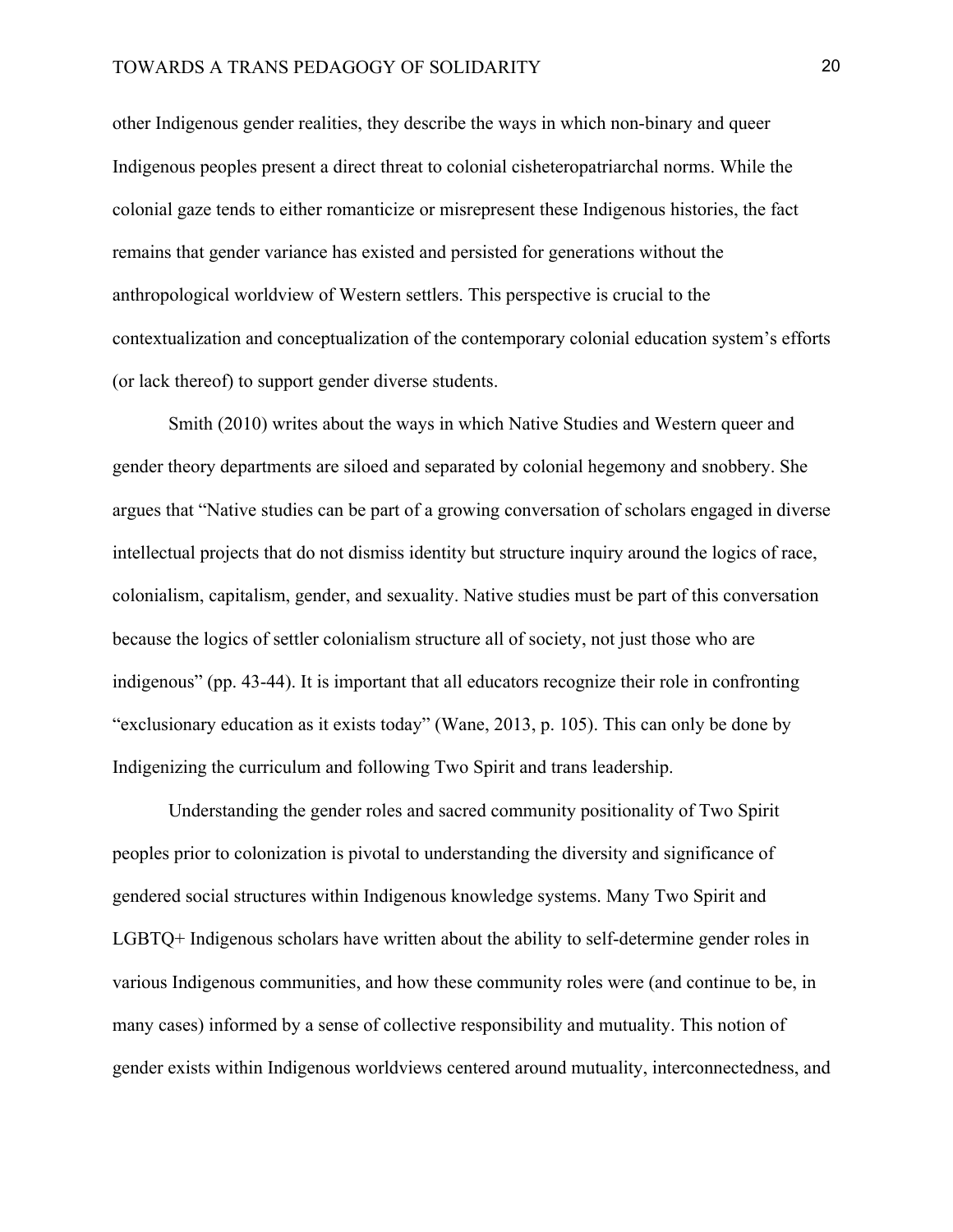collective sovereignty. Cameron (2005) writes that "prior to European contact, many (but not all) Aboriginal groups had two-spirit members who were integral parts of the community, occupying positions of honor and communal value… Aboriginal sexuality was based on multiple genders, at least three, but up to six. Some groups conceived of six genders" (pp. 123-124). Many of these pre-colonial Indigenous societies were also matriarchal and matrilineal, governed by clan mothers who could elect and remove chiefs according to their assessment of his qualifications (Jamieson, 2005, par. 6). This range of gender experience, relationality, performativity, and determination directly contradicts the Euro-colonial imposition of a two-gender, hierarchical and patriarchal system. Dozone (2017) writes:

Part of the contextualization that must happen in the present is with the term "gender identity." Gender identity is a contemporary construct, embedded within a Western and contemporary notion of identity politics that underscores the individual's autonomy over their identity. In many Western societies, individual identities are the central unit of political power, as in 'one-person-one-vote'. However, many societies focus on larger family units or clans as the main unit of political power. Gender can become a function of those larger units of political power, and less focused on the individual (p. 435).

Colonization functions to assert settler dominance over Indigenous lives by dividing (land, communities, peoples, relationships, identities) and conquering (resources, people, land, capital).

Two Spirit peoples present a direct threat to the colonial cisheteropatriarchal order and its binaristic worldview, which is precisely why they continue to be marginalized by colonial systems.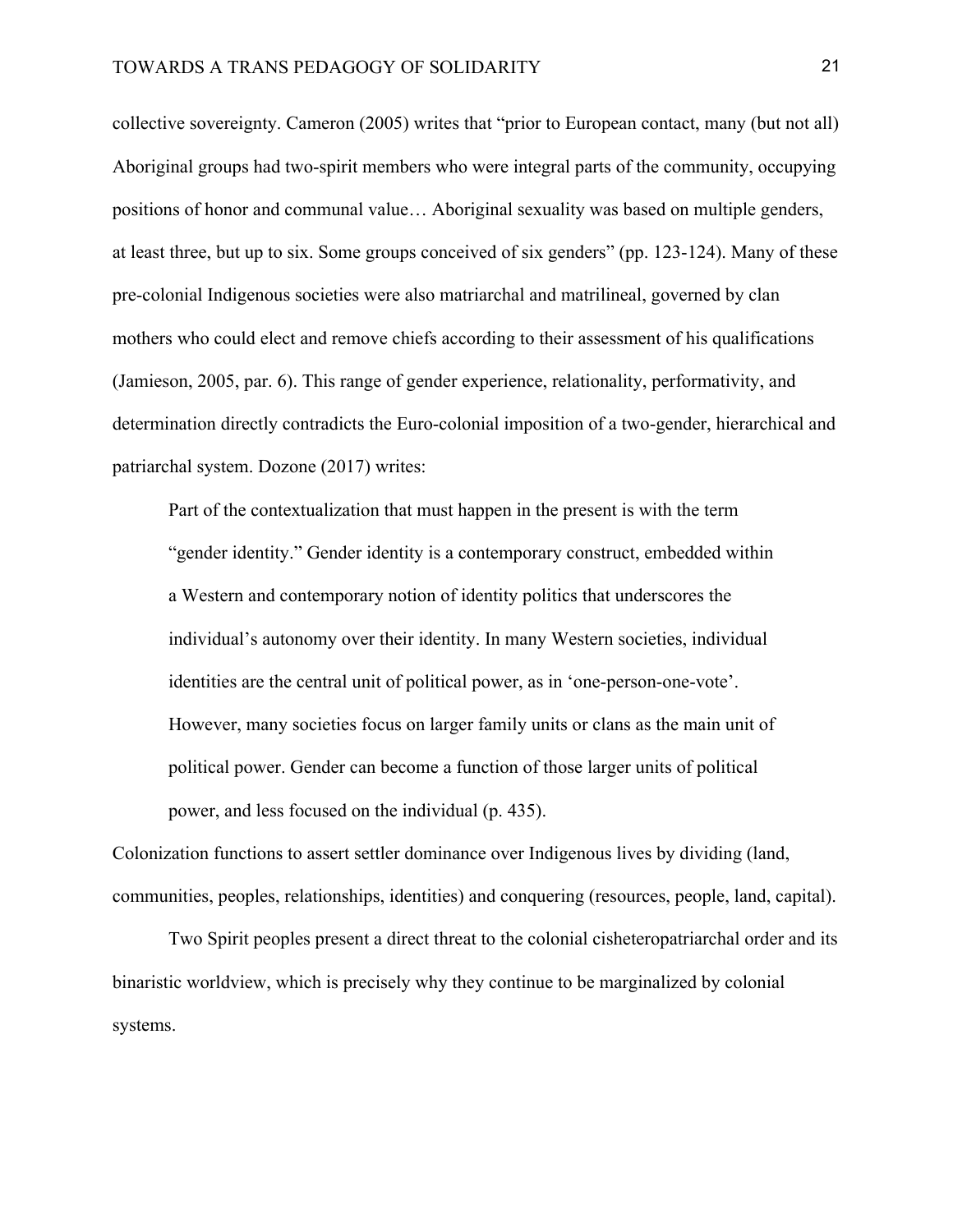Two Spirit identities are incompatible with colonial logic and gender relations. Dozono (2017) writes that "in order to break with the ways white European anthropologists have produced knowledge about Indigenous peoples, many Native American LGBTQ people have turned to the term 'Two Spirit'" (p. 439). This term has been defined and redefined across time by Indigenous intellectuals and knowledge keepers, but generally it has been used to describe an Indigenous experience of gender and/or sexuality that, according to Elm, Lewis, Walters & Self (2016), "has been known to facilitate an individual's reconnection with tribal understandings of non-binary sexual and gender identities, as well as traditional spiritual or ceremonial roles that two-spirits have held, thus reaffirming their identities" (p. 343). It is important to note the ways in which the term Two Spirit, for Indigenous peoples, is "a part of our counter-hegemonic discourse and reclamation of our unique histories" (Cameron, 2005, p. 123). When understood in this way, the term Two Spirit exists as a means of reclamation, survivance, and returning to precolonial gender and sexual relations, outside of the colonial gaze and jurisdiction.

#### **Trans Health Care?**

The World Professional Association for Transgender Health Standards of Care (WPATH) is the model upon which trans healthcare in Canada is based, and it makes only a brief reference to the fact that many cultures have different systems of gender, and provides no reference whatsoever to the processes of violence and colonization that facilitated the spread of the Western Euro-Christian gender binary. The failure of Western education to research the health disparities faced by trans and gender diverse populations translates into physicians who are illequipped to serve the needs of these populations. The lack of data causing demand for these services to be invisible may be one factor, but another is societal stigma. A critical review of the literature and research on trans health education shows a dire need for anti-oppressive, trans-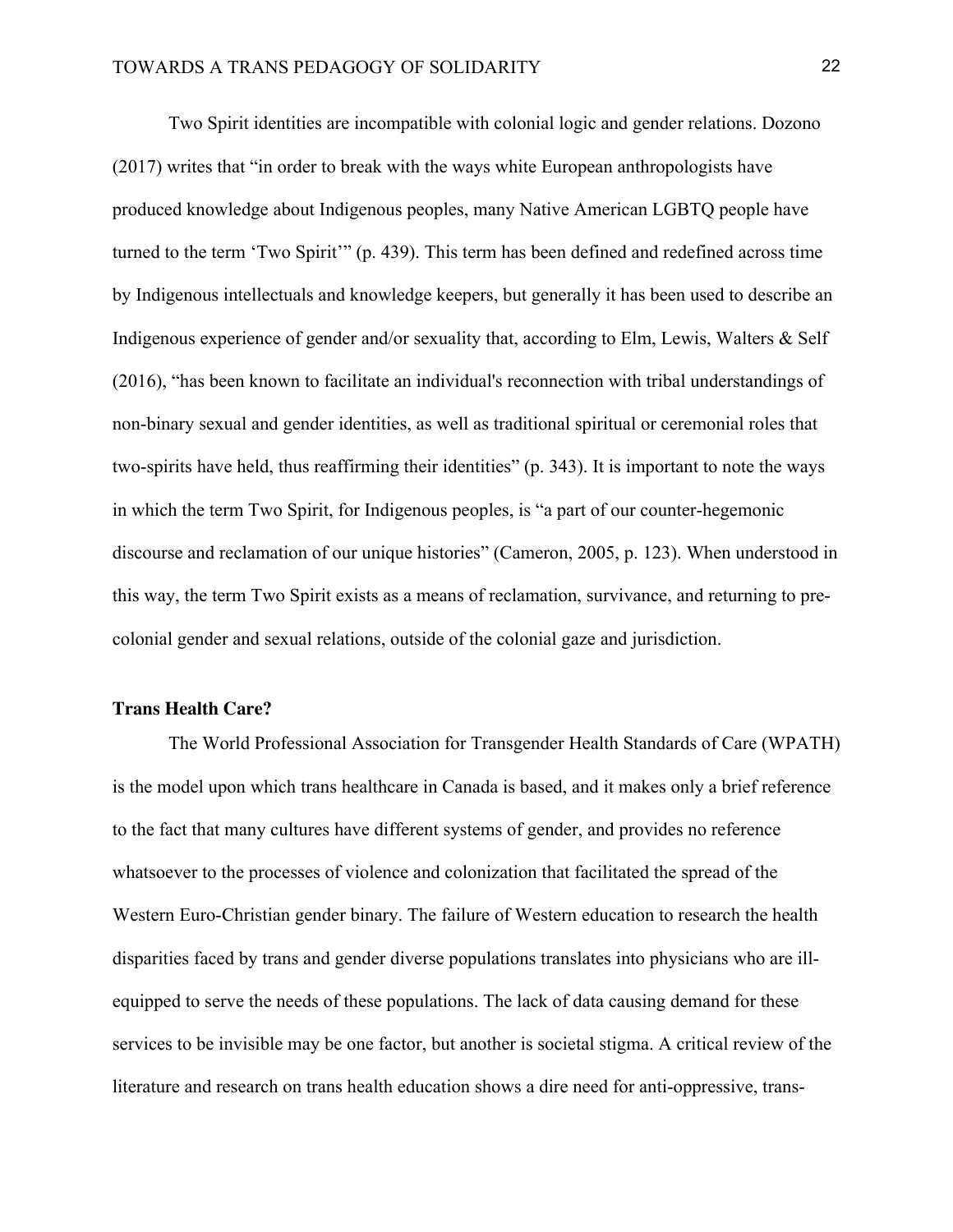informed, and gender diverse education for students training to become health professionals, the need for a multifaceted standards of care for these educational curricula, more and better research on the disproportionate barriers facing trans people in contemporary Western society, and a paired commitment to policies and actions that strive towards paradigm shifts and social change.

The World Professional Association of Transgender Health (WPATH) was originally named the Harry Benjamin International Gender Dysphoria Association, after Harry Benjamin, MD  $(1885-1986)^{10}$ , whose 1966 book, The Transsexual Phenomenon, was one of the first books within the field of medical literature to identify trans people in any explicit way. Benjamin believed that "transsexualism" is a medical condition arising from a developmental disconnect between brain and assigned gender. Benjamin made the original proposition that trans people are "trapped in the wrong body" and therefore in his opinion, they required "treatment" to correct this mismatch on brain development and assigned gender. He proposed a combination of hormone replacement therapy (HRT; e.g., testosterone blockers and estrogen) and gender reassignment surgery (e.g., GRS). Benjamin is responsible for the "gender identity scale" as well as the original standards of care that would go on to become the WPATH standards, which are still in use today.

While I will not get into the cissexist and ableist assumptions of this framework of thinking, I want to mention that Benjamin and other doctors secretly opened the first sex reassignment clinic in the United States at Johns Hopkins University (May 2016). The Hopkins Gender Identity Clinic was made up of plastic surgeons, psychiatrists, psychologists, a

<u>.</u>

<sup>&</sup>lt;sup>10</sup> See: World Professional Association for Transgender Health, https://www.wpath.org/.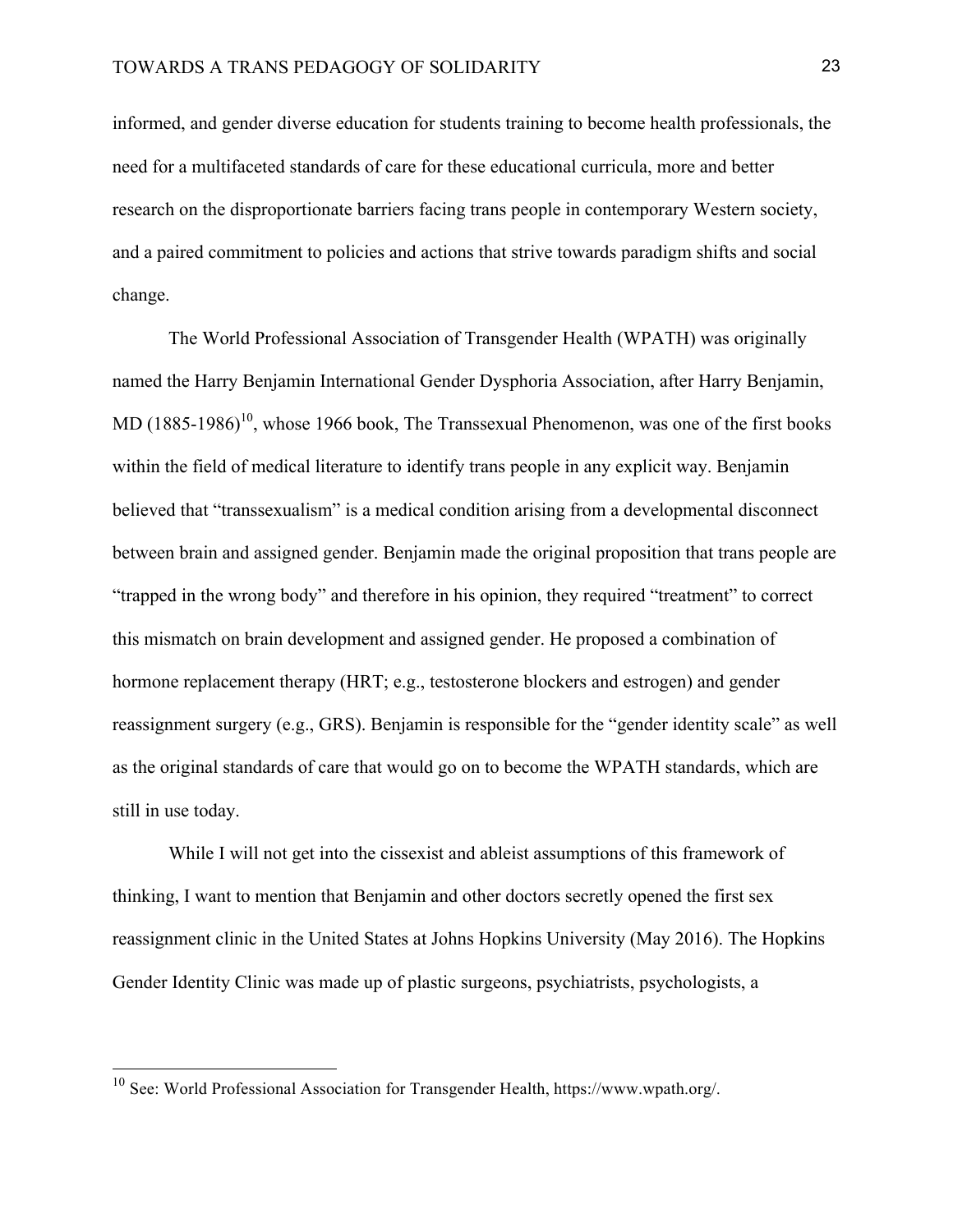gynecologist, a urologist, and a pediatrician. May (2016) goes on to detail how the clinic shifted in political climate over the 1960's and into the 1970's, which changed the way that research was conducted based on varying ontological, epistemological and methodological perspectives and their implications in research practice at the time. They also write that "despite its prohibitive barriers to entry -not to mention the long-term damage of Meyer's (pathologizing) assertions- the clinic was a place that took trans people seriously in a time when that was extremely rare. What we know now is that most transition-related health care is now performed in private clinics, outside of academic medical institutions, which not only creates barriers for trans people who need to access the care, but it also historicizes today's lack of medical students and health professionals who do not make this care a priority in their careers. The 'Benjamin Model', which was coined by Harry Benjamin in 1966, trickled down into the World Professional Association of Transgender Health framework for criteria and assessment; the traits laid out by Benjamin in 1966 to define what it means to be trans are still used to pathologize and gatekeep trans people today.

The standards of care created by WPATH functions as an international consensus around current knowledge for clinicians who work with trans patients. The most recent version was released on September 25th, 2011, which made it the seventh edition since its origination in 1979 (WPATH website, 2011). The WPATH Standards of care is crucial in its unique importance, albeit imperfect in its monopoly on the subject of trans health. As noted in the above terms of reference section, the WPATH Standards of Care (2011) has finally acknowledged the constantly-evolving language regarding gender identity and expression. Stroumsa (2014) writes about how the shifting public discourses and professional debates have moved towards an understanding of gender diversity and nonconformity as different and separate from mental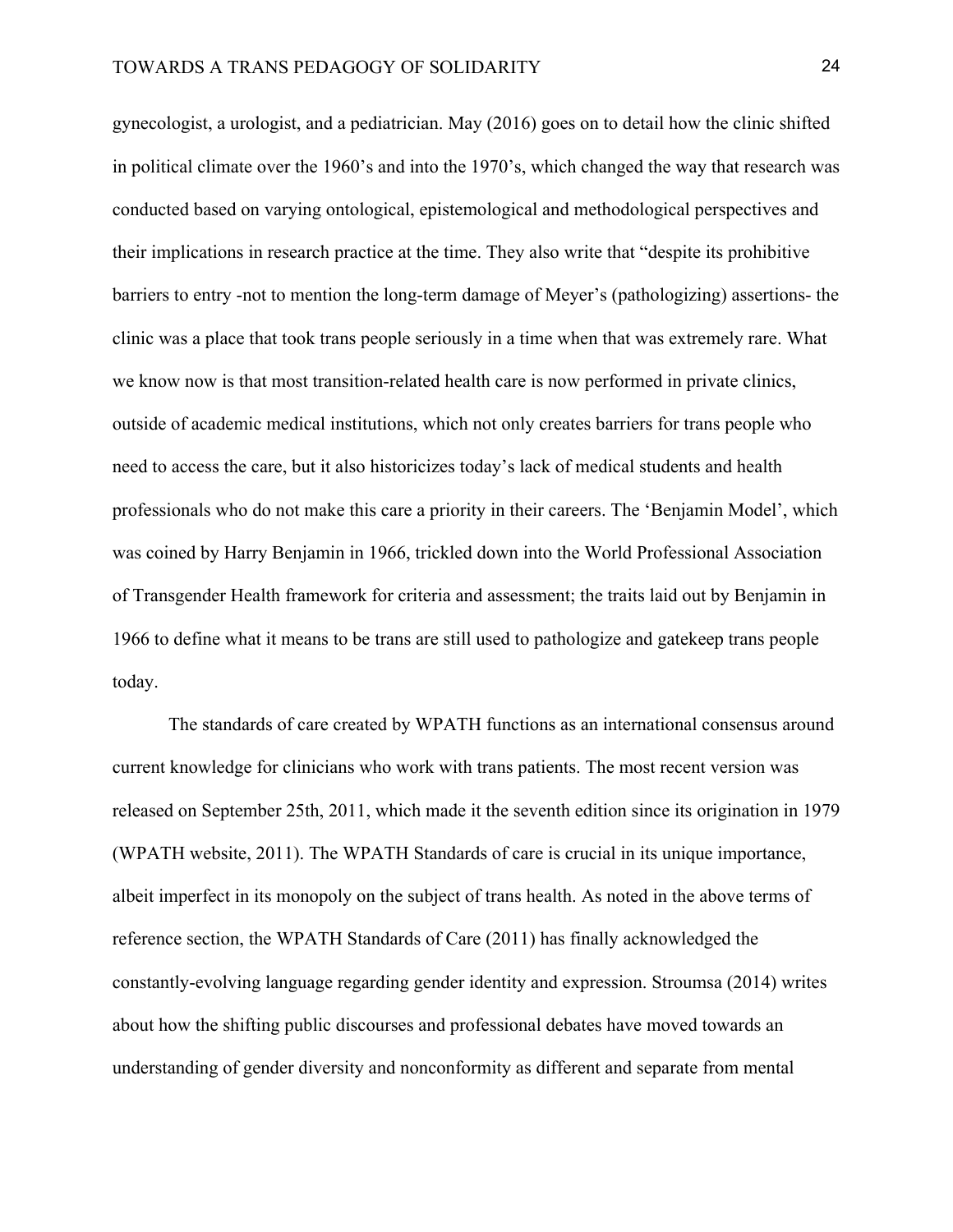illness, saying that gender nonconformity, or a desire to express gender in ways that differ from gender-cultural norms linked to sex assigned at birth, was until very recently considered a mental pathology by the psychiatric community (p. 35). These findings by Stroumsa and other similar researchers articulate a prevailing problem across the field: that access to care is limited by the dearth of physicians who focus on, or are comfortable with, providing care for transgender people (Stroumsa, 2014), which is woefully insufficient.

Rebecca Hammond's Master of Science thesis (2010), while almost eight years old, provides some interesting historical context on the social organization of trans healthcare for youth, specifically, in Ontario. It is interesting to note that when they wrote their master's thesis, the DSM-V had not been released. The changes found within the DSM-V further contextualizes their findings and serves as an illuminating time capsule on the ever-shifting language of social theory, of gender categories, and of trans subjectivities. But what is perhaps most impactful about their findings is that it challenges the ways in which the researcher becomes the gatekeeper when it comes to trans individuals attempting to access health care services. Hammond (2010) warns about how "a great deal of 'health research' is undertaken in clinical settings by the same providers who are providing care" and points towards the power differences and implications for compromised clinical care by these gatekeepers who serve as "text-mediated authorities to determine the 'true' gender identity of another individual and, by extension, to permit that individual to receive trans care in order to actualize this gender identity" (p. 82). Hammond's work frames the body of research as a "fragmented ontological archive, where different disciplines hold radically different perspectives in relationship to 'gender identity' and 'trans' identities" as a means by which the researcher must "understand trans health care barriers and the production of trans marginalization" (2010, p. 7). Much of the problem lies within research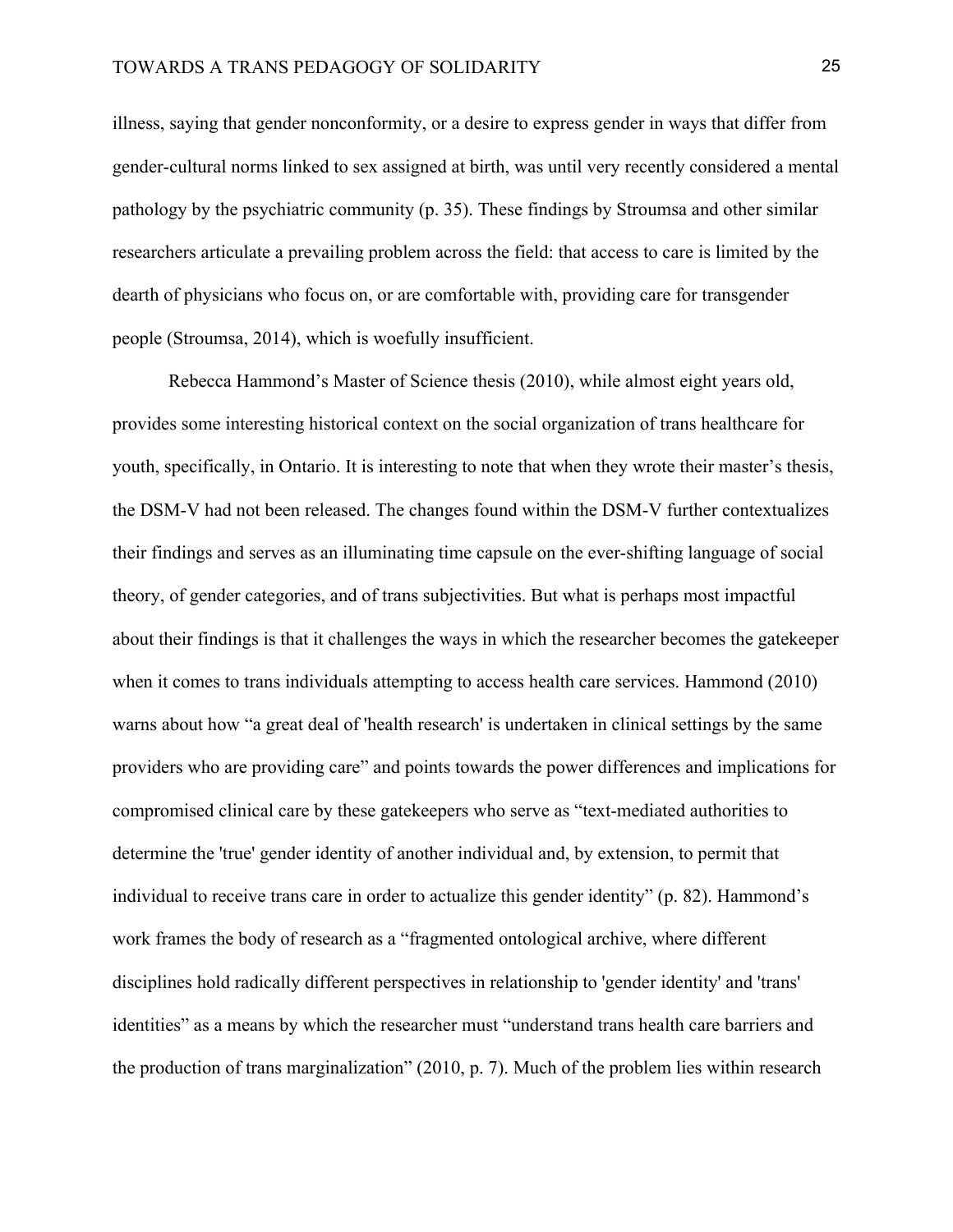that is informed by biases which reproduce the marginalization of diverse trans communities. The result is also a lack of professional resources for medical students to learn from, as well as a systematic lack of formal training on trans health. The fear of encountering gatekeepers prevents many trans people from accessing health care.

As mentioned earlier, the Trans Pulse project currently conducts the majority of organized research on the topic of trans health issues in Ontario (The Trans Pulse Project, 2019). Their 2009-2010 survey was a large-scale respondent-driven sampling and the only significant Ontario study for transgender health to date. Like most data on the transgender population, this study did not account for other people who identify outside the gender binary, such as non-binary people (Giblon & Bauer, 2017), but it did produce data that was generalizable for trans communities outside of the province. Based on the Trans Pulse Project study, 43.9% of transgender Ontarians reported unmet healthcare needs in the previous year, compared to 10.7% of the cisgender population (Giblon & Bauer, 2017, p. 3). In that same year, 21% of transgender Ontarians avoiding emergency services during a time of need because they were transgender (Bauer & Scheim, 2015). There are three main reasons transgender and gender-diverse individuals avoid health care services: negative previous experiences (experienced by 40% of those surveyed), fear of discrimination, and lack of affirming identification, long wait times and/or long-distance travel required to access health care (Bauer & Scheim, 2015). When little data exists, and existing data underrepresents the population in question, their needs can go unacknowledged by society and the system that is meant to serve them.

 Various systems operate together to produce the conditions which oppress trans students. The medical industrial complex maintains social hegemony and informs policy, practice, and educational philosophies. Amsler et al. (2015) raise an excellent point when they critique the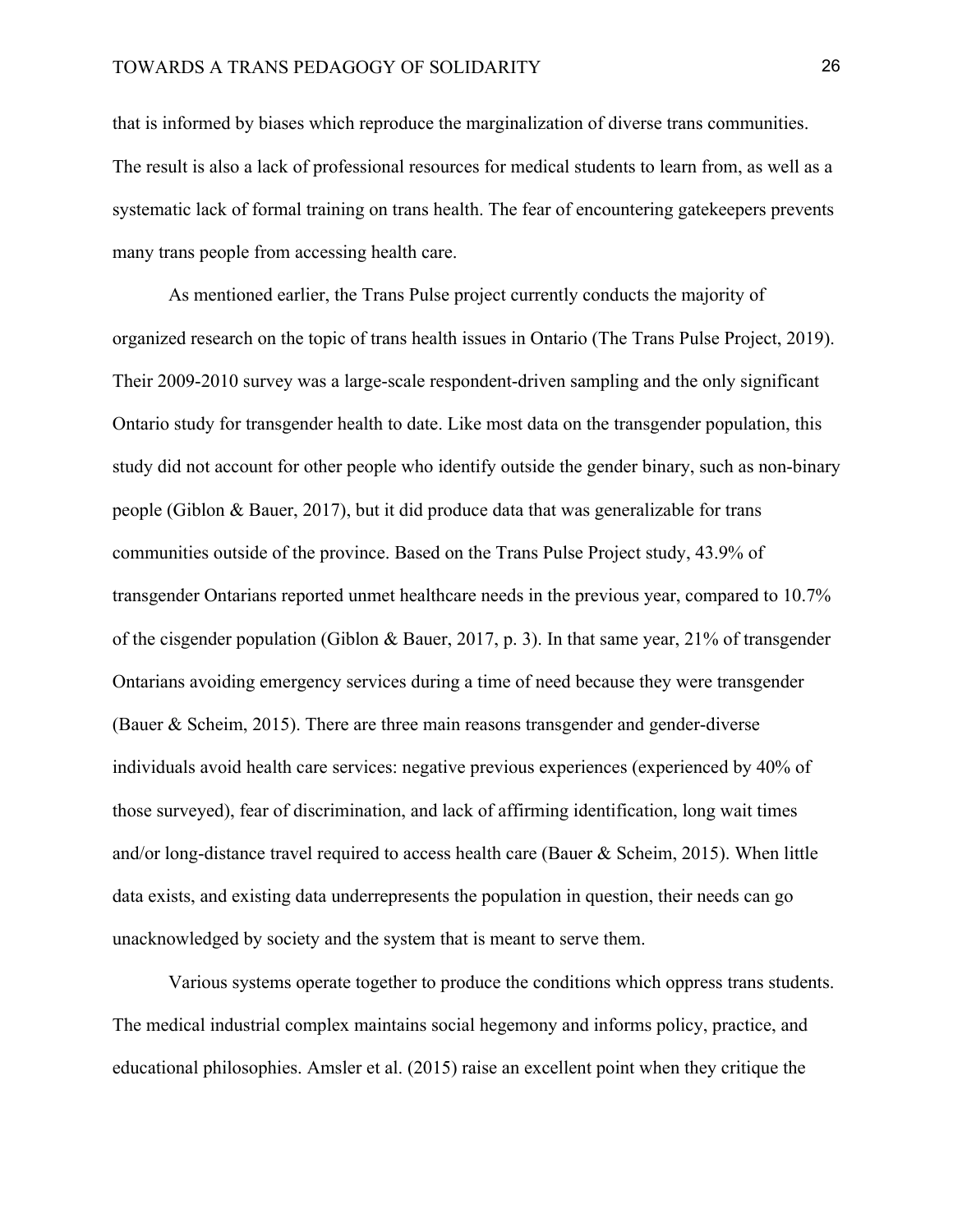modern trend of "diversity and inclusion" policies which often translate into tokenistic, checkmark-style approach to education that often only serve as a Band-Aid, somewhat reductionist approaches to education. Their study "calls for a more systematic and integrated approach to the planning of incorporating LGBTQ content into curricula for medical health care and social work students" (p. 157). They call for a varied research focus on wider 2S and LGBTQ+ issues with an eye to larger structural causes for this gap in services and health equity.

Trans students continue to be socially positioned as burdensome just for existing, and it is our task as educators who are invested in social justice to counter this narrative at every turn. Beemyn et al. (2019) have conducted one of the most relevant contemporary surveys of transinclusive practices within higher education, and done so through the lens of trans students' perspectives on the usefulness and applicability of such policies on their lives as they move through these institutions. Their mixed-methods study of 507 trans and gender-nonconforming students was designed to explore precisely how the presence of trans-inclusive policies and supports relates to trans students' sense of belonging and safety. Measures such as gender-neutral washrooms and name change policies are explored, and the authors' findings overall indicate that religiously affiliated institutions tend to lag behind on measures such as these. Their research shows that the presence of trans-inclusive policies and supports was related to a greater sense of belonging and more positive perceptions of campus climate for trans students, as well as a deeper understanding of what can be done to transform the highly gendered, trans-exclusionary culture of college and university campuses.

In a similar study, Rayside (2014) discusses the uneven implementation of inclusive policies and protocols across various Canadian school systems, and how this leaves 2S and LGBTQ+ students at varying levels of risk, and therefore seriously impedes the creation of truly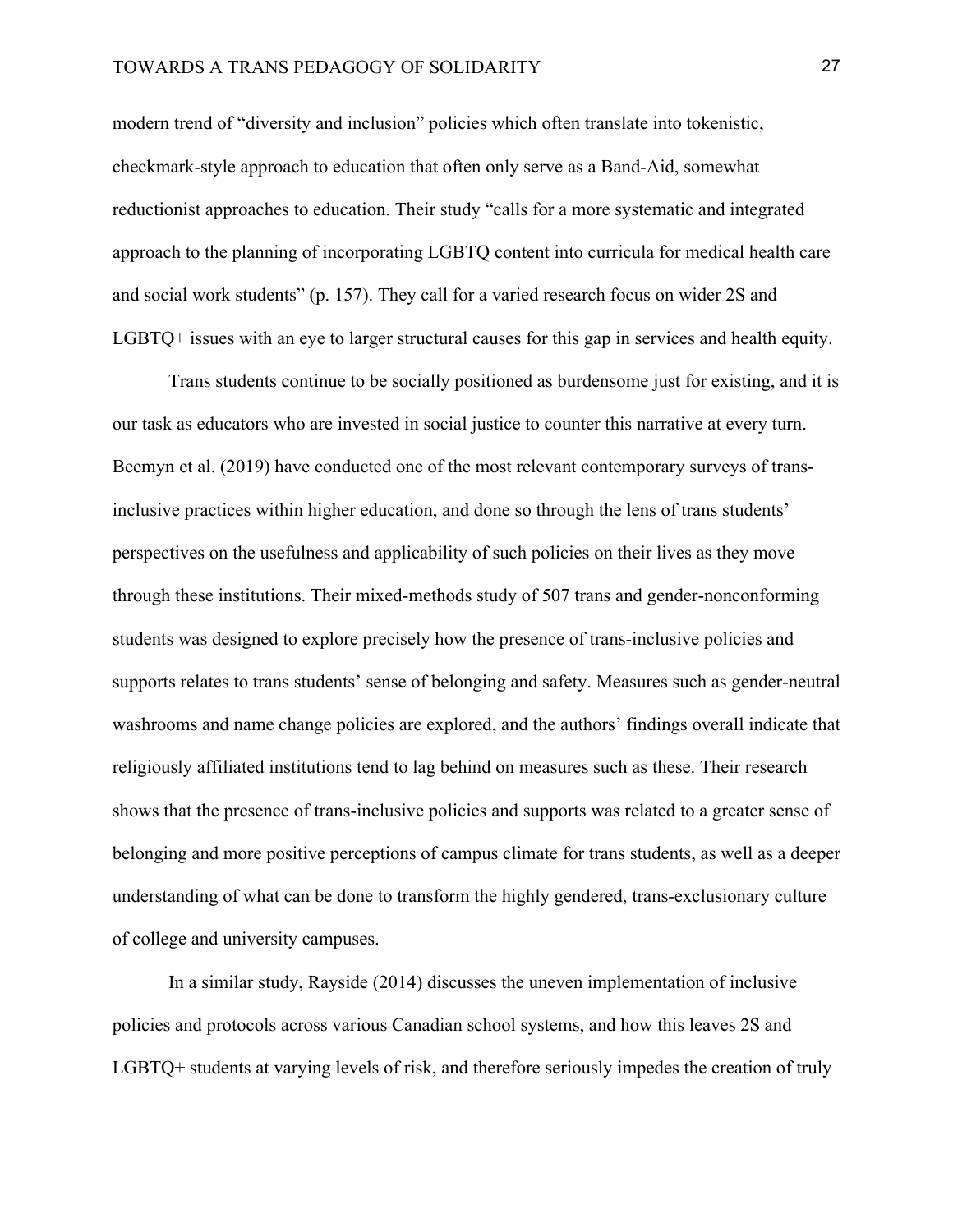inclusive school spaces. The author explores the "appalling evidence of homophobic and transphobic school climates, which mirror societal norms" (p. 194), and calls for a vision of equity which includes the parents, culture, and societal mechanisms affecting the lives of students both inside and outside of the school environment. While the rising consciousness around gender and sexual diversity calls for such policies, there is a frequent lack of meaningful implementation due to the siloing of decision-making, and the need for more student involvement at all levels.

Research which prioritizes the experience of trans students' role in the creation of policy and practices which affect their lives should be the norm by which all ethical research is conducted, but it often is not. Qualitative research methodologies such as narrative-based inquiry, participatory action projects, phenomenology and/or self-situated research takes an antioppressive pedagogical approach conducive to co-learning (Allen-Handy  $&$  Jackson, 2018). Frohard-Dourlent (2017)'s research analyses how 60 educators in British Columbia involved trans students in decision-making processes at their school, and how, by centering the expertise of trans students, cisnormativity was disrupted in their schools, and student-led change archived the changing institutional terrain of school-based conceptualizations of youth in general. This piece highlights some of the ways in which trans youth are imagined, characterized, pathologized, and policed by educational institutions. This work, and others like it, highlights the limitation of discourses which posit trans youth as perpetually 'at risk', and offers up a detailed archive of trans resiliency, power, self-determination, and collective skills.

There is a great need for more trans scholarship within the academy to counter some of the dominant cultural assumptions made by cis people about our lives. Nicolazzo's (2017) work provides a detailed account of the creative strategies deployed by the students who create safety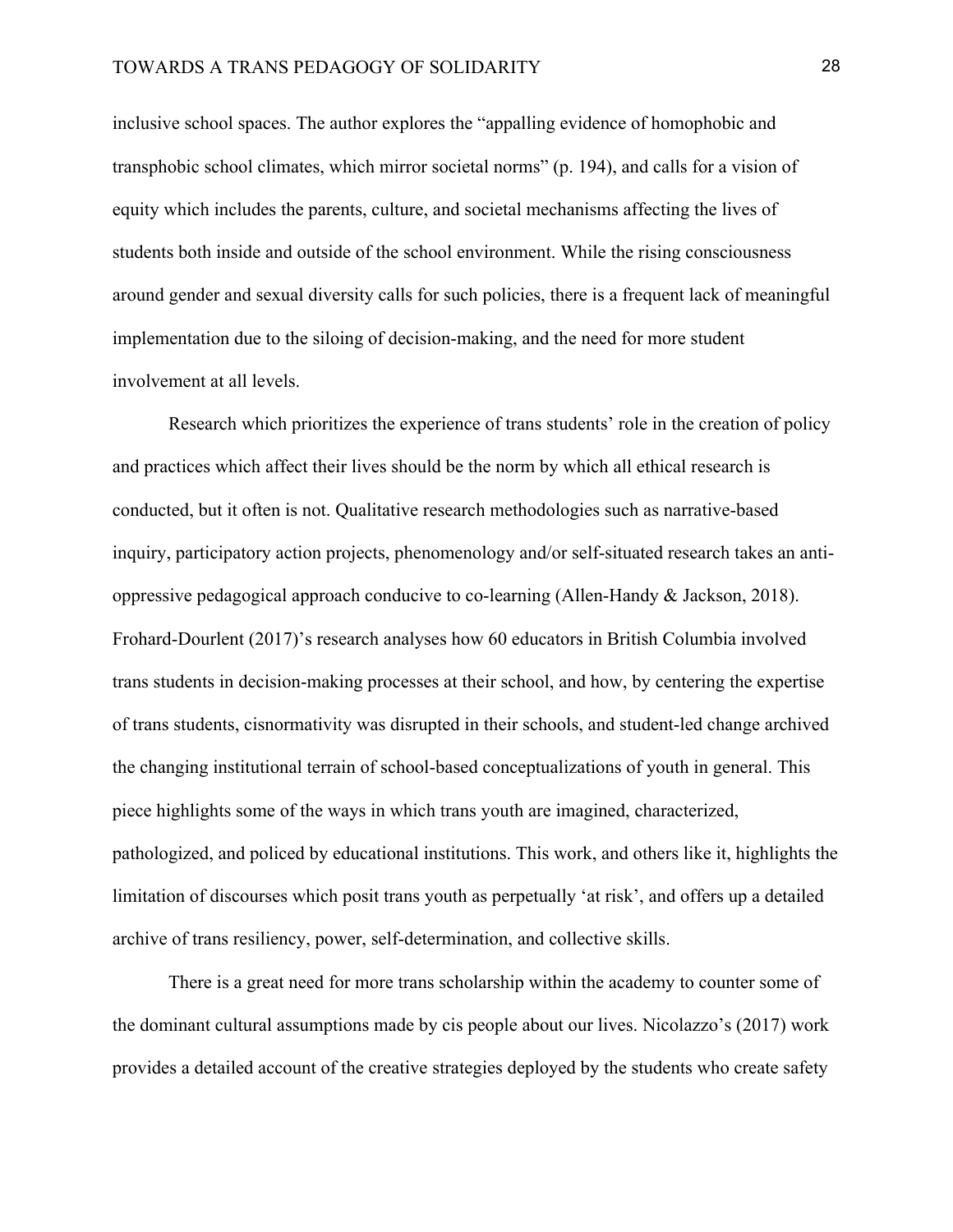amongst themselves, despite daunting systemic barriers. The production of trans-related research within academia and student organizing has seen a relative surge in recognition over the past five years, but the result of these temporary bouts of academic interest is that they can reproduce pathologization, tokenization, fetishization, and cis supremacy. Garvey, Mobley, Moore & Summerville (2019) explore the experiences of QTBIPOC and how these students navigate the complex intersecting dimensions of race, sexuality, and gender during their time as university students. The researchers' findings assert that for many QTBIPOC folks, their choosing to be "out" is secondary or tangential to their racial identities. The participants' experiences also highlight the ways in which scholarship about 2S & LGBTQ+ issues often reflect a very white worldview of gender and sexuality, suggesting that the level of *outness* among QTBIPOC differs from that of white queer and trans students. This research speaks to the need for an explicitly anti-racist, anti-colonial framework of understanding in the institutional work of addressing cissexism and transphobia.

 All of this research has little applicability if teachers and administrators are not committed to the dismantling of cissexism and transphobia. Frohard-Dourlent's (2017) work analyzes conversations between educators about their experiences supporting trans students; in a similar vein, Francis and Reygan (2015) explore the teaching of sexual diversity in schools with a particular focus on the need for teachers to unlearn and relearn emotions such as defensiveness, entitlement, compassion, and beyond. Both groups of researchers make a case for a "pedagogy of discomfort… which aims to reveal and question the profoundly rooted emotions that condition and shape daily routines, habits and that are often unconsciously complicit with power and hegemony" (p. 104). I believe that an emotionally-intelligent, holistic approach to the work of undoing institutional oppression is necessary and overdue, which is why I have opted to share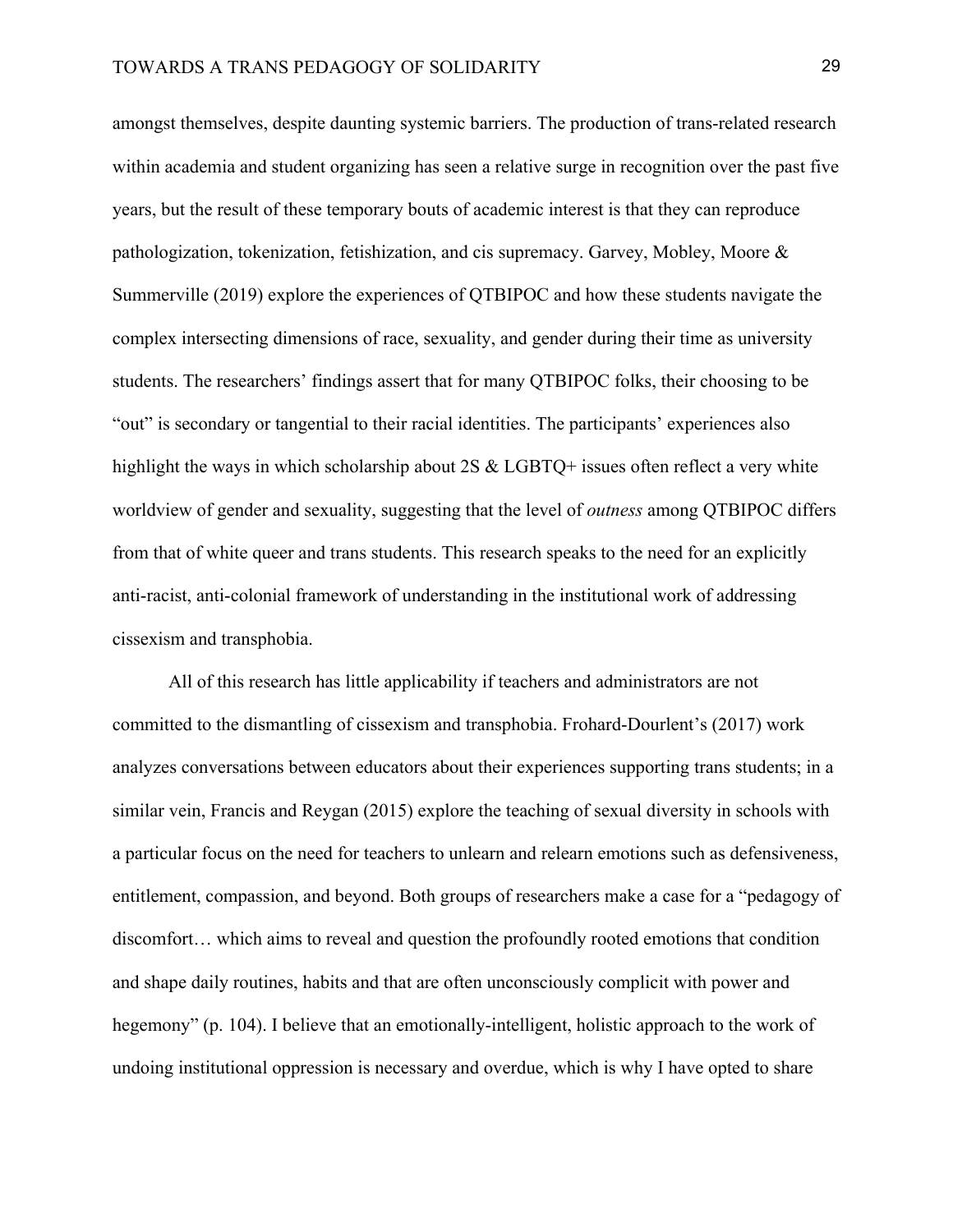two sample workshop templates for teaching critical gender pedagogies in the classroom and/or board room. These templates can be used by teachers, students, or administrators alike as an introduction to a self-reflective exercise in asking oneself how gender functions in society and within the culture of all institutions.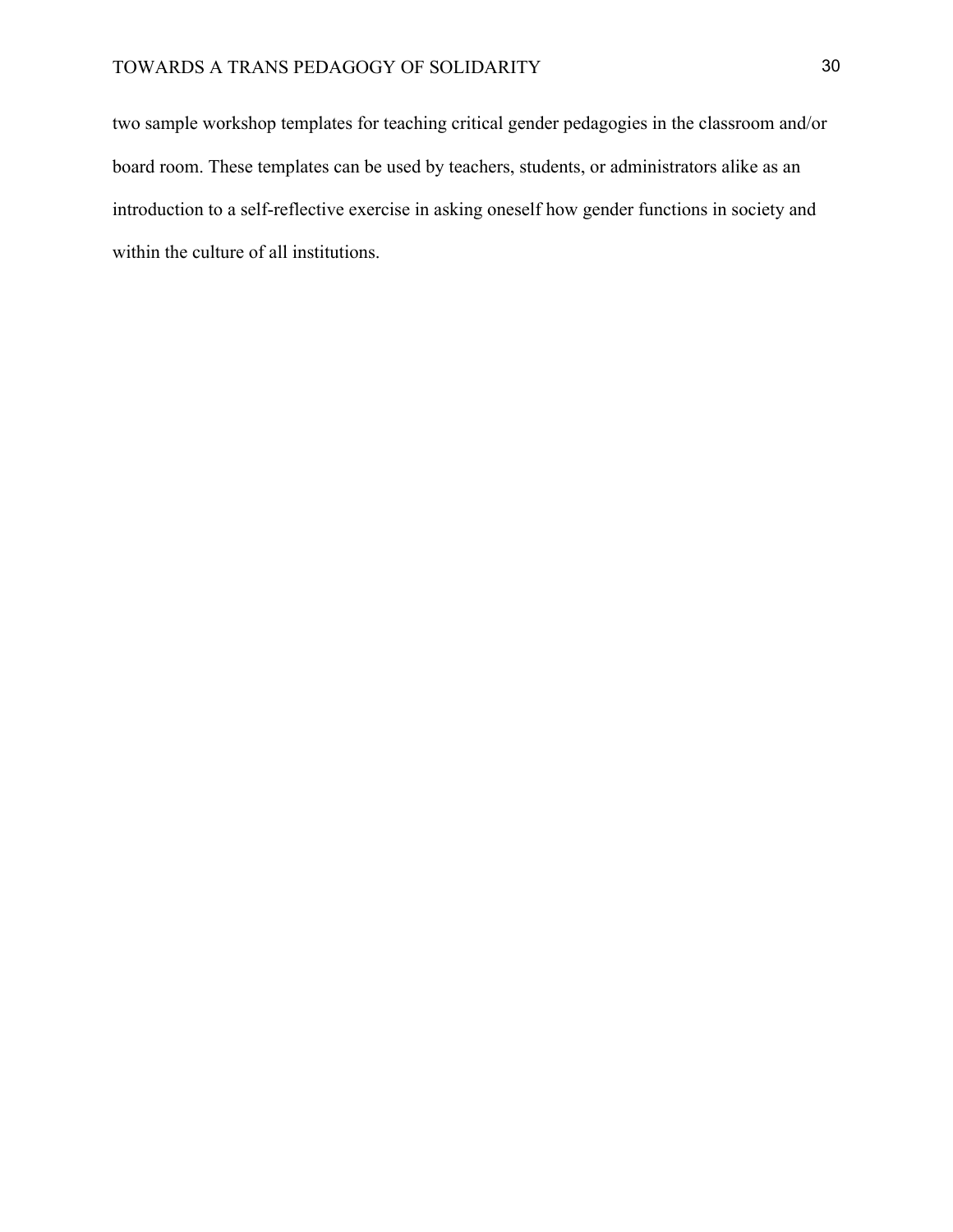#### **Chapter 3: Toolkit for (Un)teaching Gender in the Classroom and Beyond**

#### **An Introduction**

 As an educator who engages with both community-based and formalized education systems, I have found that students tend to learn best when they have chosen to learn something. There are so many ways in which our consent is never sought out by formal education systems, and I truly believe that this cumulative experience can become quite traumatic for many learners who never get the opportunity to develop a sense of agency in their learning because of it. When we are given a choice about *what* and *how* we are to learn something, the entire trajectory of our life shifts in rather profound ways because we are able to tell a new story about who we are in the world. The identity of student can take on new meaning. It is for this reason that I have been facilitating grassroots, free, educational workshops on a variety of anti-oppressive topics within the community for over a decade; because I believe this medium and format to be a useful, caring, and fruitful format for engaging with complex issues where participants can come and go of their own free will. No structure is perfect and I am still learning, re-learning, and unlearning which methodologies with which to do this work, but my commitment to community education is my commitment to a de-privatized, accessible, and liberatory tool-sharing ethos of education. When Audre Lorde (2012) said "the learning process is something you can incite, literally incite, like a riot" (p. 98), I know she meant it from a place of experience, and I share this experience and sentiment with her. I chose to design workshops for my Master of Education project because it comes from my experience of seeing the community effects of learning through collectivelybuilt, safer environments. I chose the format of workshops because I believe that they are useful and ideally accessible to a variety of learners due to their easily adaptable template(s).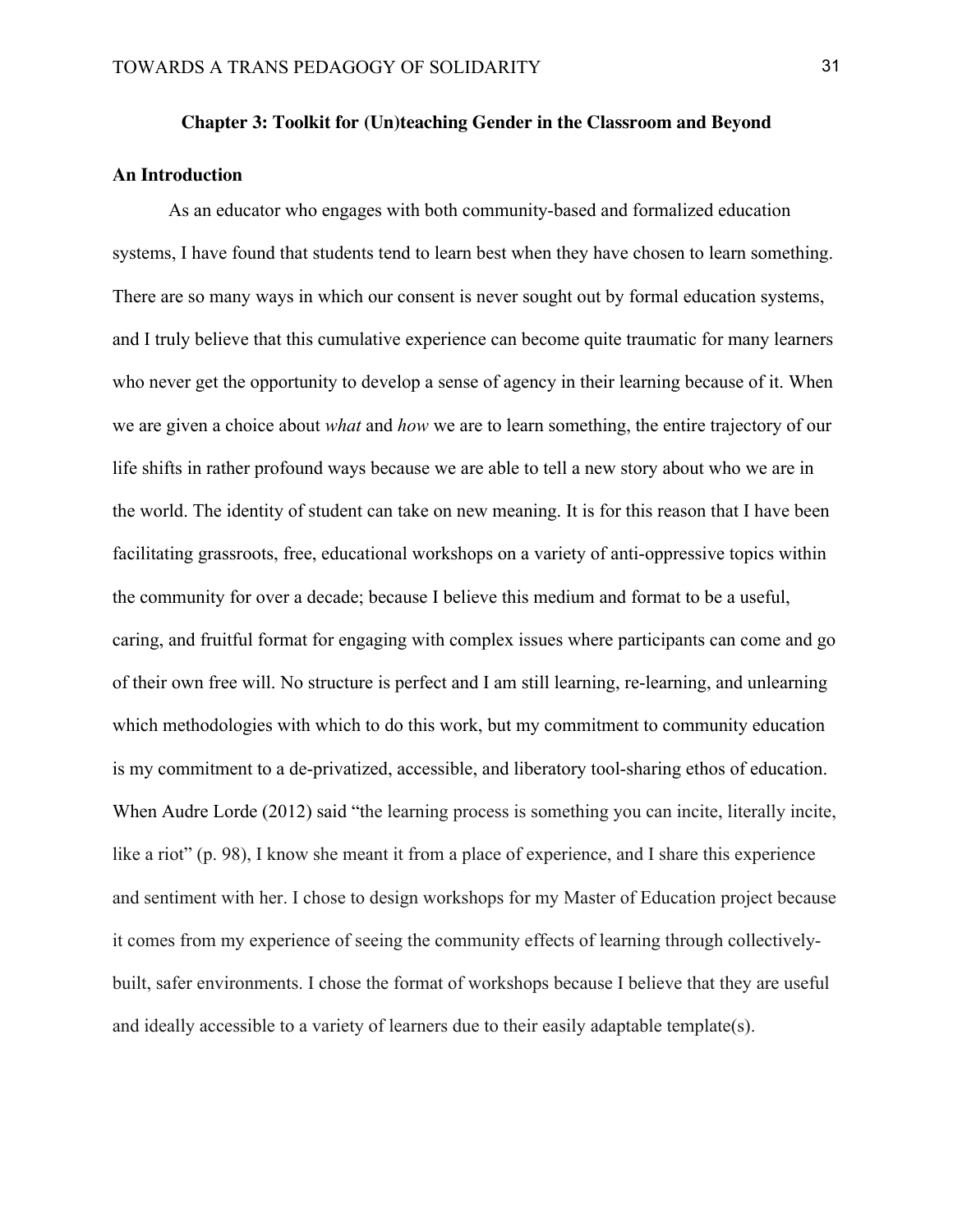How can educators begin to unsettle the gender binary and teach about the colonial histories that bring about its formations? How might educators disrupt the carefully constructed mythologies of the Canadian government and take tangible actions against colonial violence? How might non-Indigenous teachers leverage our privilege in order to return resources that do not rightfully belong to us? Invariably, most efforts made by non-Indigenous peoples to articulate decolonization result in the metaphorization, abstraction, or dilution of its meaning. Tuck and Yang (2012) say that "decolonization brings about the repatriation of Indigenous land and life; it is not a metaphor for other things we want to do to improve our societies and schools" (p. 1). When it comes to decolonizing gender and sexuality, Two Spirit and queer Indigenous scholars and activists continue to illuminate the limitations of the colonial binary. Dozone (2017), for instance, points out that when the Euro-Christian framework presents gender as a naturalized and "stable historical binary across world history" (p. 438), it impacts the global intelligibility of what is possible for human gender expression. Educators must encourage students to re-think the ways in which gender functions in society, and how their identities relate to these mechanisms.

 It is the tendency of the Western academic industrial complex to 'otherize' Indigenous knowledges and relegate them to the margins. Colonial education systems treat these knowledges as special interest issues as opposed to core educational content and epistemological priorities. Iseke (2009) echoes the call for educators to seriously confront "their own Western paradigm to recognize its limits and come to understand that these limits are confining" (p. 379), because until Indigenous knowledges and peoples become "full partners in educational institutions" (p. 365), any efforts made by colonial educators tend towards tokenism, cultural appropriation, and intellectual theft.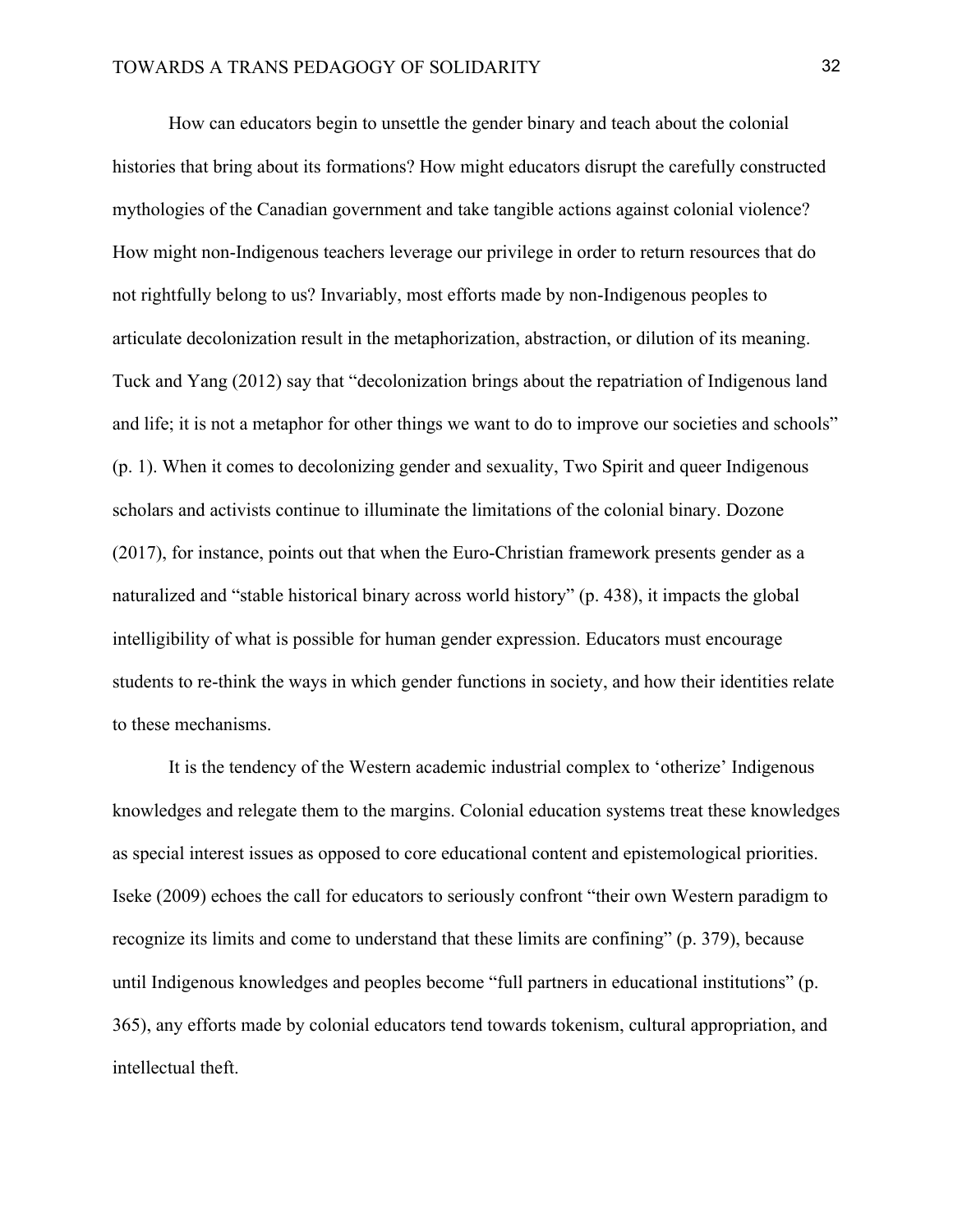Two Spirit cultural theorists and Indigenous scholars illuminate the fact that education is interwoven with politics and cannot be merely reformed without tangible systemic reparations. Decolonization cannot be defined by settler logic or Western conceptualization of oppression or anti-oppression. As Tuck and Yang (2013) say, "until stolen land is relinquished, critical consciousness does not translate into action that disrupts settler colonialism" (p. 19). Decolonizing gender means subverting the presence of imperialist cisheteropatriarchal gender norms and socio-political hierarchies which maintain white supremacy and state power. As Morgensen (2011) has written, "any naturalization of Western heteropatriarchy or binary sex/gender also naturalizes settler colonialism" (p. 13). Two Spirit peoples' very existence presents a threat to the political fabric of colonized culture, which is precisely why Two Spirit peoples must remain at the forefront of decolonization. Educators who wish to support the work of decolonization needn't look any further than their own classrooms and social networks for opportunities to shift power. Implementing curriculum and content which encourages selfreflexivity, works to historicize colonial histories, and questions the functionality of gender as it intersects with race and other forms of oppression would go a long way to support the non-white 2S and LGBTQ+ students who face emotional and psychological costs of difference within these institutions.

In British Columbia, the BC Trauma-Sensitive Toolkit (2017) outlines a blueprint for making schools trauma-sensitive, which they define as schools which promote "(a) feelings of physical, social, and emotional safety in students; (b) a shared understanding among staff about the impact of trauma and adversity on students; (c) positive and culturally responsive discipline policies and practices; (d) access to comprehensive school mental and behavioral health services; and (e) effective community collaboration" ("Collaborative Toolbox", 2019). By naming their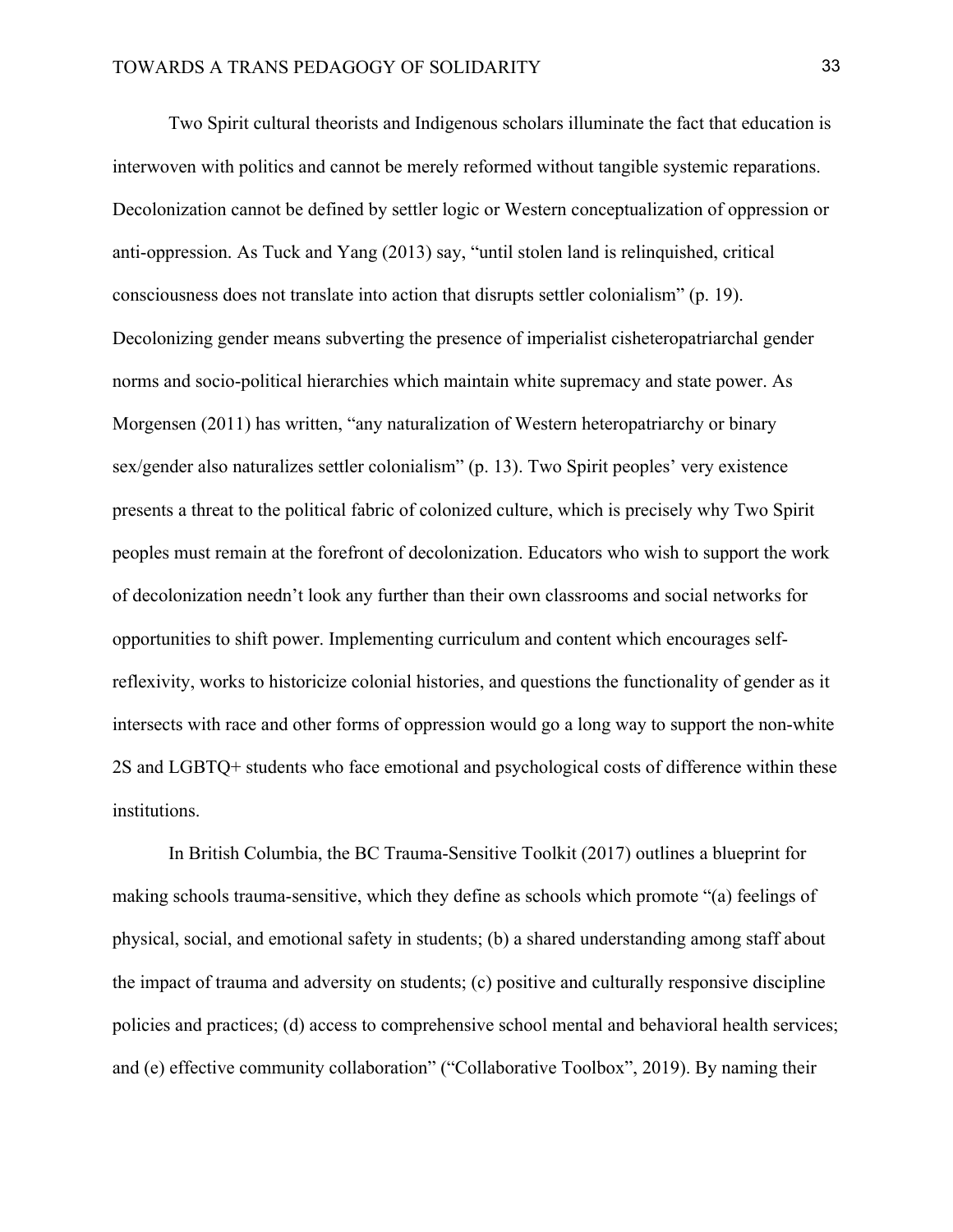feelings and tapping into their embodied knowledge, the goal is that youth with trauma will be able to navigate their sociopolitical reality and critique the messages that undermine their capacity to feel safe in their everyday lives.

#### **Why Workshops?**

I have been a community educator and political organizer for over fifteen years. At this point in my personal and professional praxis, I can attest that workshops as a learning tool and medium provide an accessible entry point by which myriad learners at various points in their educational journeys can engage with complex content. As an educator who comes from a poor, working class background, I am committed to an ethic of *sharing what you have*, so it is precisely by this ethic that I strive to teach through principles and practices of mutual aid and collective care. I believe that knowledge must always be shared, de-privatized, and re-distributed according to need and ability. I have personally facilitated over a hundred of these sessions in my work coordinating community-based and university-based gender justice centers and 2S and LGBTQ+ youth initiatives, and what I have found is that participants value the peer-led component of workshops as a format. It also bears repeating that because teachers are in a position of power over our students, and in this way, our self-reflection is not only a right but also a responsibility. Our professional development is also a social and political accountability process, and we must remain committed to the work of lifelong learning and transparency.

It is necessary to deconstruct white trans and gender theory. Not only does Western gender discourse fail to fully account for its connection to white supremacy and colonization, it also results in the creation of socio-political hierarchies within communities of gender diverse peoples both within and outside of educational spaces. Wilson (2008) cites the tendency of white and settler North American anthropologists, as well as gay historians, to form a basis of cultural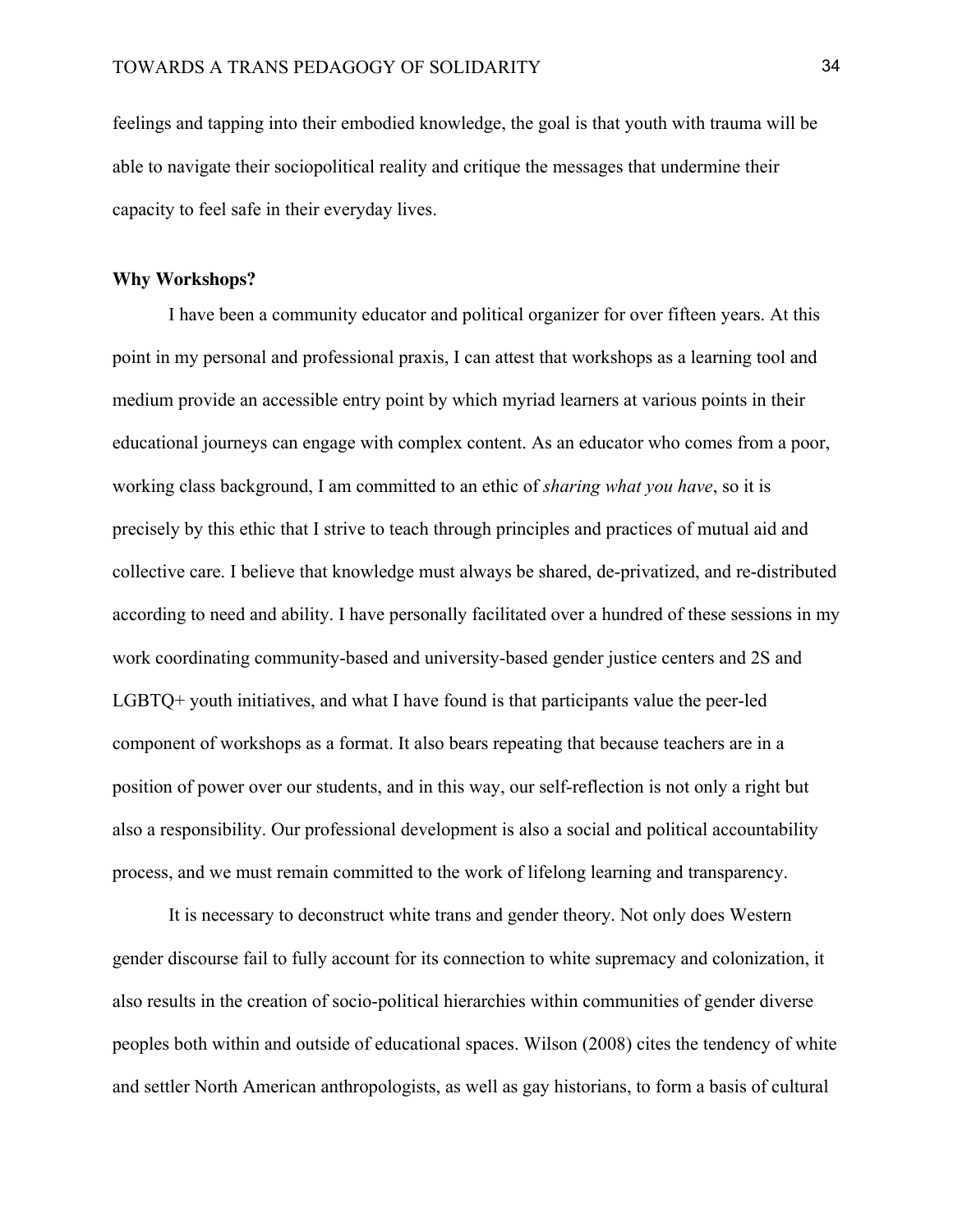assumptions about sexuality and gender that is rarely informed by the lives of contemporary Two Spirit people (p. 193). This tendency serves to uphold narratives about gender and sexuality which ultimately maintain white supremacy and colonial logic. I am indebted to the Two Spirit and Indigenous colleagues and friends who took the time to read this work and provide insight that only comes from lived experience. It is my hope that this work contributes to a growing movement of radical educators returning to community and land-based modes of learning, teaching, and doing.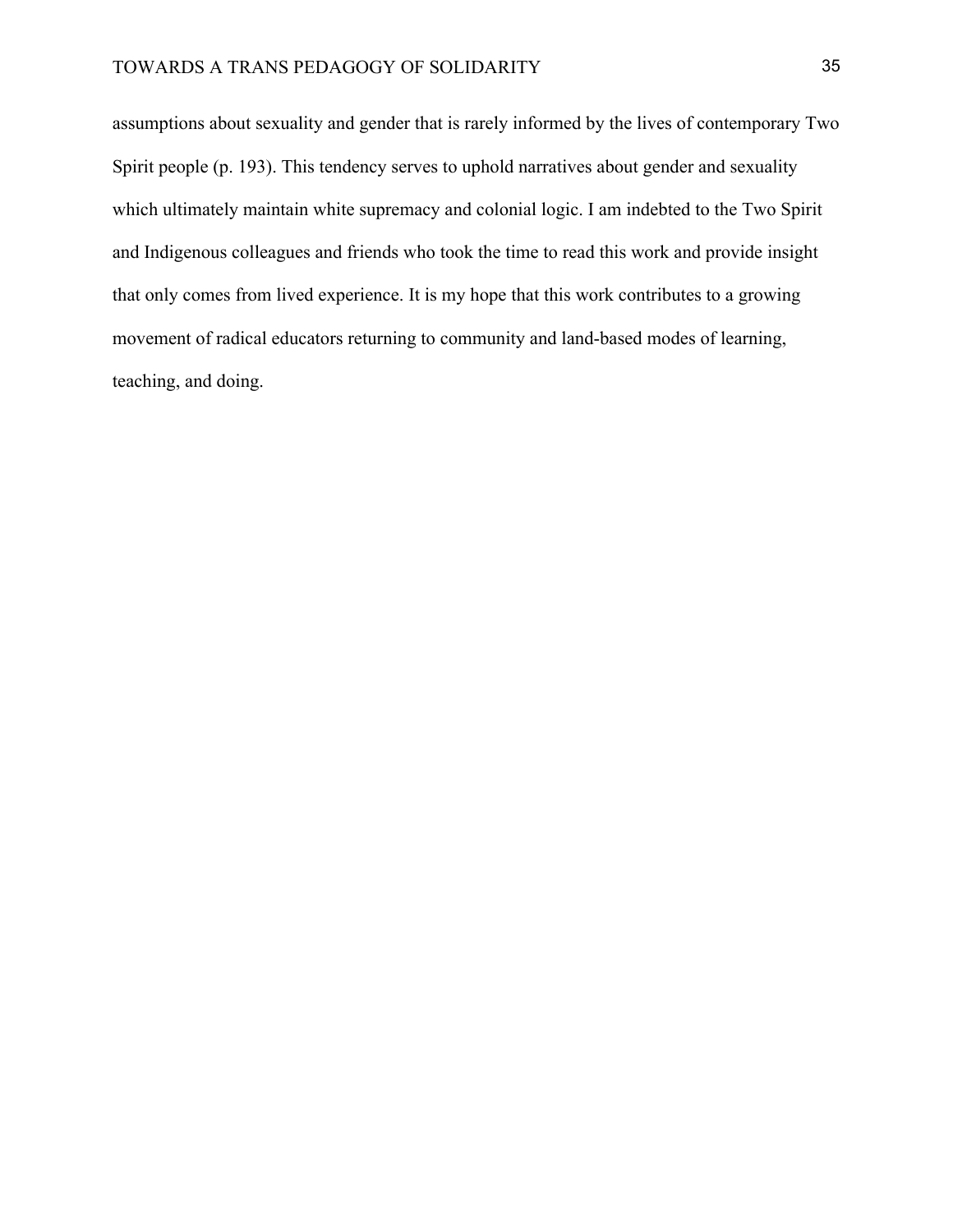#### **Chapter 4: Workshop Outlines**

#### **Workshop Outline #1: Trans 101 (1-2 hours, interactive)**

Facilitator/teacher introduces themself. Share name and pronouns, any access needs they have that would allow them to participate in the space more fully. Share a bit about who they are and why they think this session is important. Ask all students/participants to do the same. It can be useful to start your workshop by creating a group agree, as in, a contract of group norms for engaging with the space. The intention of this agreement would be to create a safer, more accountable space in which people can work together productively. Essentially a group agreement is a set of statements that set the tone, intentions, responsibilities, and goals of the workshop and its participants.

**Suggestions for facilitators:** This subject matter is not simple, one-dimensional, or uncomplicated to grapple with. It is important when creating spaces that aspire to being harm reductionist and trauma-informed that we not only anticipate emotional responses, but also encourage them, as much as possible and within our professional limits. If possible, it is always beneficial to have counsellors present who can assist in emotionally-intelligent learning, as well as culturally-relevant caregivers, such as Elders or peer supports to be present for whomever might need them. Accessibility is crucial to this work; a good facilitator will encourage everybody to participate by creating the conditions within which they are able to. I recommend bringing in active listeners whenever possible. Sometimes important issues will arise and take much more time than you planned and in these instances, it is helpful to have some alternate activities planned. Ideally, the facilitator will do far less speaking than the participants, striving instead to encourage participant learning from each other and by themselves, with a focus on self-reflection so that they are more likely to remember and apply the lessons in their own lives.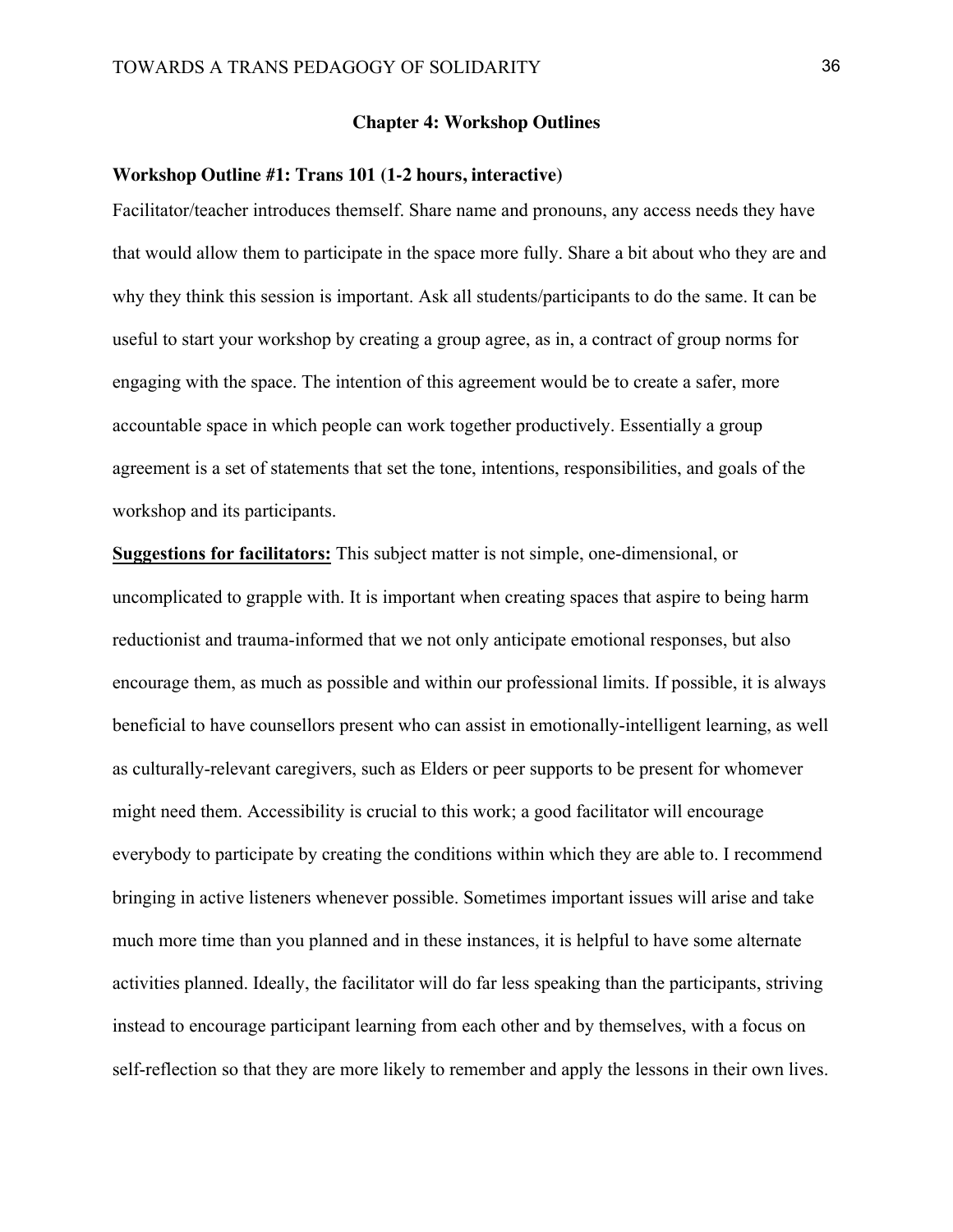It is also important as often as possible to build a rapport and establish some trust prior to these workshops as participants will be more likely to participate if they feel that the group is open to hearing their perspectives in a non-judgmental environment. I often say something to the effect of, "I may not be able to guarantee a fully safe space, but I can guarantee a brave space, whether we are all committed to being open, vulnerable, and transparent about our role and commitment to this work". While this also may vary according to the age demographic of the group, I find that adults work best when they have chosen to learn something voluntarily versus youth seem to learn best when they feel that their peers will support and not judge them. This is just based on my personal experience and perspective working primarily with 2S and LGBTQ+ communities, though.

#### **Review of Terminology (as a group):**

I recommend using the definitions developed at Trans Student Educational Resources (http://www.transstudent.org/about/definitions/, 2019), as they have been developed by trans students and can be adjusted according to the needs, dynamic, and constituents of your group. Each facilitator can and should pick which of the following terms feel most applicable to their group, based upon the identified needs or events which led up to its formation.

Gender identity Sex assigned at birth Gender roles Gender binary Cisgender

Trans/transgender

**Genderqueer**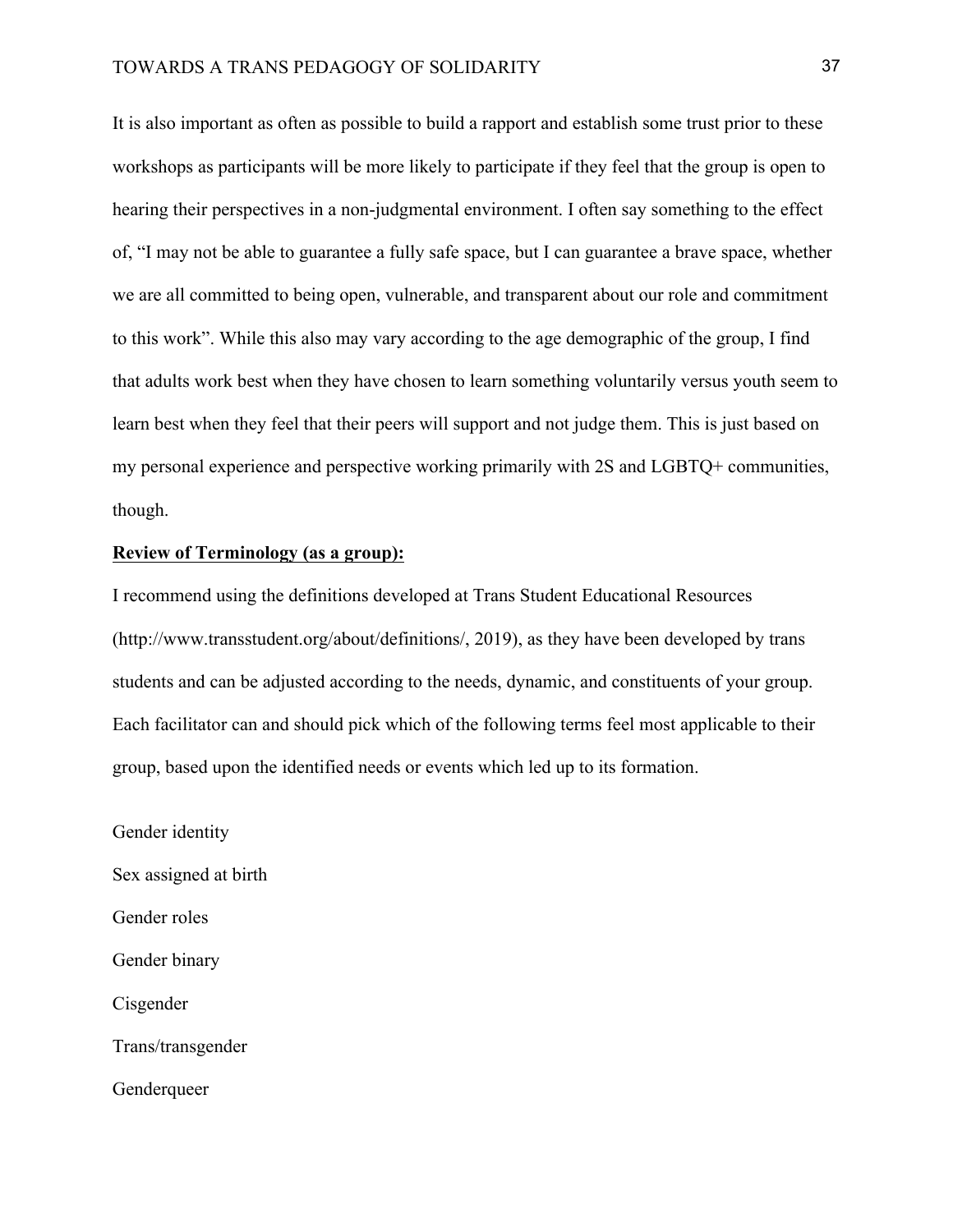Two Spirit Homophobia Sexism Heterosexism Transphobia Cissexism Trans misogyny Racism Oppression

**In small groups (around 4 people), discuss:** What is a preferred name and/or pronoun? What is the importance of using somebody's preferred name and pronouns? Is there a difference between gender identity and gender expression? If so, what are these differences? How do these vary according to social position, cultural context, time, space?

**Look for:** It shows respect; cis people have their names and pronouns respected without question and trans people deserve the same respect, dignity, visibility, equity, etc. Gender identity can be understood as how someone sees themselves, and gender expression is how they might present themselves and be seen by the world. The only correct way to identify somebody's gender identity is by asking, hence the importance of normalizing pronoun check-ins.

**In the same groups, discuss:** What is a good way to respond when you or somebody else misgenders someone, and/or uses the incorrect pronouns when addressing or referring to somebody?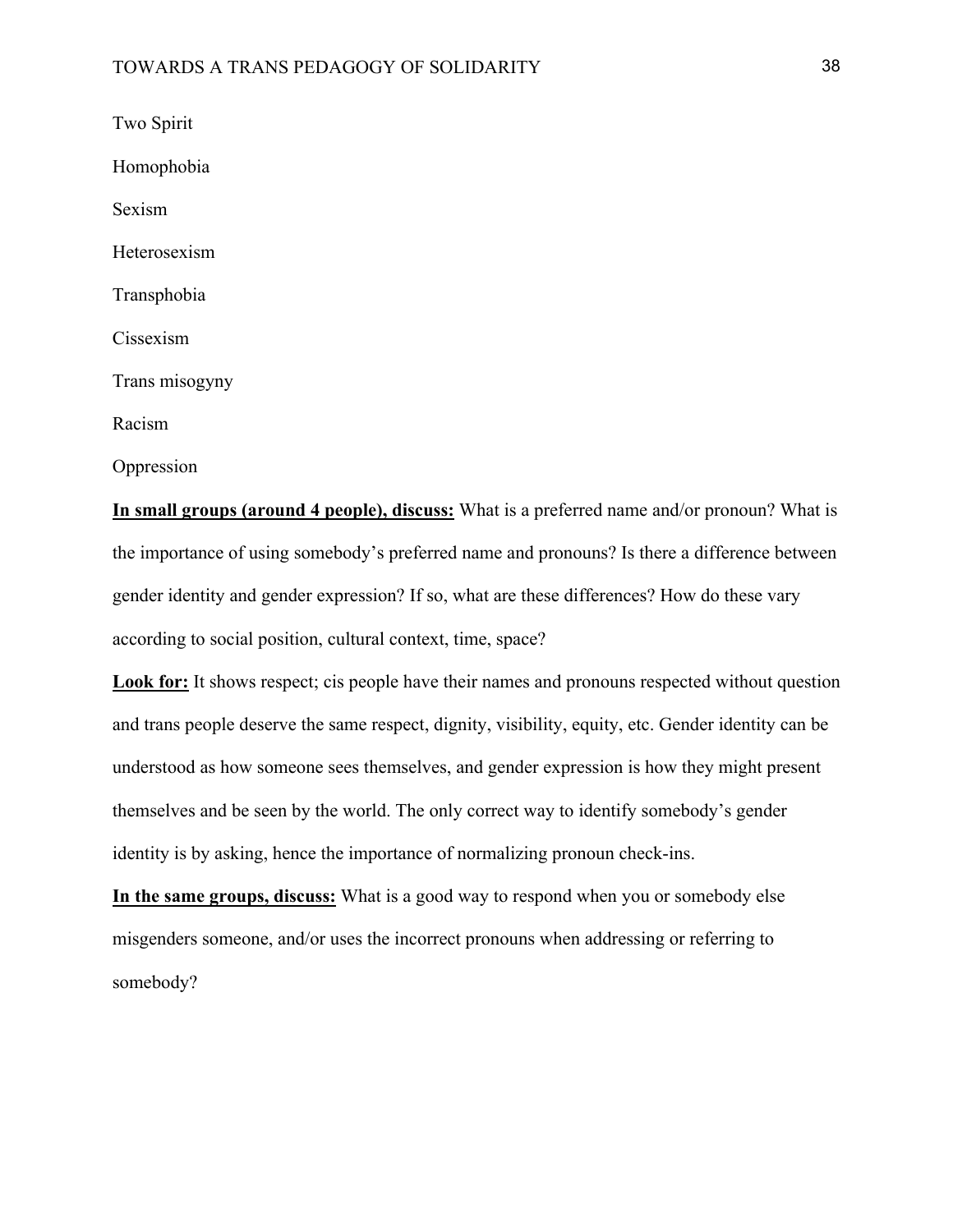**Look for:** Apologize and ask for their correct name and/or pronoun. Do not make a big spectacle of apologizing so as to make them feel uncomfortable or put them in a position where they need to comfort you or ease your guilt. Don't make it about yourself.

**Returning to the whole group, discuss together:** How would you deal with a friend, family member, or co-worker who has misgendered a trans person?

**Look for**: Gently correct them on the name and/or pronoun. If they are defensive or reluctant, take the time to talk to them privately. This work should be done by cis allies so that it does not fall on the trans person, who already deals with these daily microaggressions.

**Closing the workshop**: Ask participants to (silently, to themselves) reflect on one thing that they learned and one thing that they will do differently from now on. Have them journal/draw/reflect on their commitment to being peer learners with each other, so that they have other cis people to educate themselves with in the work of trans allyship. On a sheet of flip chart paper or chalkboard/white board, draw up a value proposition with a golden circle model or similar style of diagram, encourage participants to identify actions (ex: somebody was referred to by the wrong pronoun); reflections (ex: what might this mean for that person's safety?); application (ex: now what? What steps can I take to ensure this does not happen again?). Ask the group if they feel confident in their ability to identify some examples of workplace transphobia, either subtle or overt, then ask for a thumbs up/thumbs down feedback about their sense of ability to address it moving forward.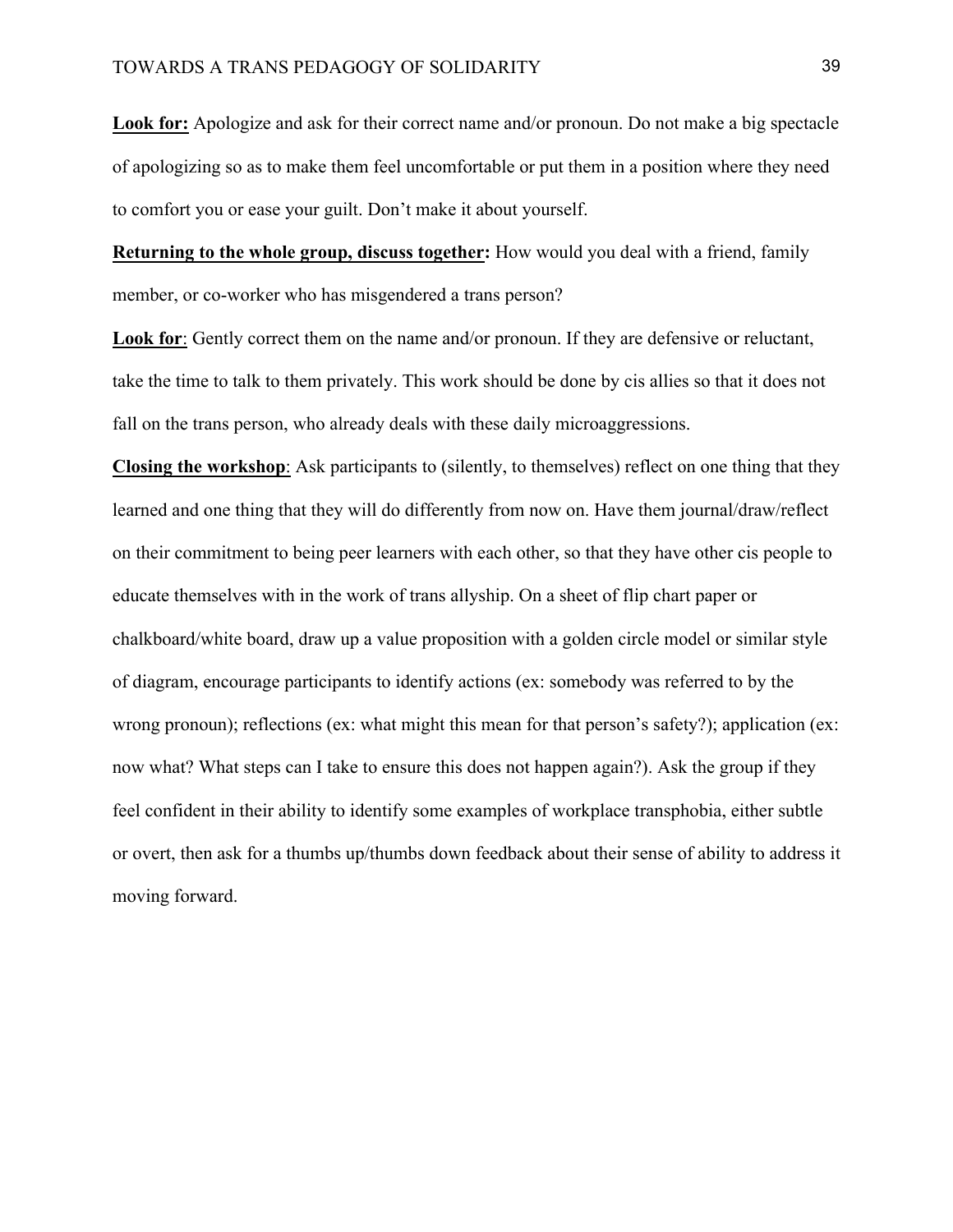#### **Workshop Outline #2: Gender is a Galaxy (2-3 hours, interactive, arts-based)**

**Materials**: Flipchart, paper or canvasses of some kind for the work tables, markers and pencil crayons, glitter, any available art supplies that will encourage creative thinking. I also recommend bringing in "fidgets" of some kind if the participants are youth, which can be anything from spinners to teddy bears, toy slime, or any other sensory-stimulating and supportive items which can be held by youth to foster grounding.

**Process**: Facilitator introduces themself, shares their name, pronoun, and access needs. They should provide some context as to how and why this workshop came to be, as well as their personal stake in the issue. Go around in a circle and ask participants/students to do the same. After everybody has had their turn introducing themselves, ask the group to pick up a piece of paper and a writing utensil.

First question (to be answered individually on their sheet of paper, 5 minutes): What is the first thing you remember being told about your gender?

Follow-up questions (still reflecting silently with themselves, 2-4 minutes per question):

What is gender?

What makes a person unique?

Is it okay to assume someone's gender?

**Process**: Using a flip chart or smart board, get the group to brainstorm the first things that come to mind when they think of masculine vs. feminine. Ask them to discuss the difference between how men vs women are treated in society, how this impacts trans/gender queer folks in violent ways. Split the group into smaller groups and have them create a chart with Masculine/male/man on one side and Feminine/female/woman on the other side.

Have the smaller groups brainstorm stereotypes, adjectives, name-calling ideas for each side of the chart (swearing is okay)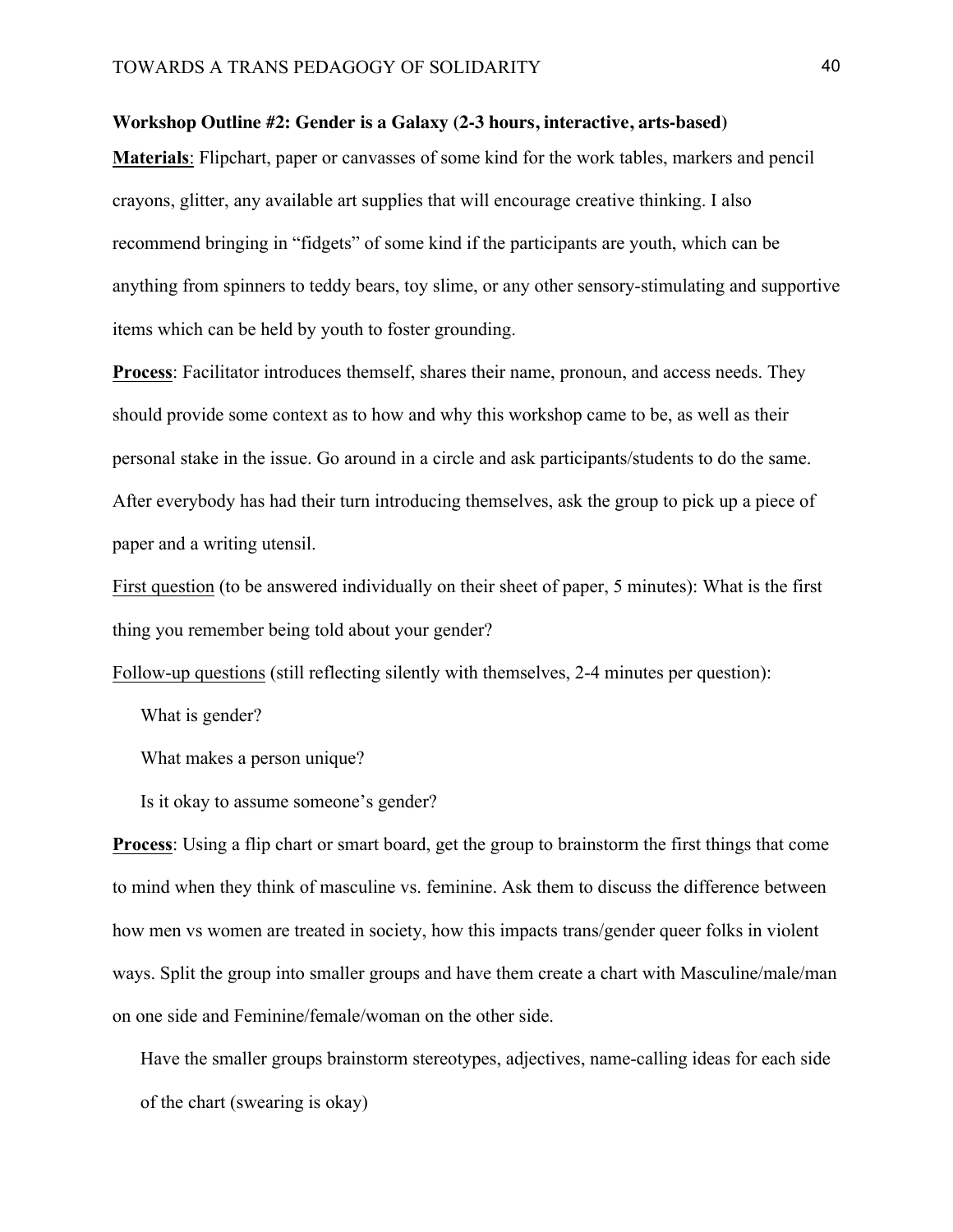#### Sample Small group questions:

What do you think of when someone says man/masculine/male? Female/feminine/woman?

What are things you notice about this chart?

Is there more on one side than the other?

What is being equated with negativity?

Why is femininity seen in a more negative light?

Are there any positive terms you put down under each side?

#### (While still in smaller groups): "breaking down gender"

What is masculinity?

What is Femininity?

Can someone be both masculine and feminine?

What are gender roles?

Over time how have gender roles changed?

What are some stereotypical gender themes that we see in our society?

What is gender equity?

# (Switch into partners now) talk about trans/gender non-conforming identities What is the difference between your gender identity and your gender expression? What does it mean to be genderqueer (gender non-conforming, agender, bigender)? What are gender-neutral pronouns? When should they be used?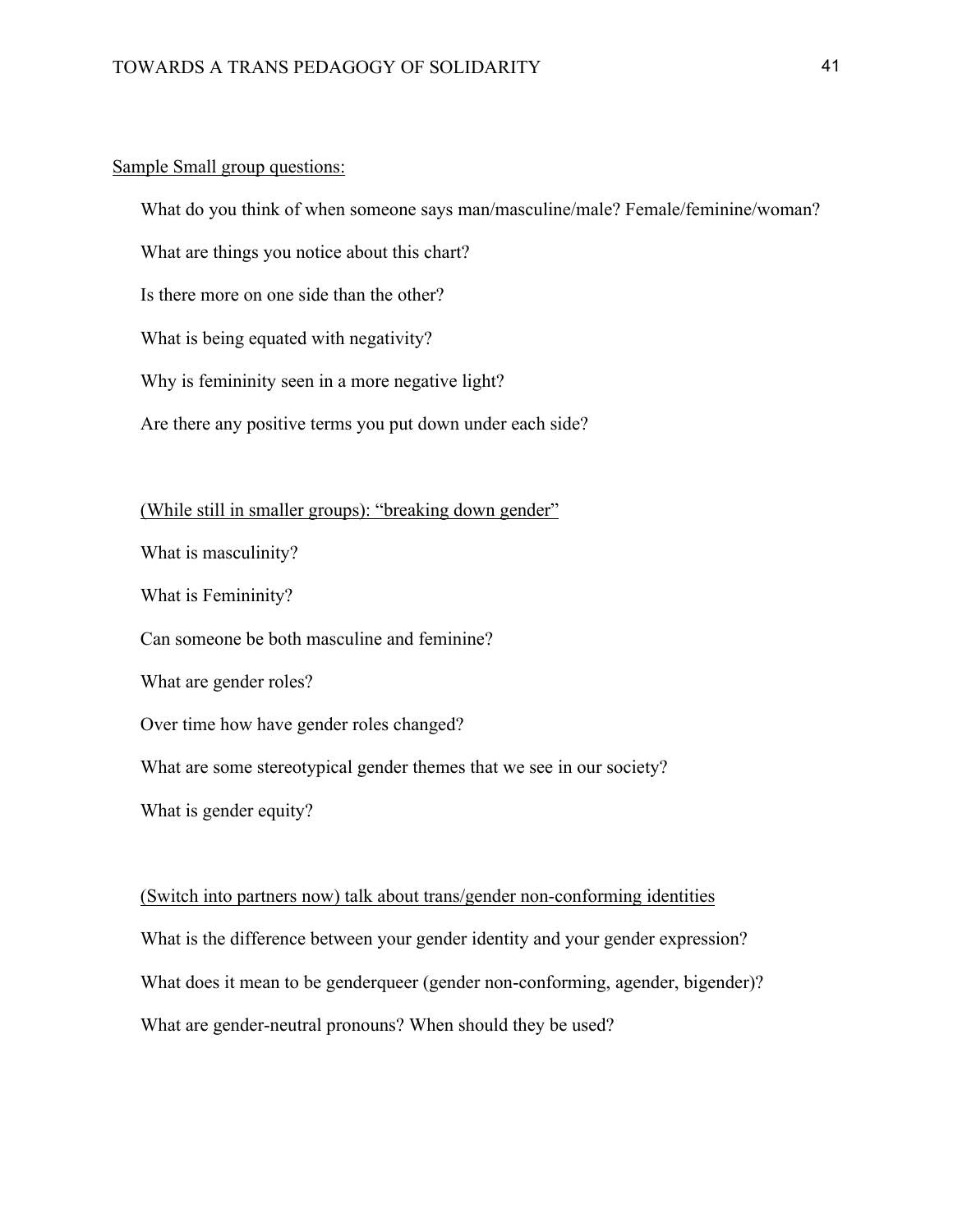**Closing the session**: After the small group and partnered discussions, ask them to share one thing that they will continue to reflect on and commit to doing so differently after this conversation. How can we make more room for gender-nonconformity? How can we show up in tangible, practical, daily ways for trans people? What will we do to fight trans erasure, transphobia, and daily instances of violence against trans peoples?

**Writing a letter to yourself**: Allot 10 minutes at the end of the session and encourage participants to reflect on what they have learnt throughout the workshop, what changes they might make, or steps they might take, in their lives or work because of it. Provide stationary and pens, along with prompts such as, "what do I know now that I did not know this morning?", "now that I know better, how will do better?". Ask them to address the letter to themselves, seal it, then give the letters back to the facilitator. In a follow-up session a few months down the line, get the participants to review these letters and reflect upon the successfulness of the intentions they set today.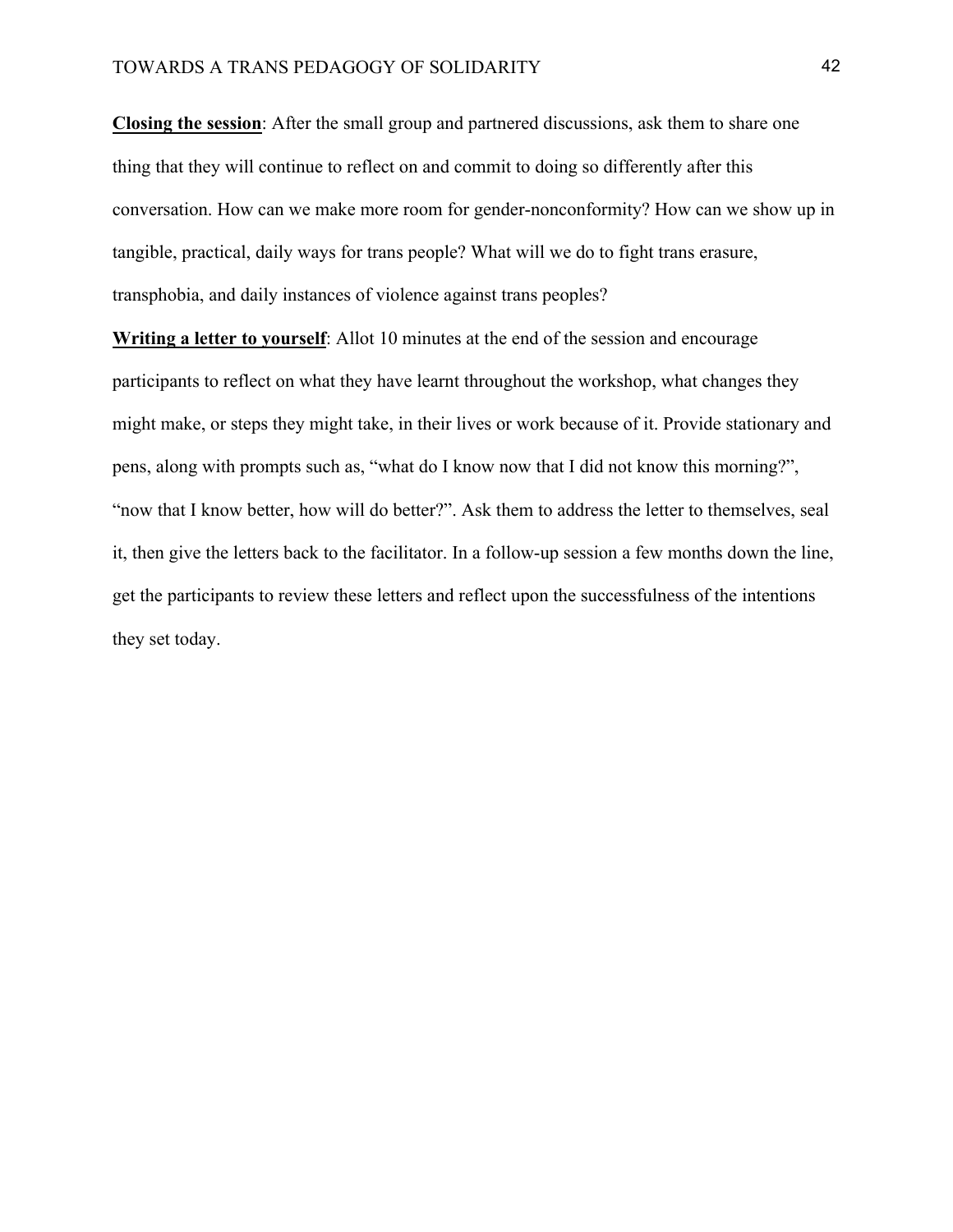#### **Chapter 5: Conclusions and Continuance**

These workshops are loose templates that can be used by anybody who wishes to begin the lifelong work of reflecting on gender as a social, political, and historical mechanism of power. Educators need pedagogical approaches which concentrate more on efforts on inviting people to be with each other in our full humanity. We do not exist in isolation, and it is essential to our health that we are all healing together, healing each other, and healing our world. This portfolio surveyed the state of trans health care and how it shaped the education and policies which continue to directly impact the lives of trans, Two Spirit, and gender diverse students. I believe that trauma-informed spaces must be anti-oppressive in scope, design, and methodology. The biological and behavioural effects of trauma can be reversed by enriched social and physical environments (Cozolino, 2013, p. 49). By focusing on the creative learning strategies which trans learners deploy in order to survive violent environments, such as peer-supported learning, educators are able to nurture more trauma-informed learning environments to support trans learners. Van Der Kolk's book (2017) discusses a school program that he and his team have developed for schools to help children recognize their emotions, and how this helps with better learning from a trauma-informed lens (pp. 353-358). The Positive Psychology Program has free, open-access lesson plans on cultivating emotional intelligence in students (Moore, 2019); and much like the BC trauma-sensitive toolkit, there is an organization in the United States that also looks at building curriculum for trauma sensitive schools (2019). Dr. Dan Siegel has worked with a lot with students and trauma, and he has developed numerous methodologies to explain the brain to students to help with emotional awareness (2013). Learning about the impacts of trauma can help keep educators from misunderstanding the reasons underlying some children's difficulties with learning, behaviour and relationships.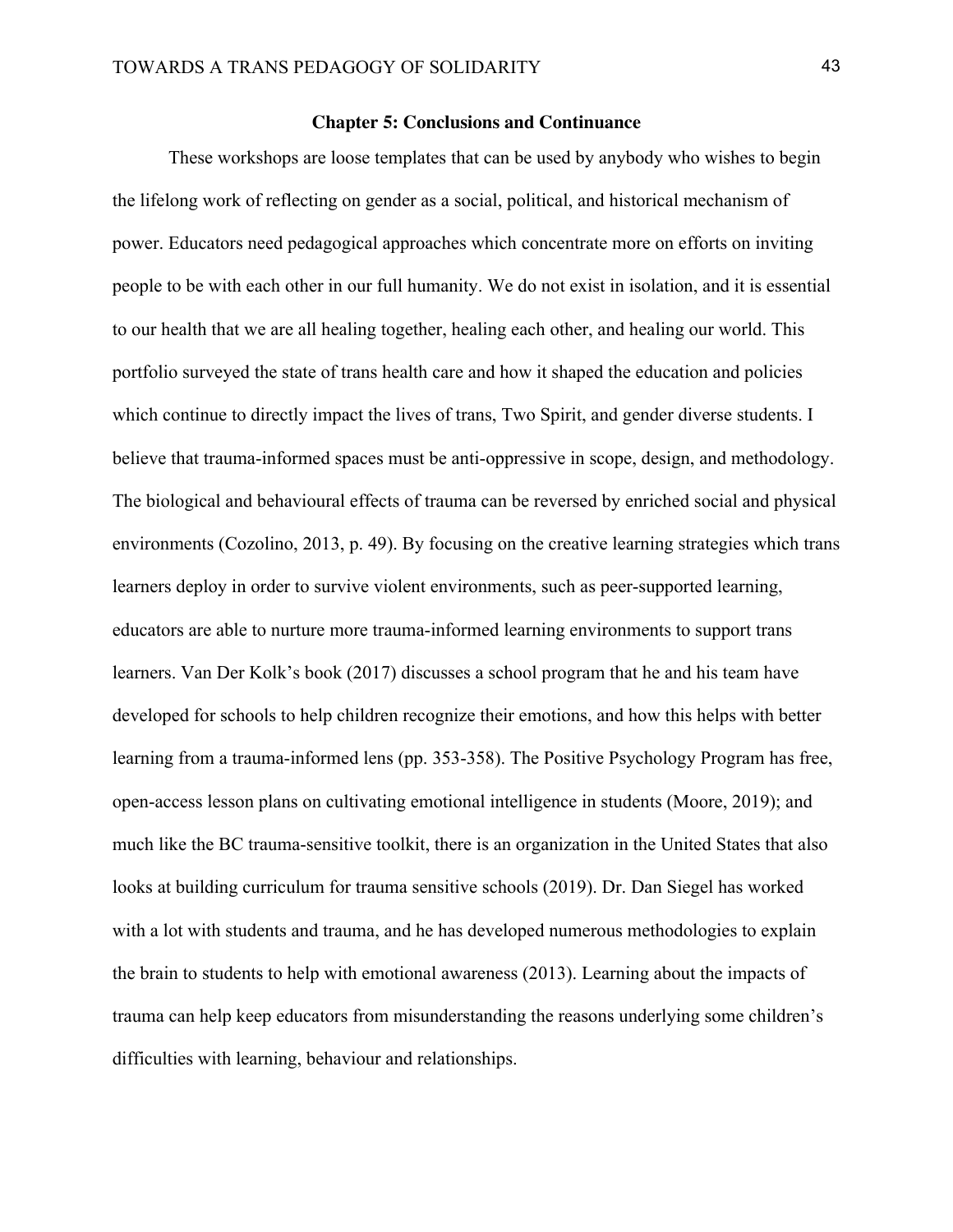Cultivating new strategies for fostering safe learning environments while simultaneously challenging the oppressive institutional mechanisms which create them is crucial for teachers who wish to support trans students. Trans students have been persisting and resisting across generations of oppression, and it is through the myth of separation of bodies, minds, and selves that this struggle is maintained. Teachers must reflect on the scripts that they have internalized about gender, bodies, and the world. In addition to the necessary work of rethinking gendered school structures, teachers must include culturally-relevant materials, play, self-reflection exercises, and experiential inquiry. It is for these reasons that I suggest using workshops and interactive, arts-based content which encourages self-reflection, peer-learning, and new perspectives on working from a place of lived experience in order to benefit the collective wellbeing.

#### **Two Spirit Youth to the Front**

 Embodied resistance to gendered colonial violence has taken many new forms, such as cultural revitalization, art-based praxes, defining new digital territories, theoretical expansion, storytelling and literary works, new community resources, as well as the creation of collaborative educational models. The Native Youth Sexual Health Network's use of the term "resistance is sexy" is an example of queer Indigenous resistance to the tokenization, objectification, and fetishization of Indigenous sexualities by the colonial gaze (NYSHN, n.d.). Community-based workshops such as the works by Jackson and Shanks (2017) employ story circles as a means of Indigenous learning through self-reflection. Two Spirit poetry anthologies such as *Full Metal Indigiqueer* (Whitehead, 2017) re-imagine decolonization as an intentional "virus to canonical and popular works in order to re-center Two-Spirit livelihoods" (par. 1). The Indigenous Women and Two-Spirit Harm Reduction Coalition in Montreal exists as "a non-hierarchical, Indigenous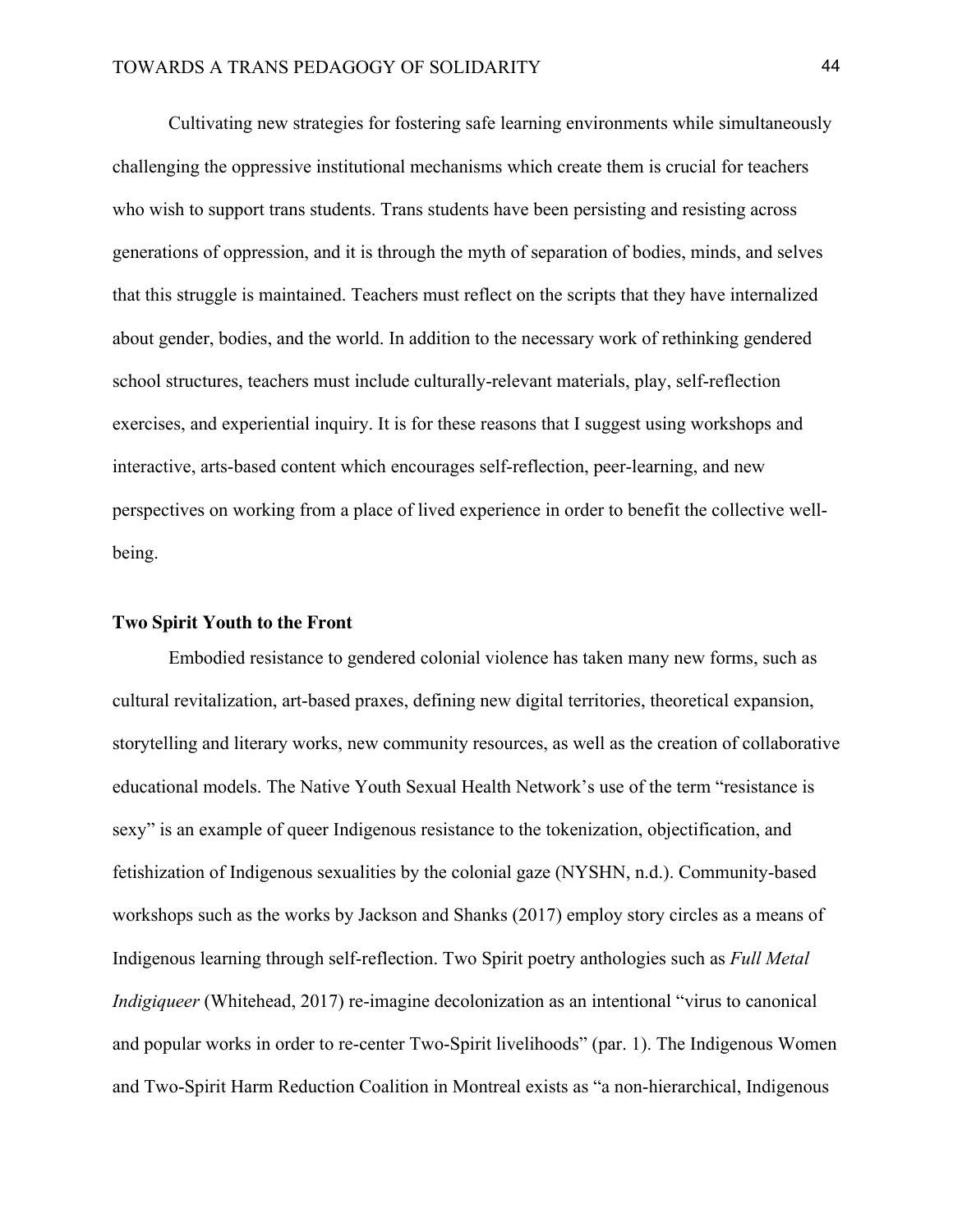collective organizing under an Indigenous feminist framework… to provide free harm reduction resources, referrals, and services to Indigenous women and Two-Spirit peoples" (Nixon and Swain, par. 1). Others are decolonizing the airwaves by producing radio shows and free, accessible podcasts such as Métis In Space, an Indigenous feminist deconstruction of the science fiction genre in television and film. All of these projects amplify the voices of gender diverse Indigenous peoples whose community leadership continues a legacy of Indigenous nationhood and sovereignty. These learning tools provide powerful critiques for educators who wish to decolonize notions of gender in the classroom and beyond.

One of the most predominant themes within Western LGBTQ+ discourse is the notion of "coming out of the closet" as the moment whereby a LGBTQ+ individual decides to announce their sexual orientation, gender identity, or some other aspect of their innermost selves to their families, co-workers, friends, and others. This moment is supposed to be a milestone in every LGBTQ+ person's life, signifying their newly emancipated status as an "out" person in the world. This theme can be viewed throughout mainstream Western literature, popular culture, television, and beyond. So prevalent is this notion that entire non-profit organizations and social justice campaigns have been initiated to support and encourage people who have or are planning to come out. But what does this cultural rite of passage say about the people who do not or cannot come out? What are the underlying epistemologies of the closet as deceptive space? Where did the closet begin? Binaohan (2014) says that "there is very little room in this narrative for people who are simply not operating within this moral space. For people who have greater considerations than personal feelings of dis/honesty… this has the consequence of erasing the experience of many" (p. 45). It is important to acknowledge the privilege operating within assumptions of how one will be received upon coming out. These narratives assume that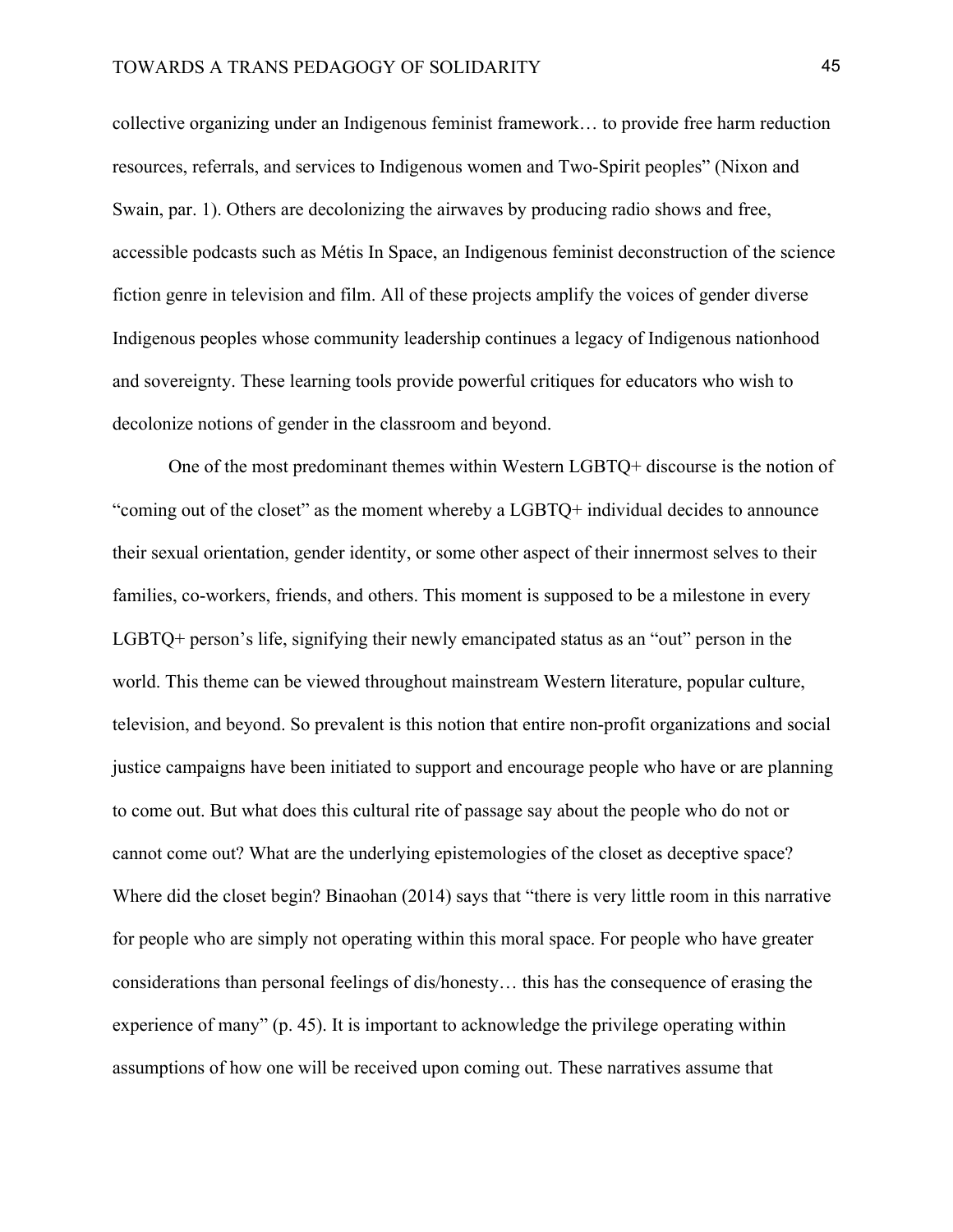LGBTQ+ individuals will be supported if they come out, and if they aren't, that they are better off alone. But how does this apply to Two Spirit peoples, for example, who exist within collectivist worldviews and for whom a strong connection to community and land signifies strength and health?

The morality of the "closet" sets up yet another binary. The public/private dichotomy of those who come out honestly versus those who stay in, hiding dishonestly, is quite profound. A critique of settler and white-dominated LGBTQ+ discourse would challenge Western notions of coming out, as they often view family as a negotiable contract or afterthought to the individual's personal quest for visibility. This worldview directly correlates to a capitalist, white-centric hyper-individualism which contradicts Indigenous ways of knowing and doing. This narrative "requires a certain level of economic, social, and racial privilege to claim that disposing of one's family is a sign of moral integrity" (Binaohan, 2014, p. 45). The logic of colonization is such that is produces narratives such as these wherein gender and sexuality are universal, homogenous, categorizable experiences, when the reality is that a multiplicity of gender and sexual diversity exists across many cultural traditions, and that human nature and relationships cannot and should not be dictated according to colonial worldviews.

So, how can Western queer discourse challenge its assumptions about the inevitability of the colonial nation-state? Two Spirit resurgence challenges the white LGBTQ+ mainstream to turn the gaze back upon itself and reflect upon the ways in which its political advocacy has narrowly focused on privileged identity politics (Morgensen, 2011, 2012). Andrea Smith (2010) says that "the logics of settler colonialism and decolonization must be queered in order properly to speak to the genocidal present that not only continues to disappear indigenous peoples but reinforces the structures of white supremacy, settler colonialism, and heteropatriarchy that affect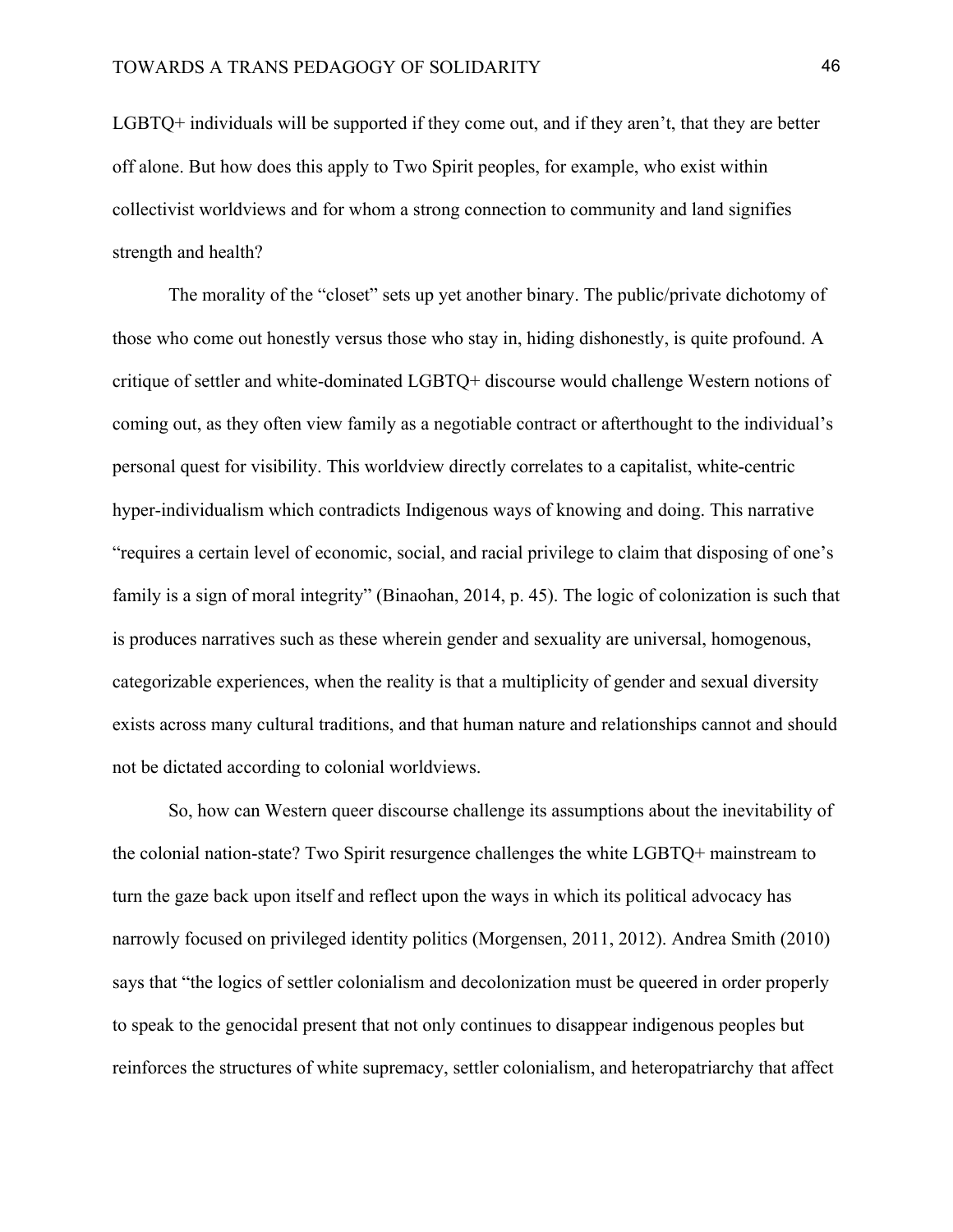all peoples" (p. 64). Educators and community-based activists alike who wish to organize for 2S and LGBTQ+ rights in ways that prioritize Indigenous sovereignty and decolonization must commit to resisting the state and its mechanism. Queer and trans Black, Indigenous, Two Spirit and people of colour continue to question the role of police presence in Pride festivities, for example, for precisely these reasons (Tait, 2017). As a means of calling white organizers into accountable conversations about settler colonial heritage, Morgensen (2012) proposes that

the problem is not that white, class-privileged, national inheritors of settler colonialism have been central to queer accounts. The problem is that all conclusions drawn from such accounts fail to explain not only all who are excluded from them but also all who are included: because the only possible explanation of queerness under white-supremacist settler colonialism is one that also interrogates that condition. Queer studies must examine settler colonialism as a condition of its own work (pp. 25-26).

Cultivating new strategies for fostering safe learning environments while simultaneously challenging the oppressive institutional mechanisms which create them is crucial for teachers who wish to support Two Spirit and trans students. Trans students have been persisting and resisting across generations of oppression, and it is through the myth of separation of bodies, minds, and selves that this struggle is maintained. Teachers must reflect on the scripts that they have internalized about gender, bodies, and the world.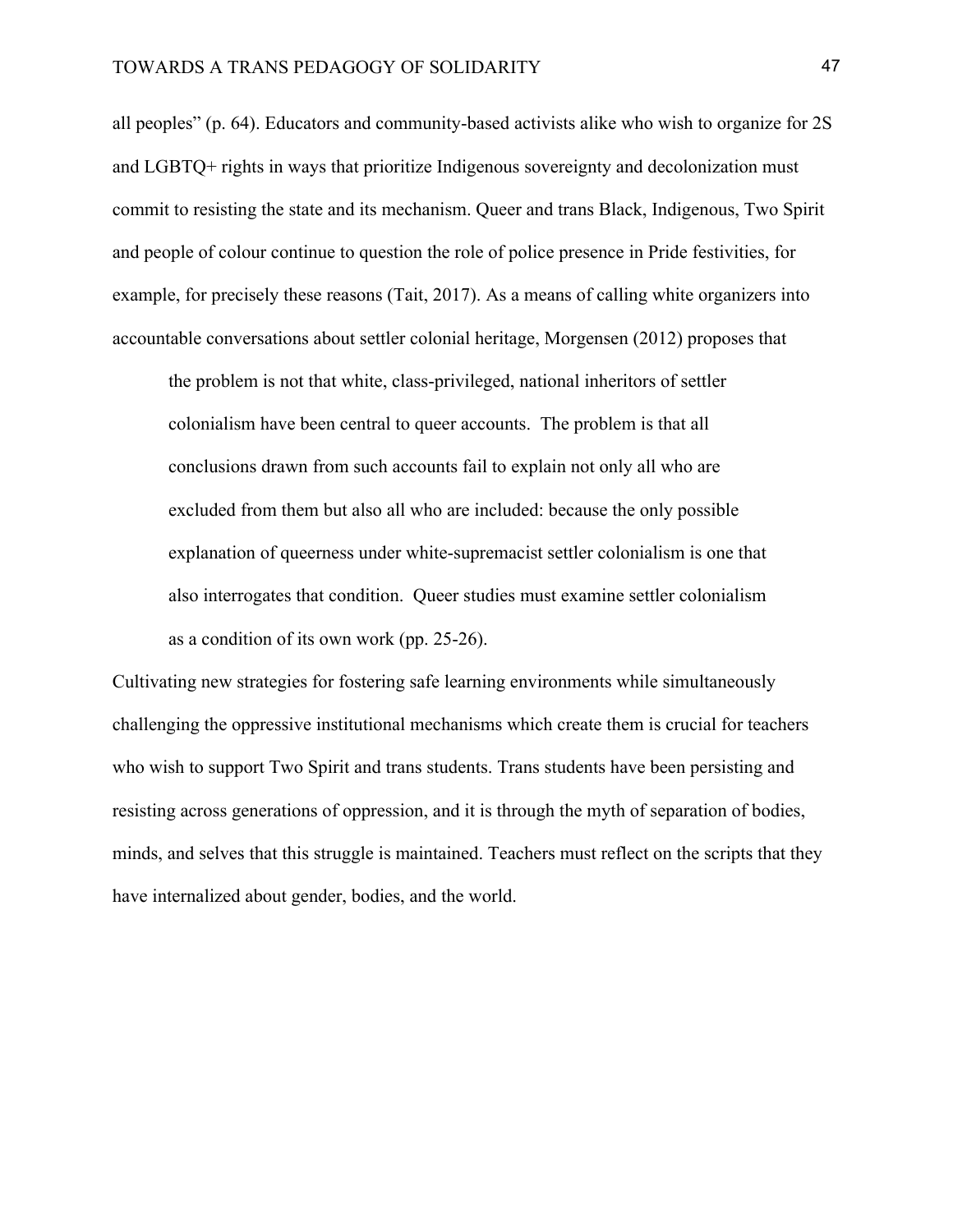#### **References**

- Abawi, Z. E. (2018). Troubling the teacher diversity gap: the perpetuation of whiteness through bias free hiring in Ontario schools. University of Toronto, Doctoral thesis.
- Amsler, S., Davy, Z., & Duncombe, K. (2015). Facilitating LGBT medical, health and social care content in higher education teaching. *Qualitative Research in Education, 4*(2), 134- 163. doi: 10.17583/qre.2015.1210
- Arnold, S. (2018). Ontario PC's attempt to erase trans people. Fight back: The Marxist voice of labor and youth. Retrieved from https://www.marxist.ca/analysis/culture-aphilosophy/1446-ontario-pcs-attempt-to-erase-trans-people.html

Batiste, M. (2013). You can't be the doctor if you're the disease: Eurocentrism and Indigenous

Renaissance. *CAUT* Lecture, April 26, 2013. Retrieved from https://www.caut.ca/sites/default/files/you-cant-be-the-doctor-if-youre-the-diseaseeurocentrism-and-indigenous-renaissance.pdf

- Bauer G. R., Pyne, J., Francino, M. C., & Hammond, R. (2013). Suicidality among trans people in Ontario: implications for social work and social justice. *Social Service, 59*, 35–62. doi: doi.org/10.7202/1017478ar
- Bauer, G. R., Hammond, R., Scheim, A., Thind, A., & Zong, X. (2015). Factors impacting transgender patients' discomfort with their family physicians: A respondent-driven sampling survey. doi: 10.1371/journal.pone.0145046
- Bauer, G.R., & Giblon, R., (2017). Health care availability, quality, and unmet need: a comparison of transgender and cisgender residents of Ontario, Canada. *BMC Health Services Research,* 17(283). doi.org/10.1186/s12913-017-2226-z
- Bauer, G.R., & Scheim, A.I. (2015). Transgender people in Ontario, Canada: statistics to inform human rights policy. *Trans PULSE.* London, ON: Retrieved from: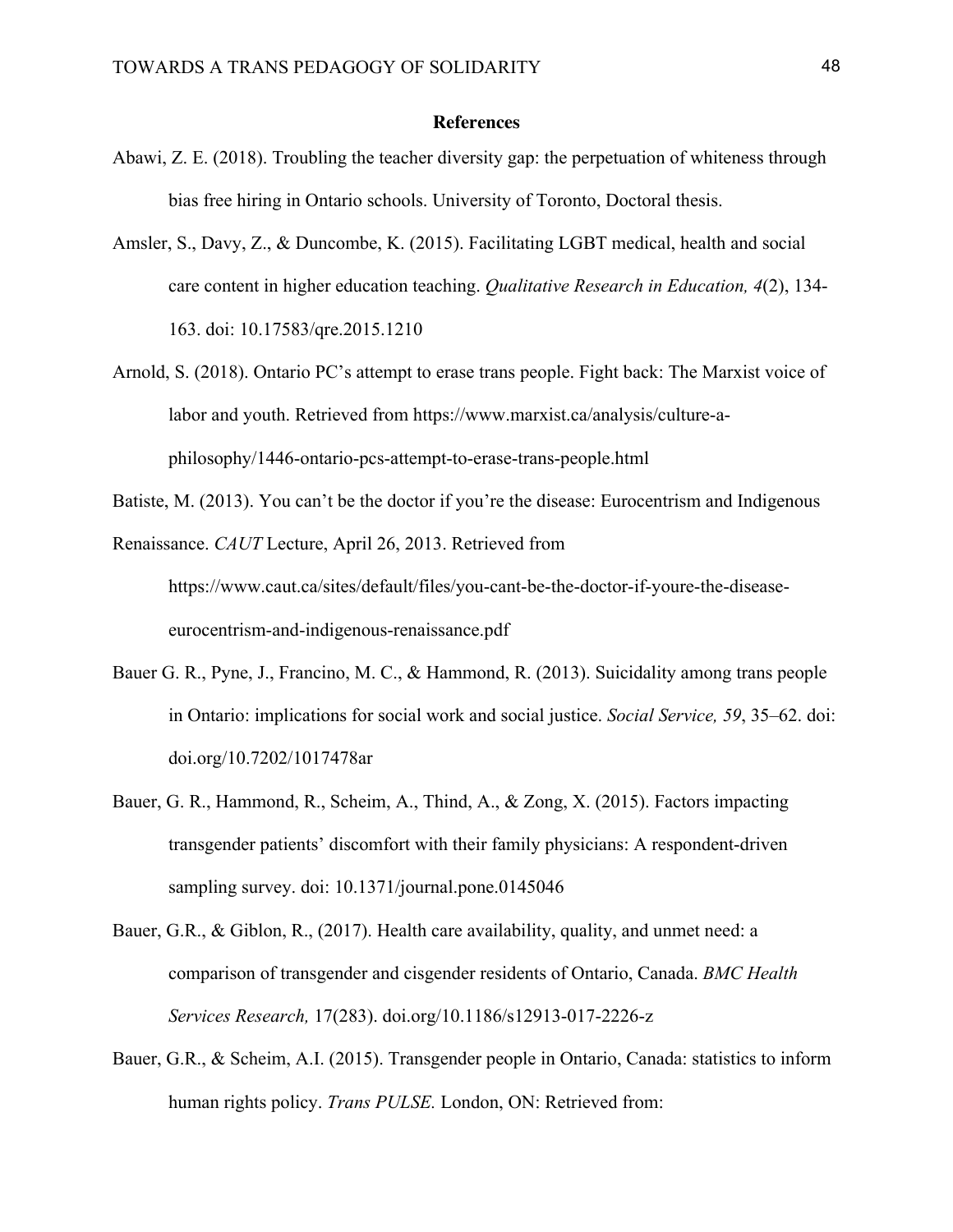http://transpulseproject.ca/wp-content/uploads/2015/06/Trans-PULSE-Statistics-Relevant-for-Human-Rights-Policy-June-2015.pdf

- Bauer, GR., Scheim, A.I., Pyne, J., Travers, R., Hammond, R. (2015). Intervenable factors associated with suicide risk in transgender persons: a respondent driven sampling study in Ontario, Canada. *BMC Public Health*, 15: 525. doi: doi: 10.1186/s12889-015-1867
- Bailey, M., and Trudy. (2018). On misogynoir: citation, erasure, and plagiarism. *Feminist Media Studies,* Vol. 18, Issue 4. doi: doi.org/10.1080/14680777.2018.1447395

BC Trauma-Sensitive Schoolkit, (2019). Retrieved from https://www.traumasensitiveschoolkit.com/

- Beemyn, G., Goldberg, A.E., Smith, J. Z. (2019). What Is Needed, What Is Valued: Trans Students' Perspectives on Trans-Inclusive Policies and Practices in Higher Education. *Journal of Educational and Psychological Consultation*, Vol. 29, Issue 1, (pp. 27-67). doi:10.1080/10474412.2018.1480376
- Benjamin, H. (1966). The Transexual Phenomenon. Trans N Y Academic Science, Volume 29, Issue 4, (pps. 428-30). Retrieved from http://www.mut23.de/texte/Harry%20Benjamin%20-

%20The%20Transsexual%20Phenomenon.pdf

- Binaohan, B. (2014). Trans/Gender 101. Toronto: Biyuti Publishing.
- Brend, (Y). (2018). War on transgender student policies going 'too far' warns education minister. *CBC News.* Retrieved from columbia/sogi123-bc-schools-inclusivity-program-dirkstrans-gender-teen-langley-culture-guard-1.4711660
- Brightwell, L. (2016). Trans health care in Canada: A provincial lottery. Retrieved from http://rabble.ca/news/2016/06/trans-health-care-canada-provincial-lottery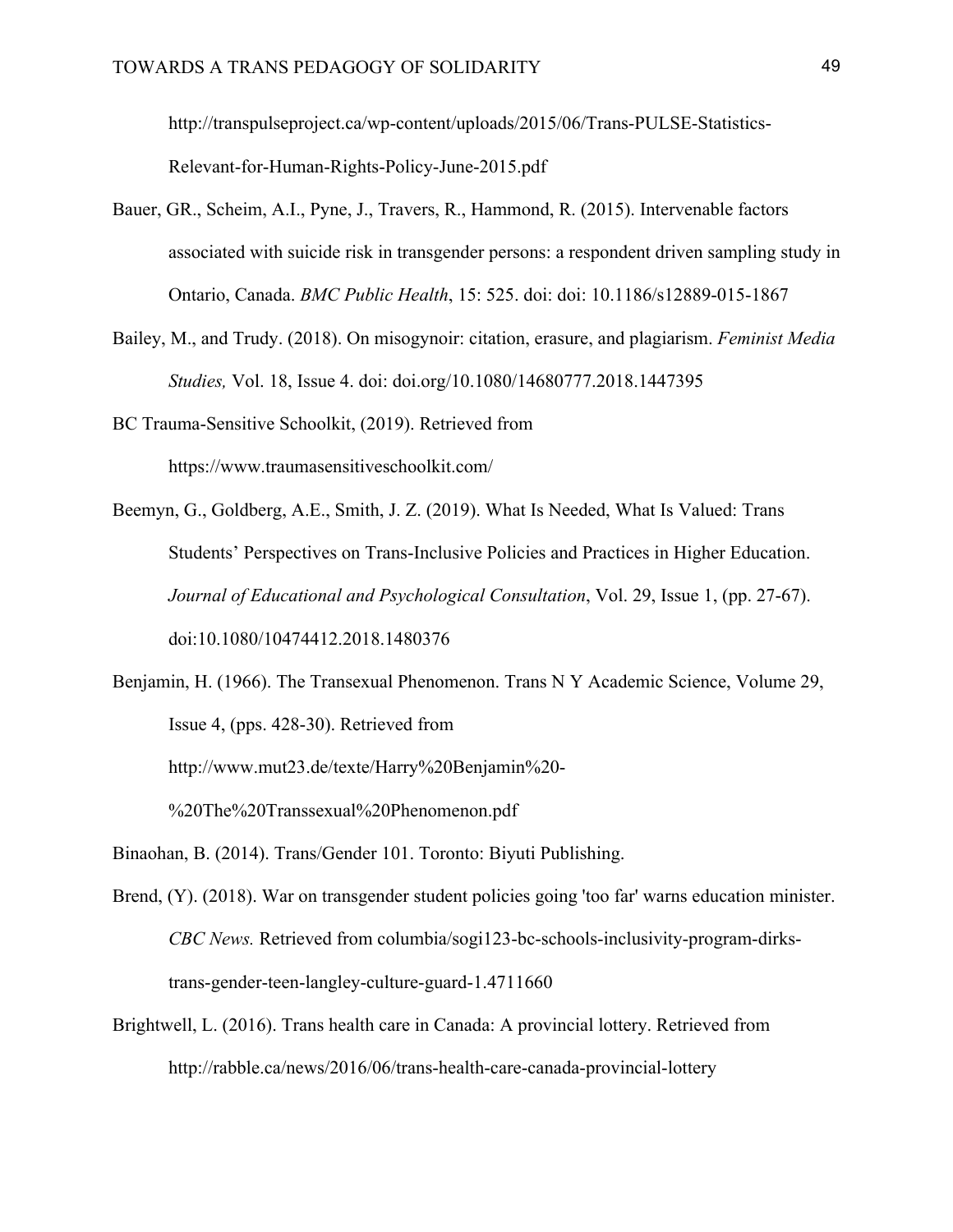CBC News. (2018). Critics deride PC resolution that calls gender identity 'liberal ideology'. Retrieved from https://www.cbc.ca/news/canada/ottawa/conservative-resolution-genderidentity-pushback-1.4910778

CBC News. (2018). New guidelines for Quebec schools to support trans and gender nonconforming students. Retrieved from https://www.cbc.ca/news/canada/montreal/guidelines-quebec-schools-support-trans-nonbinary-students-lgbtq-1.4495106

- Centre for Critical Qualitative Research. (2017). Retrieved from http://www.ccqhr.utoronto.ca/research/critical-qualitative-health-research
- Chacaby, M-N. (2016). *A Two Spirit Journey: The Autobiography of a Lesbian Ojibwa-Cree Elder*. Plunner, M. L. (Ed.). Winnipeg: University of Manitoba Press.
- Craig, S., and Ylioja, T. (2014). Exclusionary Health Policy: Responding to the Risk of Poor Health among Sexual Minority Youth in Canada. *Social Work in Public Health,* 29:81– 86. doi:10.1080/19371918.2011.619936
- Cozolino, L. (2013). *The Social Neuroscience of Education: Optimizing Attachment and Learning in the Classroom.* New York: W.W. Norton & Company.
- Daigle, M. (2019). The spectacle of reconciliation: on the (un)settling responsibilities to Indigenous peoples in the academy. *Environment and Planning D: Society and Space*, Volume 37, Issue 4 (pps. 703-721). doi:10.1177/0263775818824342
- Day, M. (2016). How one of America's best medical schools started a secret transgender surgery clinic. Timeline. Published November 16, 2016. Retrieved from https://timeline.com/americas-first-transgender-clinic-b56928e20f5f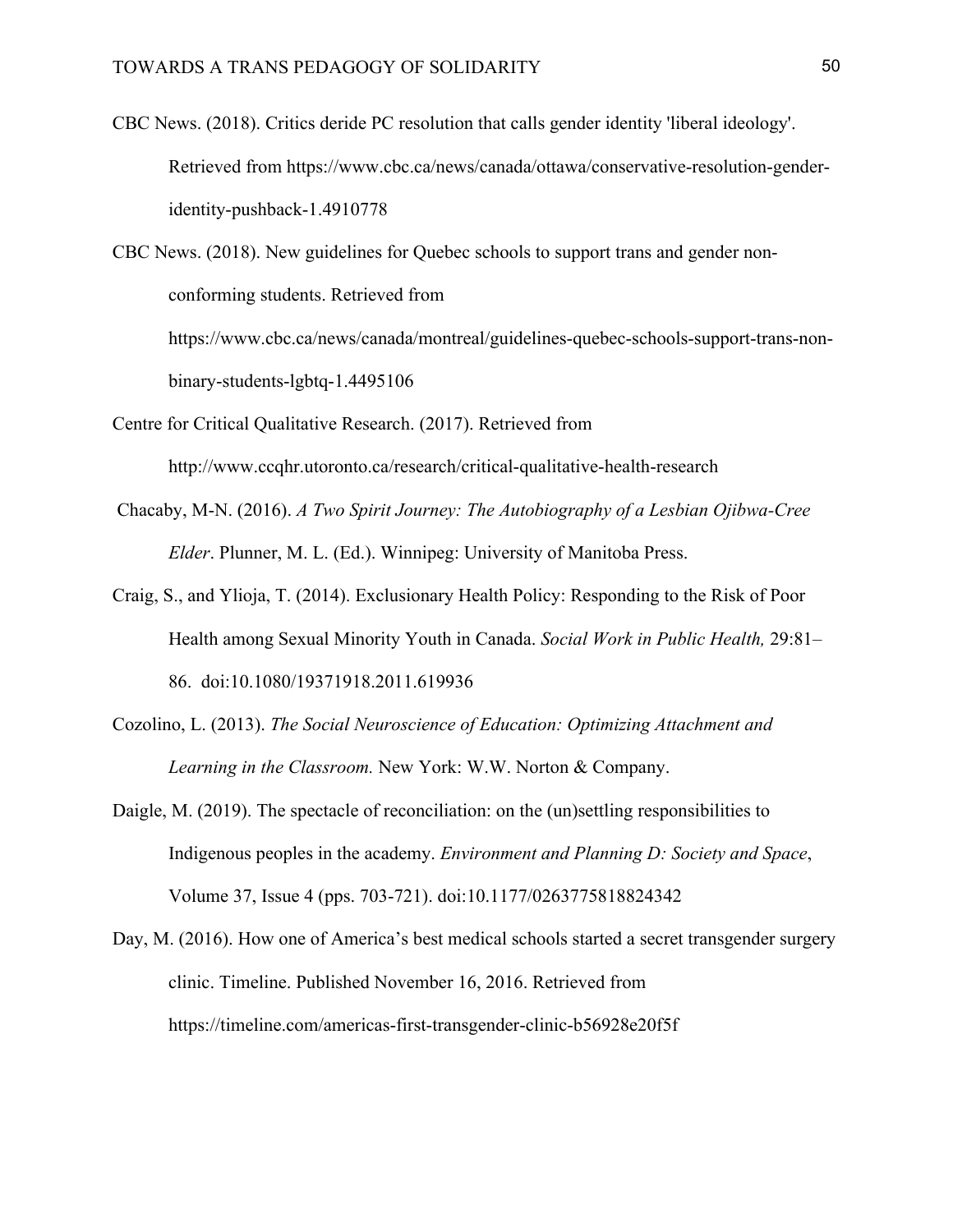- Diamant, A., Khalili, J., Leung, L. (2015). Finding the Perfect Doctor: Identifying Lesbian, Gay, Bisexual, and Transgender-Competent Physicians. *American Journal of Public Health,* | June 2015, Vol 105, No. 6. doi:10.2105/AJPH.2014.302448
- Dowshen, N., Feiler, A., Gilbert, K., Margo, K., Nguyen, G. (2014). Improving Transgender Health Education for Future Doctors. Letter to the Editor. *American Journal of Public Health,* Vol 104, No. 7. doi:10.2105/AJPH.2014.301978
- Dozono, T. (2017). Teaching Alternative and Indigenous Gender Systems in World History: A Queer Approach. *The History Teacher,* Vol. 50, No. 3. Retrieved from http://www.societyforhistoryeducation.org/pdfs/M17\_Dozono.pdf
- Driskill, Qwo-Li. (2004). Stolen From Our Bodies: First Nations Two-Spirits/Queers and the Journey to a Sovereign Erotic. *Studies in American Indian Literatures,* 16(2), 50-64. doi: 10.1353/ail.2004.0020
- Edmiston, K., Ehrenfeld, J., Jann, J. (2015). Important Considerations for Addressing LGBT Health Care Competency. Letter to the Editor. *American Journal of Public Health,* Vol 105, No. 11. doi:10.2105/AJPH.2015.302864
- Elm, J. H. L., Lewis, J. P., Walters, K. L., Self, J. M. (2016). "I'm in this world for a reason": resilience and recovery among American Indian and Alaska Native Two Spirit women. *Journal of Lesbian Studies*, Volume 20, Issue 3, (pps. 352-371). doi: 10.1080/10894160.2016.1152813.

Exner-Pirot, H. (2018). Friend or faux? Trudeau, Indigenous issues and Canada's brand. *Canadian Foreign Policy Journal*, Volume 24, Issue 2. doi: 10.1080/11926422.2018.1461667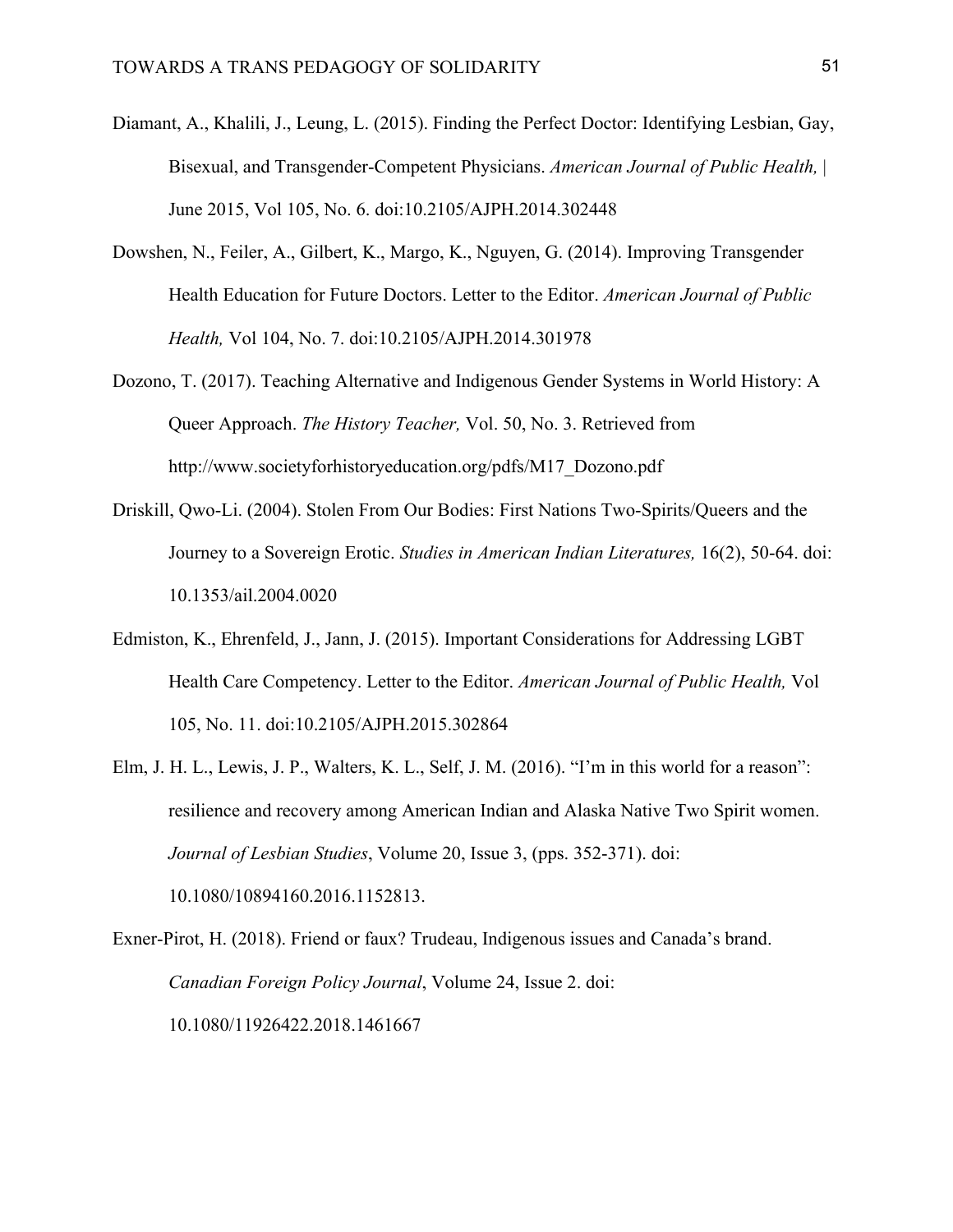- Fearing, S. Gainsburg, J., Matthews, J., Parkhill, A. (2014). Instructional Design and Assessment: A Transgender Health Panel Discussion in a Required Diversity Course. *American Journal of Pharmaceutical Education,* 78 (4), 81. doi:10.5688/ajpe78481
- Feinberg, L. (1992). Transgender Liberation: A Movement Whose Time Has Come. Self-Published, Open-Access Zine.
- Francis, D., and Reygan, F. (2015). Emotions and pedagogies of discomfort: Teachers' responses to sexual and gender diversity in the Free State, South Africa. *Education as Change,* Vol. 19, Issue 1. doi:10.1080/16823206.2014.943259
- Fraser, L. (2016). Ontario boosts access for trans people seeking gender confirmation surgery. CBC News. Retrieved from http://www.cbc.ca/news/canada/toronto/ontario-Boostsaccess-for-trans-people-seeking-gender-confirmation-surgery-1.3478581

Freire, P. (1970, 1993). *Pedagogy of the Oppressed.* New York: Continuum.

- Frohard-Dourlent, H. (2017). "The student drives the car, right?": trans students and narratives of decision-making in schools. *Sex Education: Sexuality, Society and Learning*. Vol55. 18, Issue 4: Trans Youth in Education. doi:10.1080/14681811.2017.1393745
- Garvey, J. C., Mobley, S., Moore, G. T., Summerville, K. S. (2019). Queer and Trans\* Students of Color: Navigating Identity Disclosure and College Contexts. *The Journal of Higher Education.* Vol. 90, pp. 150-178. doi:10.1080/00221546.2018.1449081
- Gender Creative Kids. (2019). Free Resource Library. Retrieved from https://gendercreativekids.ca/
- Gill, C. (2017). Transcending the Binary: Gender and Colonialism. The Radical Notion. Retrieved from http://www.theradicalnotion.com/gender-colonialism/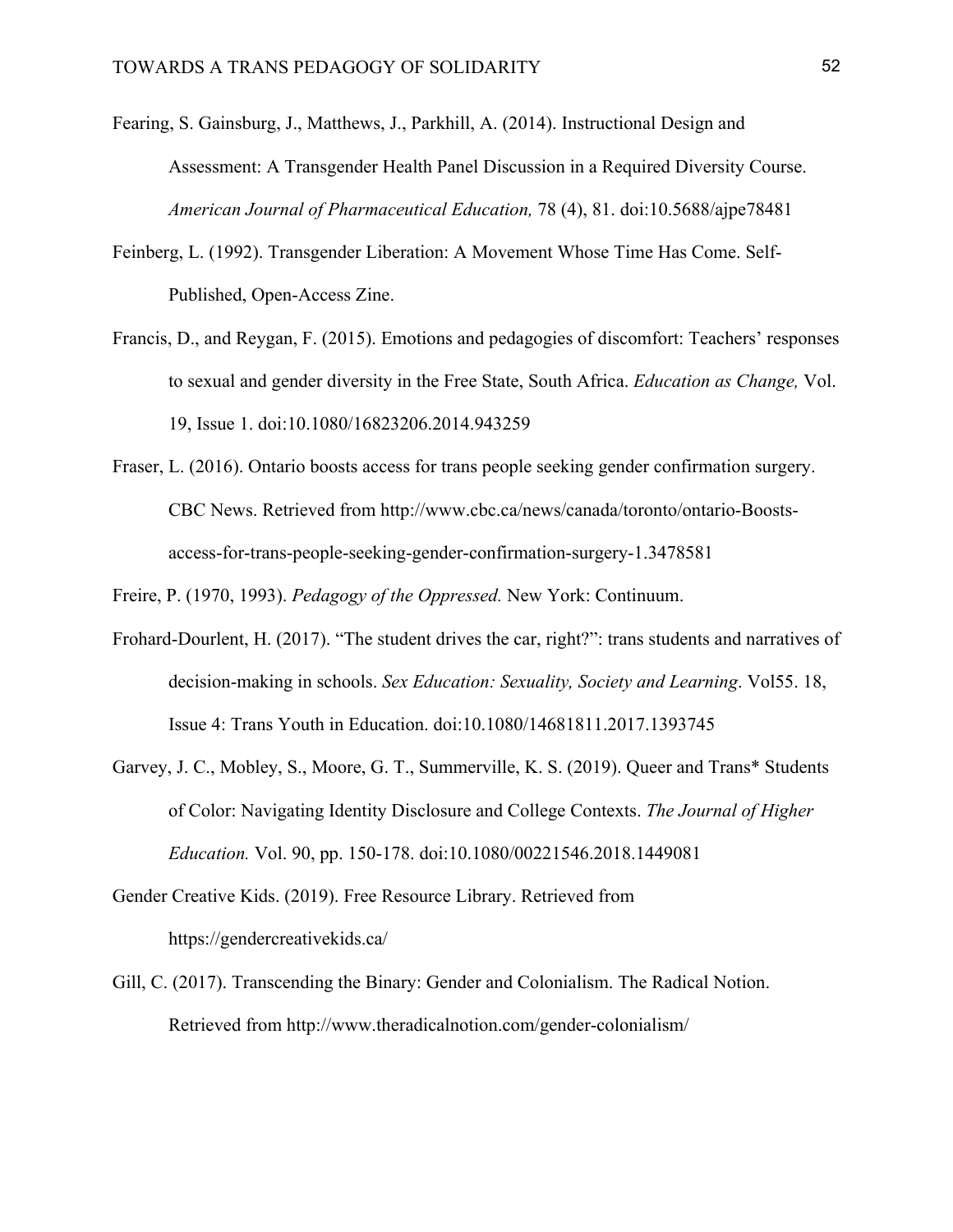- Giroux, H. A. (2017). White nationalism, armed culture and state violence in the age of Donald Trump. *Philosophy and Social Criticism*, Vol. 43, Issue 9, (pps. 887-910). doi:10.1177/0191453717702800
- Giroux, H. A. (2019). Neoliberalism and the weaponising of language and education. *Race and Class,* Volume 61, Issue 1, (pps. 26-45). doi:10.1177/0306396819847945
- Goodrich, K. (2018). Transgender and gender non-conforming students in schools: one school district's approach for creating safety and respect. *Sex Education: Sexuality, Society and Learning.* Volume 19, Issue 2. doi:10.1080/14681811.2018.1490258
- Gramsci, Antonio (1971) *Selections from the prison notebooks of Antonio Gramsci*. New York: International Publishers.
- Haddix, M. M. (2017). Diversifying teaching and teacher education: beyond rhetoric and toward real change. *Journal of Literary Research*, Vol. 49 (1), pps. 141-149. doi:10.1177/1086296X16683422
- Hadley, A. (2018). Filling Service Gaps Goal of New Sexual Health Clinic. *CBC News.* Retrieved from https://www.cbc.ca/news/canada/thunder-bay/umbrella-medical-clinic-1.4842498
- Hammond, R. (2010). The Social Organization of Health Care for Trans Youth in Ontario. Master's Thesis. Department of Community Health and Epidemiology. Halifax: Dalhousie University.
- hooks, bell. (1994). *Teaching to Transgress: Education as the Practice of Freedom*. New York: Taylor & Francis.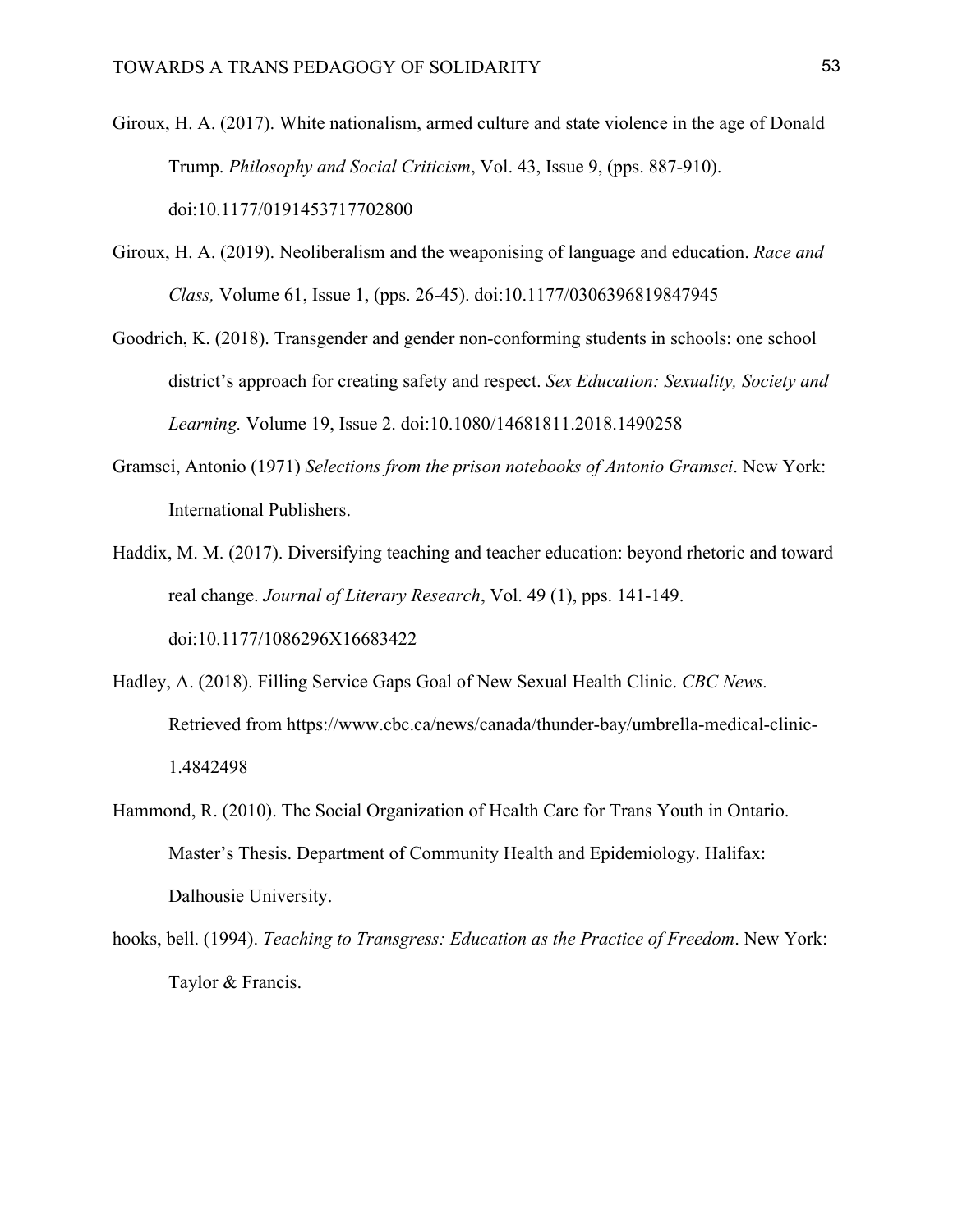Ingrey, J. (2018). Problematizing the cisgendering of school washroom space: interrogating the politics of recognition of transgender and gender non-conforming youth. *Gender and Education,* Vol. 30, Issue 6. doi:10.1080/09540253.2018.1483492

Iseke, J. (2009). Cultural Mirrors Made of Papier Mâché: Challenging Misrepresentations of

Indigenous Knowledges in Education Through Media. *The Alberta Journal of Educational* 

*Research,* Vol. 55, No. 3, pp. 365-381. Retrieved from

https://journalhosting.ucalgary.ca/index.php/ajer/article/view/55333

- Jones, A. (2019). Ontario government releases new sex-ed curriculum, similar to scrapped
- version. *The Canadian Press*. Retrieved from https://globalnews.ca/news/5792416/ontario-newsex-ed-curriculum/
- Karcher, O.P. (2017). Sociopolitical Oppression, Trauma, and Healing: Moving Toward a Social Justice Art Therapy Framework. *Art Therapy,* Vol. 33, Issue 3. (pp. 123-128). doi:10.1080/07421656.2017.1358024
- Keenan, H. B. (2018). There's a Reason the Department of Education Is Ignoring Trans Kids. *Slate*. Retrieved from https://slate.com/human-interest/2018/03/why-the-dept-ofeducation-isnt-listening-to-trans-students.html
- Keenan, H. B. (2017) Unscripting Curriculum: Toward a Critical Trans Pedagogy. *Harvard Educational Review,* Vol. 87, No. 4, pp. 538-556. doi:10.17763/1943-5045-87.4.538

Khandaker, T. (2017). Trudeau to apologize to LGBT community for government "purge" and criminalization. *Vice LGBT*. Retrieved from https://news.vice.com/en\_ca/article/3kpp4n/trudeau-to-apologize-to-lgbt-community-forgovernment-purge-and-criminalization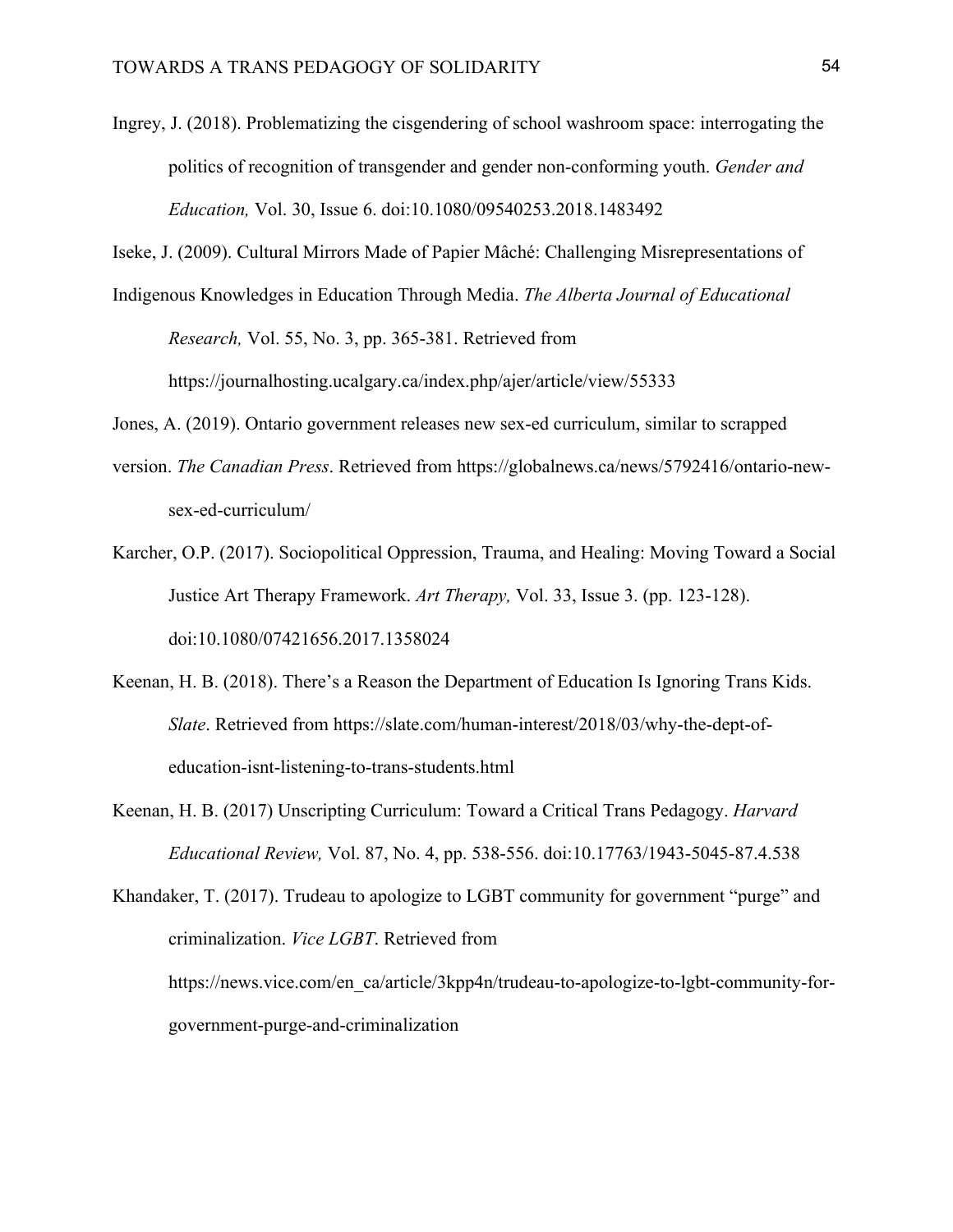- Lather, P. (1986). Research as Praxis. *Harvard Educational Review*, Vol. 56, No. 3, pp. 257-278. doi:10.17763/haer.56.3.bj2h231877069482
- Le Centre Ontarien de Prévention des Aggressions. (2015). *Building Safe and Inclusive Schools: Partnering with Parents and Guardians.* Ontario Teacher's Federation.
- Lopez, E. (2017). The Colonization of Intersectionality. *M Magazine.* Retrieved from https://medium.com/gender-theory/the-colonization-of-intersectionality-91ddafe9ee90

Lorde, A. (1984). Sister outsider: Essays and speeches. Trumansburg, NY: Crossing Press.

- Lugones, M. (2008). The Coloniality of Gender. *Worlds & Knowledges Otherwise*, Spring Edition. Retrieved from https://globalstudies.trinity.duke.edu/projects#wko
- MacKinnon, M., Ross, L. Investigating Trans Persons' Experiences Accessing Mental Health Services. Researching for LGBTQ Health. Accessed November 3rd, 2017. Retrieved from http://lgbtqhealth.ca/projects/investigatingtranspersonsexperience.php
- Maynard, S. (2017). To Forgive and Forget? Homonationalism, Hegemony, and History in the Gay Apology. Active History. Retrieved from http://activehistory.ca/papers/to-forgiveand-forget-homonationalism-hegemony-and-history-in-the-gay-apology/
- McLaughlin, M. W. (2018). You can't be what you can't see: the power of opportunity to change young lives. *Harvard Education Press*. Retrieved from https://www.hepg.org/hephome/books/you-can-t-be-what-you-can-t-see#
- McNamara, B. (2017). This Biology Teacher Disproved Transphobia With Science. *Teen Vogue.* Retrieved from https://www.teenvogue.com/story/teacher-destroys-transphobia-science
- Molto, M. C. C., Puerta, J. M. G., Sanz, E. C. (2015). Teachers' beliefs about diversity: an analysis from a personal and professional perspective*. Journal of New Approaches in Educational Research,* Vol. 4, Issue 1. doi:10.7821/naer.2015.1.113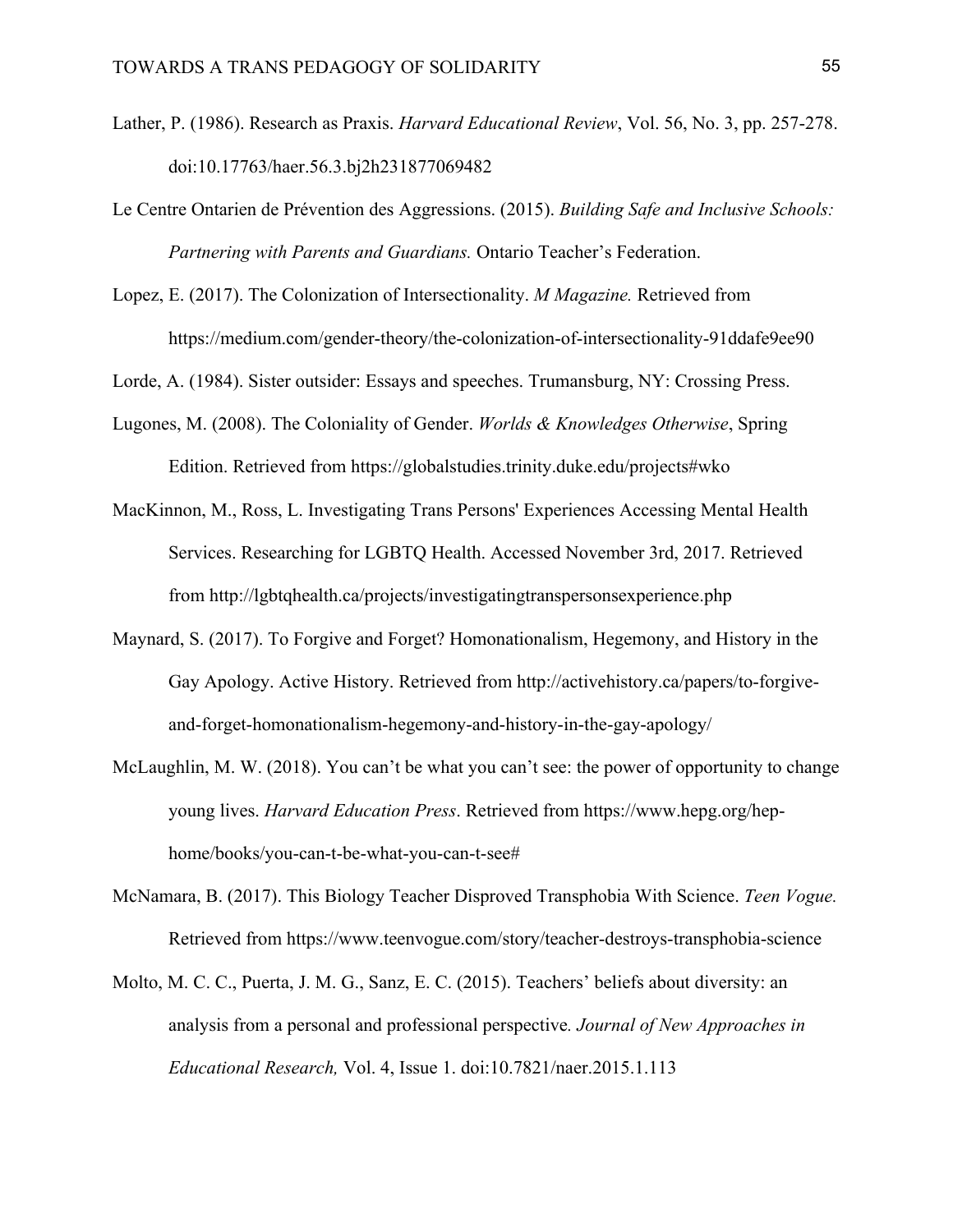- Morgensen, S. L. (2011). *Spaces between Us: Queer Settler Colonialism and Indigenous Decolonization.* Minneapolis: University of Minnesota Press.
- Morgensen, S. L. (2012). Theorising Gender, Sexuality and Settler Colonialism: An Introduction. *Settler Colonial Studies*, Special Issue: Karangatia: Calling Out Gender and Sexuality in Settler Societies, Vol. 2, 2. doi:10.1080/2201473X.2012.10648839
- Native Youth Sexual Health Network. (2019). Resistance is Sexy. Retrieved from http://www.nativeyouthsexualhealth.com/whatwebelievein.html
- Native Youth Sexual Health Network. (2019). Two Spirit Mentors Support Circle. Retrieved from http://www.nativeyouthsexualhealth.com/supportcircle.html
- Nicolazzo, Z. (2017). Trans in College: Transgender Student's Strategies for Navigating Campus Life and the Institutional Politics of Inclusion. Sterling, Virginia: Stylus.
- Ottawa-Carlton District School Board. (2019). Inclusive, Safe, and Caring Schools. Retrieved from https://www.ocdsb.ca/our\_schools/inclusive\_\_safe\_and\_caring\_schools
- Rainbow Health Ontario. (2017). Trans health connection. Retrieved from https://www.rainbowhealthontario.ca/trans-health-connection/
- Rainbow Health Ontario. (2017). Schools in Transition: A Guide for Supporting Transgender in K-12 Schools. Retrieved from https://www.rainbowhealthontario.ca/resources/schools-intransition-a-guide-for-supporting-transgender-in-k-12-schools/
- Rayside, D. (2014). The Inadequate Recognition of Sexual Diversity by Canadian Schools: LGBT Advocacy and Its Impact. *Journal of Canadian Studies*, 48(1):190-225. doi:10.3138/jcs.48.1.190
- Rivera, S. (1971). *Transvestites: Your Half-Brothers and Half-Sisters of the Revolution*. Untorelli Press.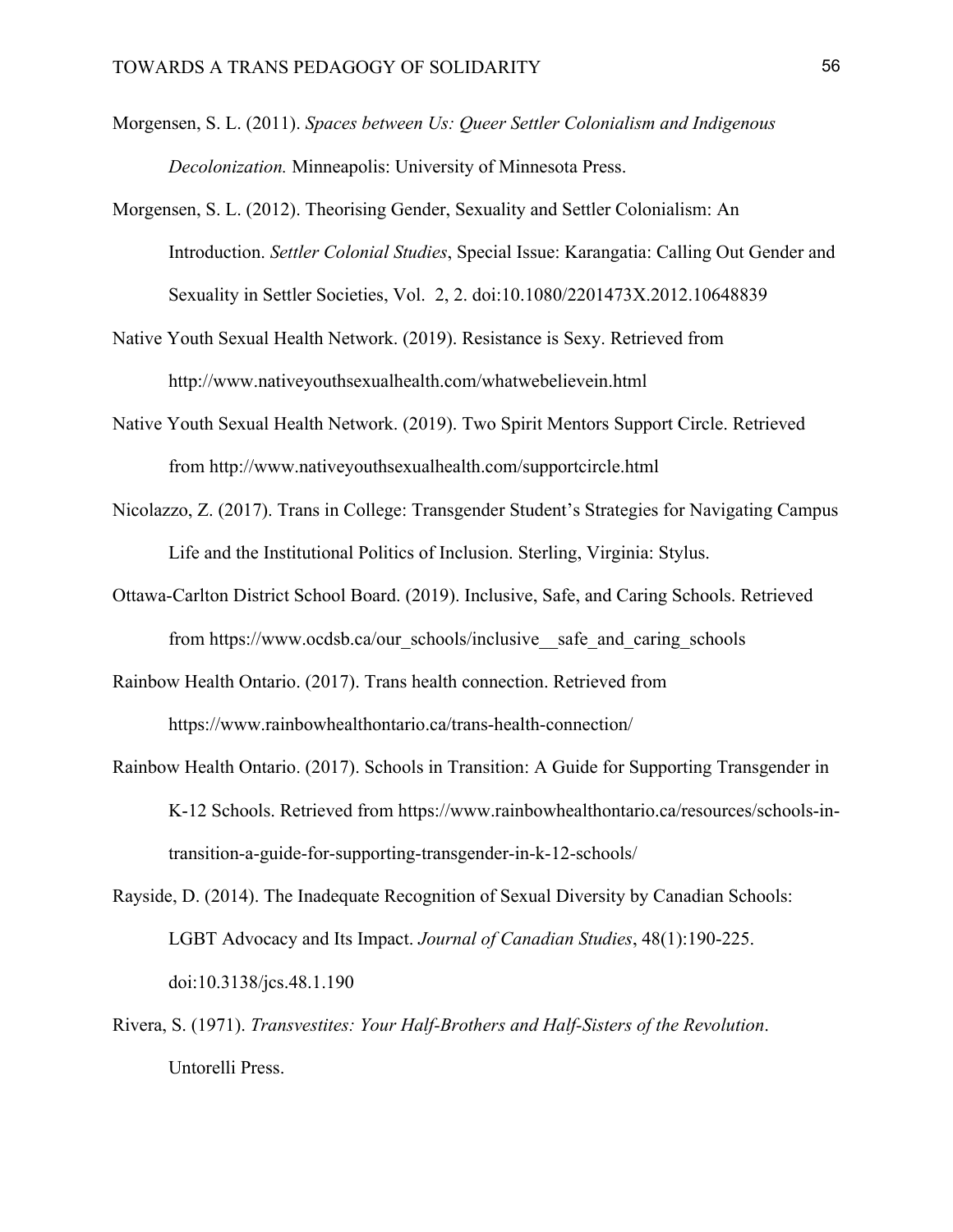- Rotundi, N. K. (2011). Depression in male-to-female transgender Ontarians: results from the Trans PULSE Project*. Canadian Journal of Community Mental Health*, Vol. 30, Issue 2. doi:10.7870/cjcmh-2011-0020
- Sharman, Z. (Ed.). (2016). *The Remedy: Queer and Trans Voices on Health and Health Care*. Vancouver, BC: Arsenal Pulp Press.
- Shanker, S. (2017). *The Self-Reg View on: Expanding Our Understanding of the Meaning of Safe.* The Self-Reg View on Series. The Mehrit Centre. Retrieved from https://selfreg.ca/wp-content/uploads/2017/10/SAFE\_printable.pdf?pdf=expanding-safe
- Showing Up for Racial Justice (2019). Interrupting white feminism. Retrieved from https://www.showingupforracialjustice.org/white-feminism.html
- Siegel, D. and Mark-Goldstein, B. (2013). The Mindful Group Using Mind–Body–Brain Interactions in Group Therapy to Foster Resilience and Integration. Healing Moments in Psychology.
- Sleeter, C. E. (2016). Critical race theory and the whiteness of teacher education. Urban Education, Vol. 52, Issue 2, (pps. 155-169). doi:10.1177/0042085916668957
- Smith, A. (2010). Queer Theory and Native Studies: The Heteronormativity of Settler Colonialism. *GLQ: A Journal of Lesbian and Gay Studies,* Volume 16, Number 1-2, pp. 42-68. doi:10.1215/10642684-2009-012
- Smith, A. (2006, re-published 2016). Heteropatriarchy and the Three Pillars of White Supremacy: Rethinking Women of Colour Organizing. *Colour of Violence: The INCITE!*  Anthology. INCITE! Women of Colour Against Violence collective (Eds.). Duke University Press, pp. 66-74. doi:10.1215/9780822373445-007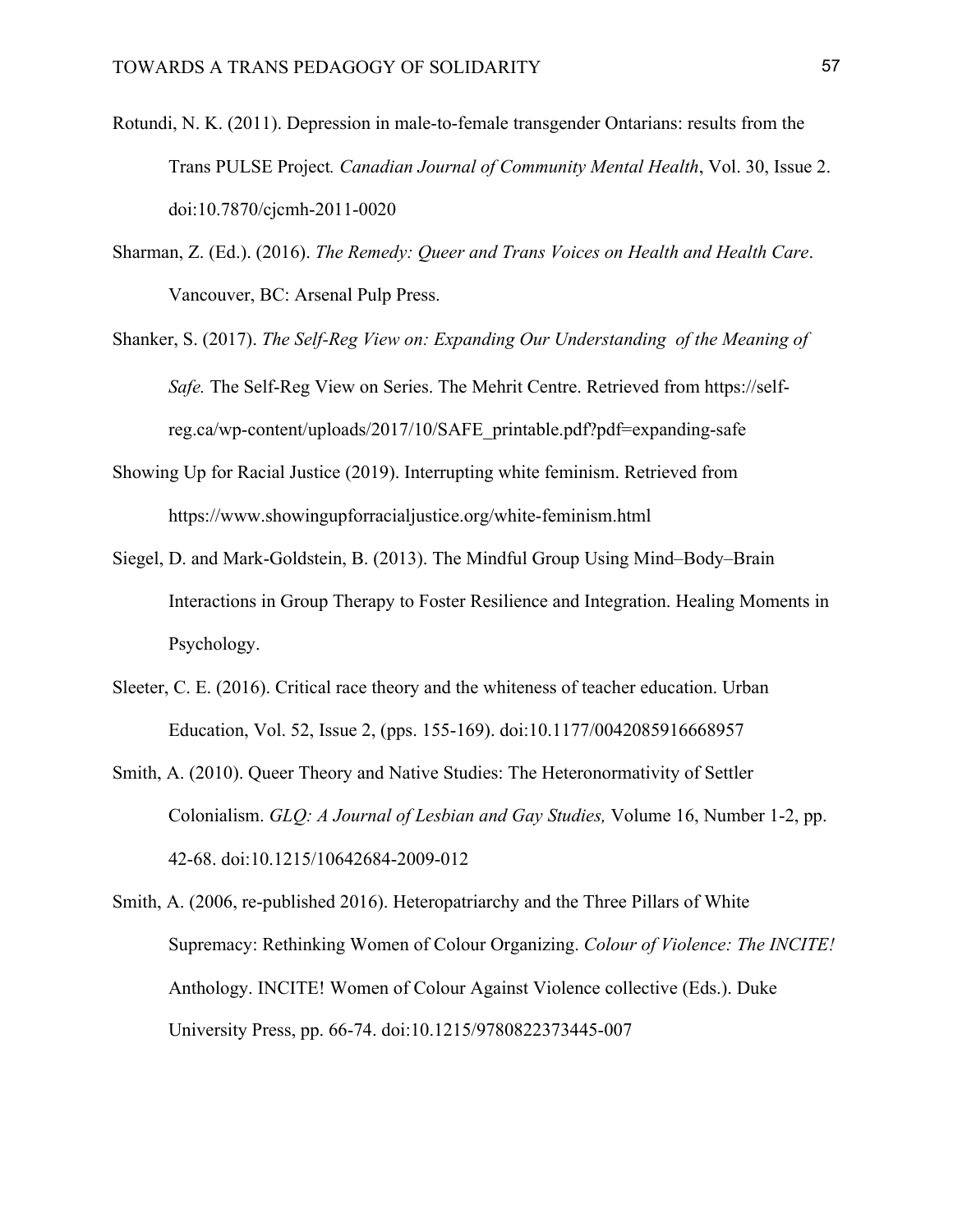- St. Denis, V. (2007). Aboriginal Education and Anti-Racist Education: Building Alliances Across Cultural and Racial Identity. *Canadian Journal of Education;* Vol. 30, No. 4, pp. 1068-1092. doi:10.2307/20466679
- St. Denis, V. (2007). *Feminism is for Everybody: Aboriginal Women, Feminism and Diversity. Making Space for Indigenous Feminism.* Green, J. (Ed). Pp. 33-52. Halifax and Winnipeg: Fernwood Press.
- Swain, M. and Vowel, C. (2017). *Metis in Space.* Indian & Cowboy Podcast Media Network. Retrieved from http://www.metisinspace.com/about
- Stroumsa, D. (2014). The State of Transgender Health Care: Policy, Law, and Medical Frameworks. *American Journal of Public Health,* Vol 104, No. 3. doi: 10.2105/AJPH.2013.301789
- The Canadian Press. (2018). Meet Lyra Evans. The Ottawa Citizen. Retrieved from https://ottawacitizen.com/news/local-news/meet-lyra-evans-believed-to-be-canadas-firstopenly-trans-school-trustee
- The College of Family Physicians of Canada. (2017). How Mainpro ® works. Retrieved from http://www.cfpc.ca/MainproWorks/
- The World Professional Association for Transgender Health. (2011). Standards of Care for Transsexual, Transgender, and Gender Nonconforming People. 7th Edition. Retrieved from https://s3.amazonaws.com/amo\_hub\_content/Association140/files/Standards%20of%20C are%20V7%20-%202011%20WPATH%20(2)(1).pdf
- Toronto District School Board. (2017). Guidelines for the Accommodation of Transgender and Gender Independent/Non-Conforming Students and Staff. Retrieved from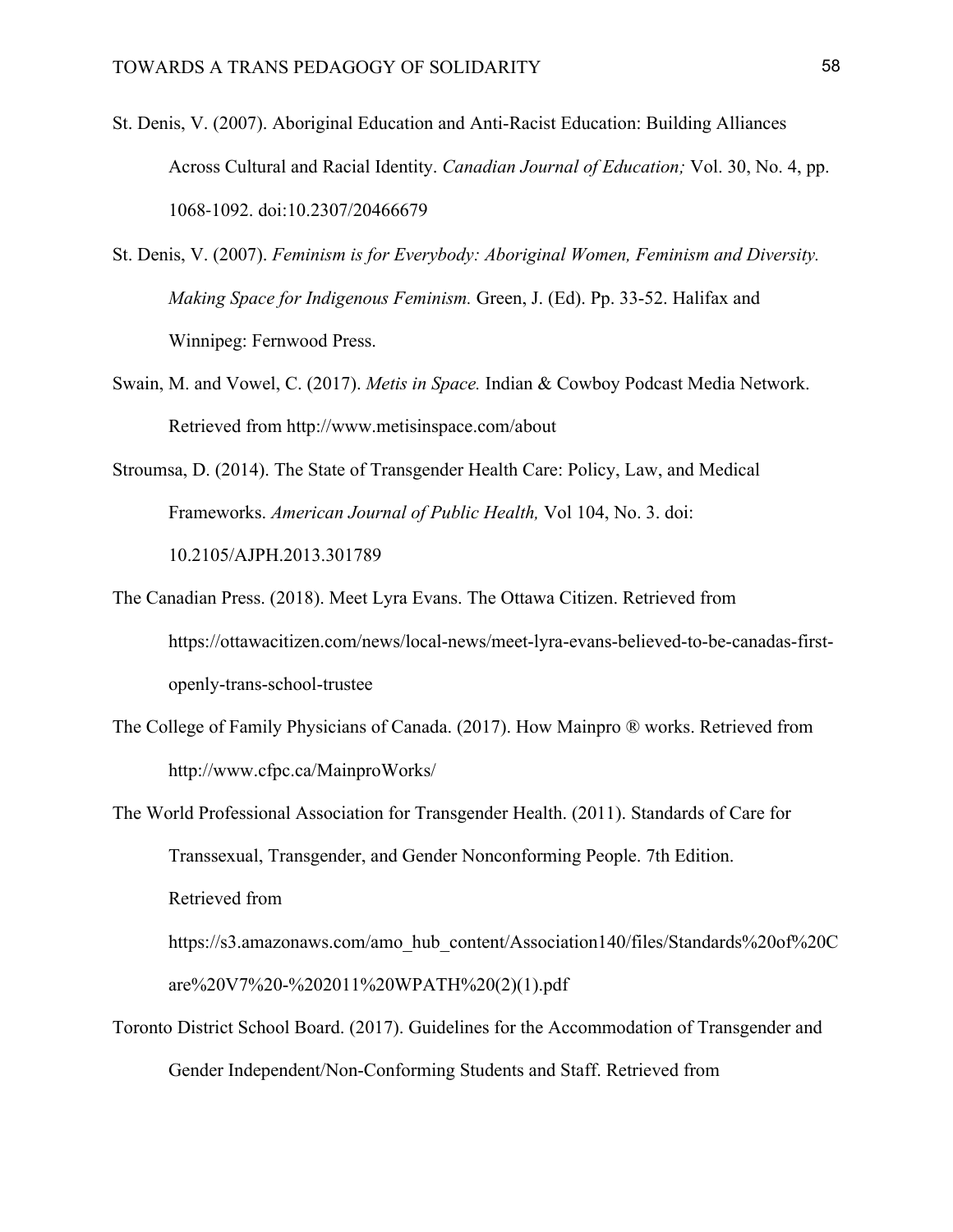http://www.tdsb.on.ca/About-Us/Innovation/Gender-Based-Violence-

Prevention/Accommodation-of-Transgender-Students-and-Staff

- Trans Student Educational Resources. (2019). LGBTQ+ Definitions. Retrieved from http://www.transstudent.org/definitions/
- Trauma-Sensitive Schools. (2019). Traumatic experiences can impact learning, behavior and relationships at school. Retrieved from https://traumasensitiveschools.org/trauma-andlearning/the-problem-impact/
- Tuck, E. & Yang, K.W. (2012). Decolonization is not a metaphor. *Decolonization: Indigeneity, Education & Society*. 1(1). Pp. 1-40. Retrieved from https://www.latrobe.edu.au/staffprofiles/data/docs/fjcollins.pdf
- Van Der Kolk, B. (2015). *The Body Keeps the Score: Brain, Mind, and Body in the Healing of Trauma.* Penguin Books.
- Walia, H. (2014). Decolonizing together: Moving Beyond a Politics of Solidarity Toward a Practice of Decolonization. The Kino-nda-niimi Collective (Eds.). *The winter we danced: Voices from the past, the future, and the Idle no More movement.* Winnipeg, MB: ARP Books.
- Willis, R. (2018). TransVisionaries: How Miss Major Helped Spark the Modern Trans Movement. *Them Magazine.* Retrieved from https://www.them.us/story/transvisionariesmiss-major.
- Winter, S., Diamond, M., Green, J., Karasic, D., Reed, T., Whittle, S., & Wylie, K. (2016). Transgender people: health at the margins of society. *The Lancet,* 388, 390-400. doi:10.1016/S0140-6736(16)00683-8